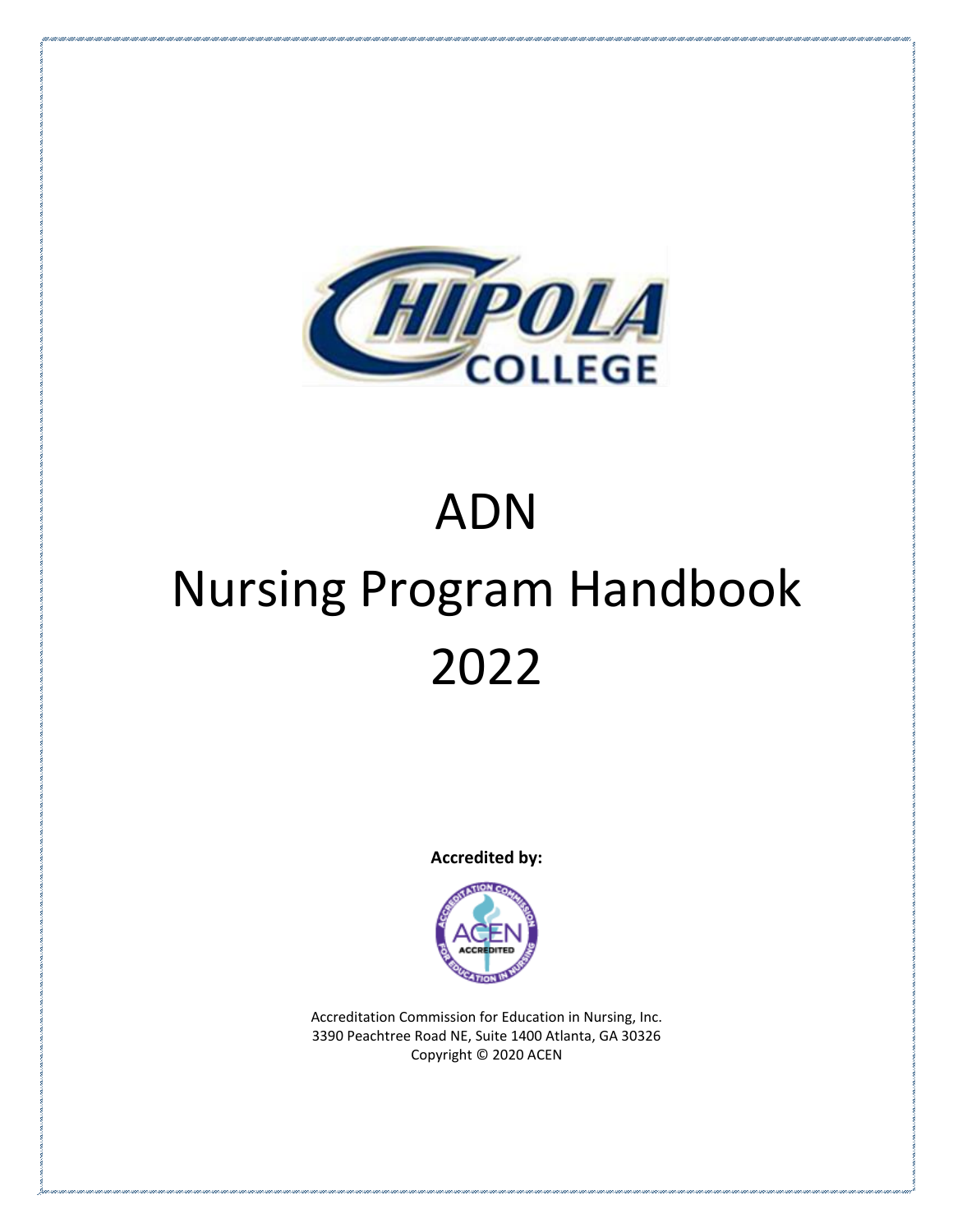**All policies, course requirements, and the contents of this handbook are subject to revision on a semester by semester basis.**

**Students are governed by and responsible for the content therein and are expected to review the most current academic year handbook at the beginning of each semester.**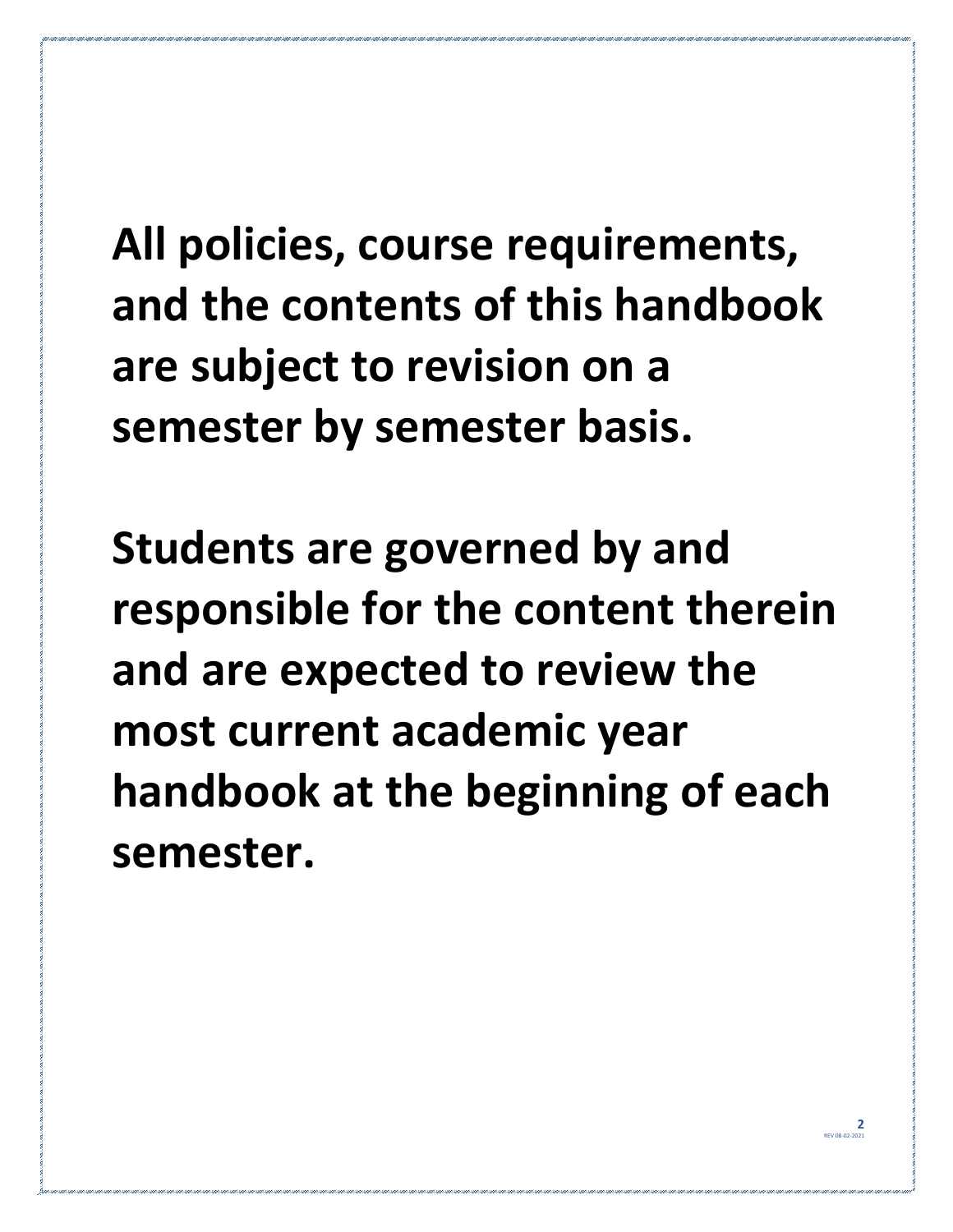# Contents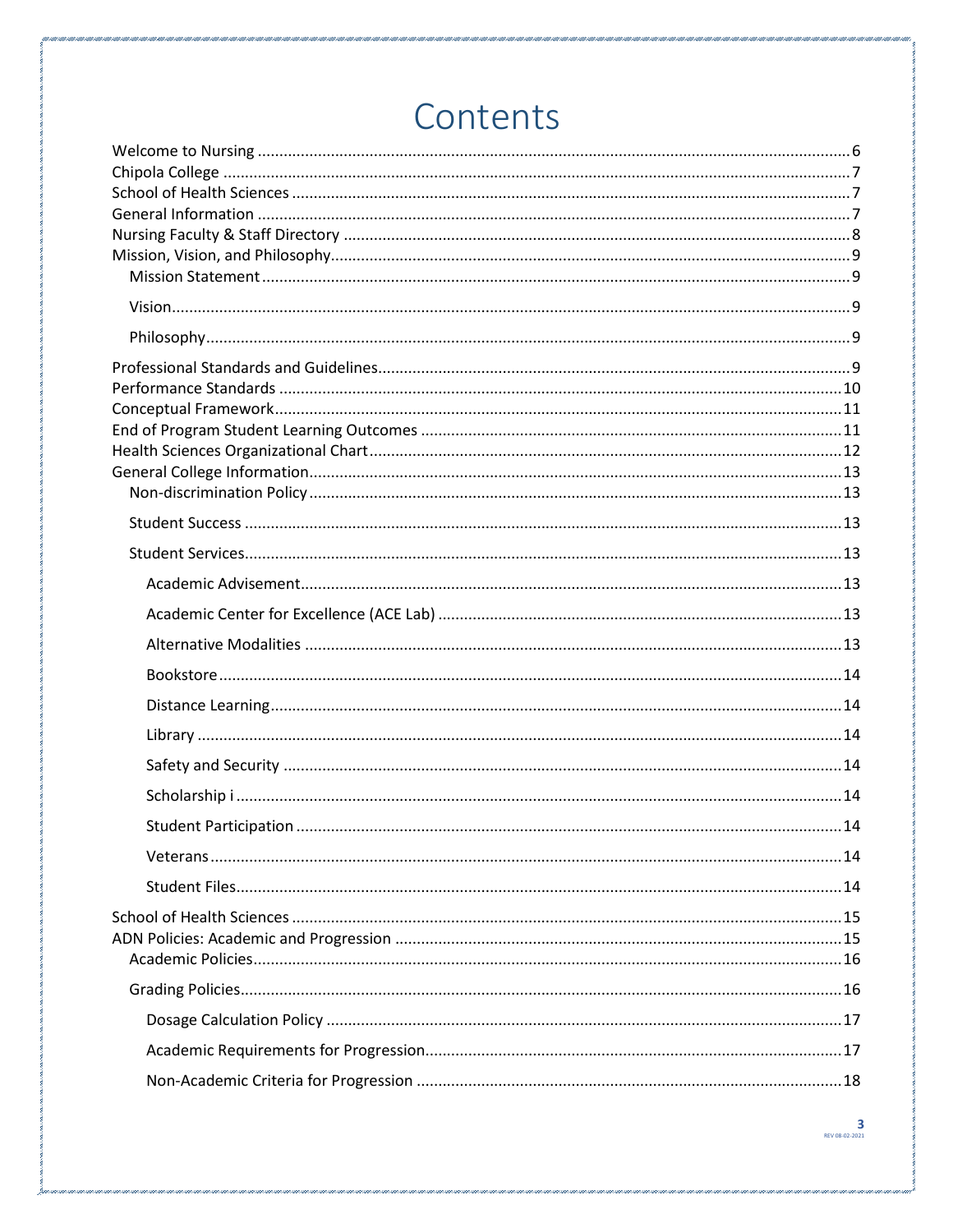| School of Health Sciences | 29 |
|---------------------------|----|
|                           |    |
|                           |    |
|                           |    |
|                           |    |
|                           |    |
|                           |    |
|                           |    |
|                           |    |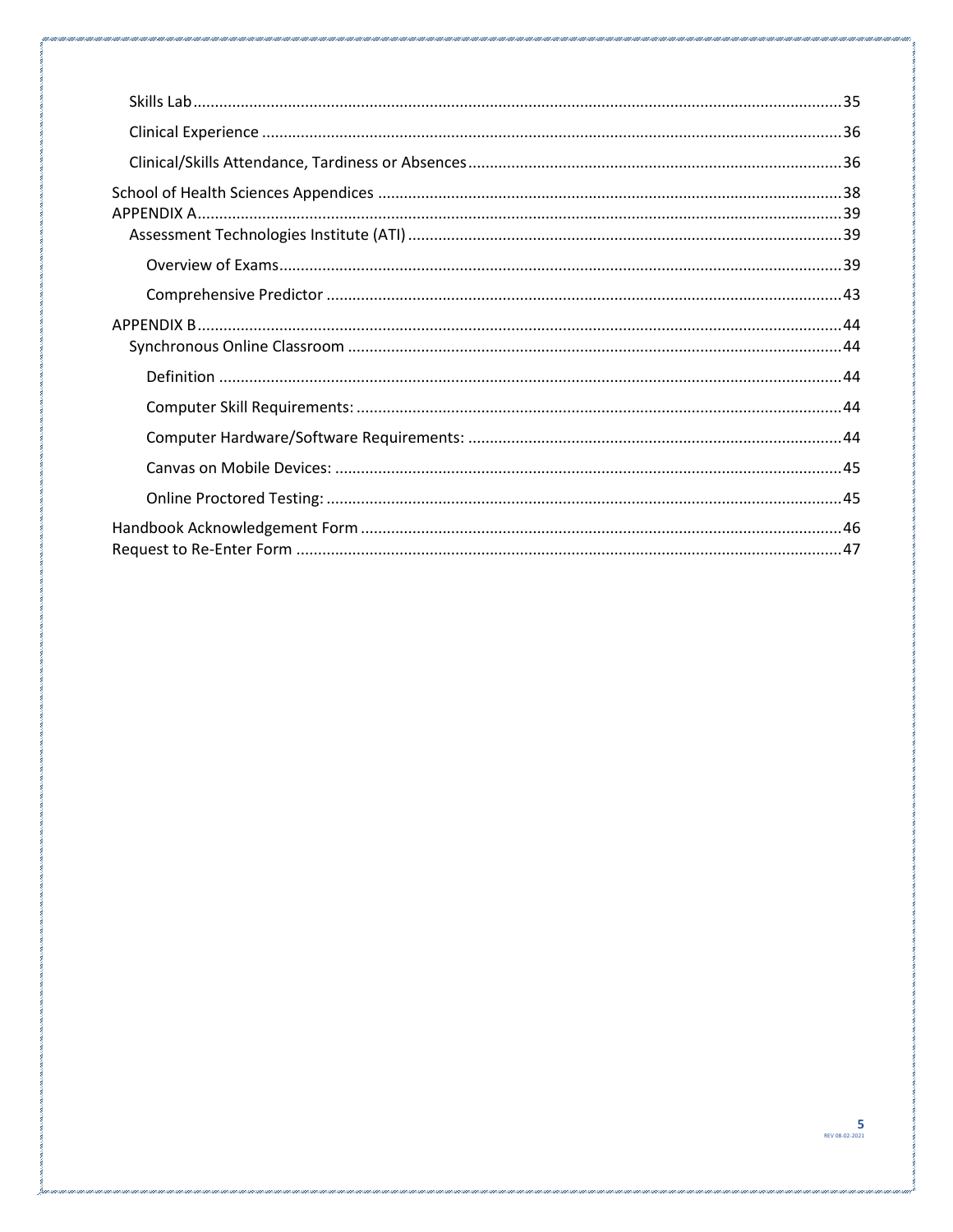### Welcome to Nursing

#### <span id="page-5-0"></span>Dear Student:

Welcome to Chipola College's Associate Degree Program. We look forward to meeting your educational goals and fostering your career pathway as a professional nurse. This handbook provides the foundational professional skills required as you enter what is still considered the most ethical profession: nursing.

The policies are specific to the Associate Degree Nursing Program. It is to be used in conjunction with the Chipola College Catalog, student planner, nursing course syllabi, and nursing course first day handout. These expectations parallel those of the Health Care Agencies that employ our graduates. Please refer to the College Student Catalog or Planner for policies related to students with disabilities, sexual harassment, substance abuse, discrimination, and student rights and responsibilities, as well as other important information.

Every effort is made to keep this Handbook current. However, policy and procedure changes may be made at any time. Therefore, check with your nursing instructor each semester. It is your responsibility to remain up to date.

Sincerely, Dr. Trilla Mays, Dean School of Health Sciences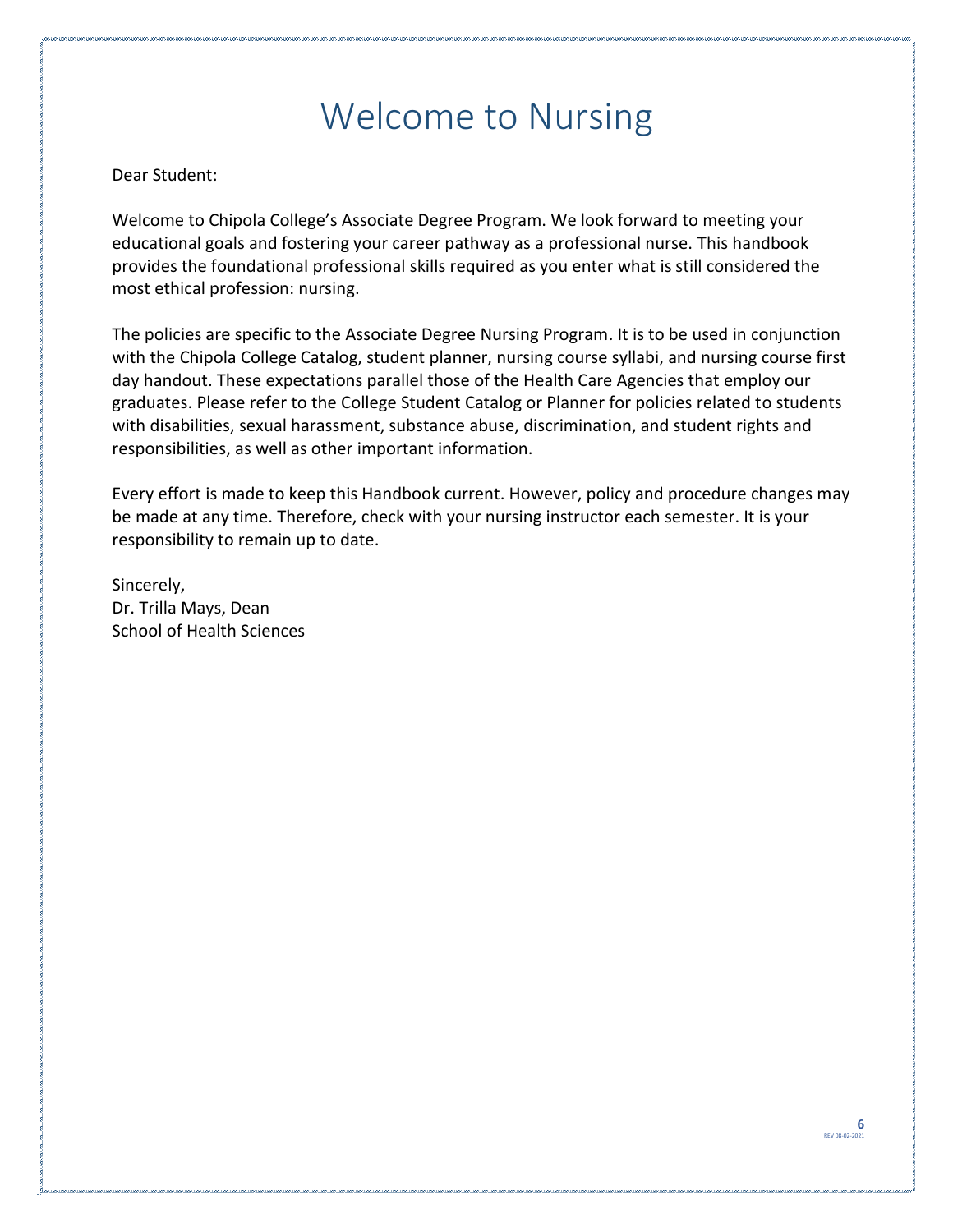<span id="page-6-2"></span><span id="page-6-1"></span><span id="page-6-0"></span>Chipola College School of Health Sciences General Information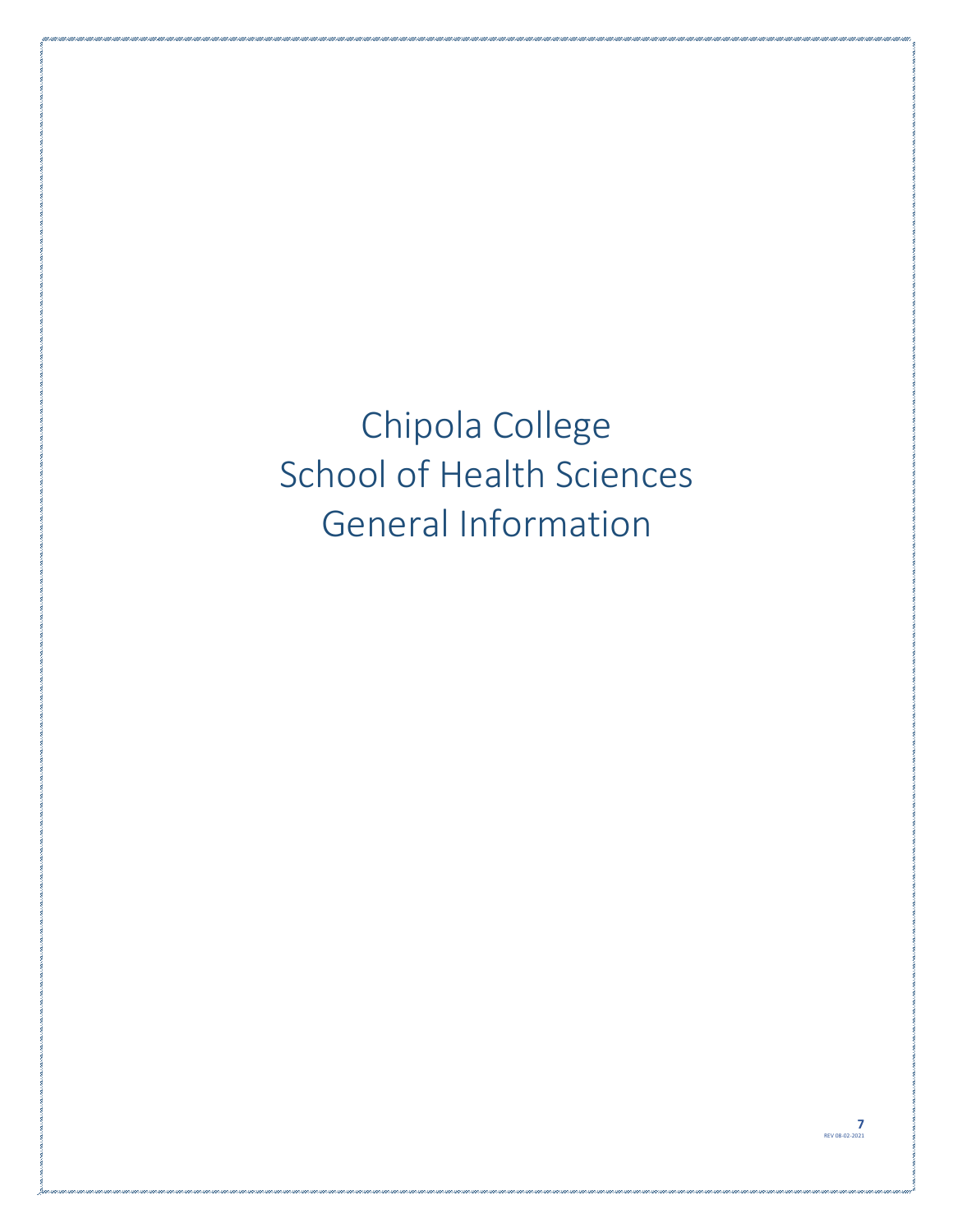# Nursing Faculty & Staff Directory

<span id="page-7-0"></span>The official communication tool between students and faculty are the following office numbers and via online Canvas.

| <b>Full-time Faculty</b>                                       | Phone#   | Office #  | <b>Email Address:</b> |
|----------------------------------------------------------------|----------|-----------|-----------------------|
| Amber Bruner, MSN, RN                                          | 718-2323 | Q-217     | brunera@chipola.edu   |
| Chastity Duke, MSN, EdS, EdD, RN                               | 718-2334 | Q-220     | dukec@chipola.edu     |
| Kali Gray, MSN, RN                                             | 718-2294 | Q-214     | grayk@chipola.edu     |
| Annamarie Johnson, MSN, RN                                     | 718-2346 | Q-224     | johnsona@chipola.edu  |
| CaSandra Melton, MSN, RN                                       | 718-2435 | Q-221     | meltonc@chipola.edu   |
| Amy Sampson, MSN, RN                                           | 718-2453 | $Q - 213$ | sampsona@chipola.edu  |
| Katie Hayes, BSN, RN<br><b>Patient Simulation Coordinator</b>  | 718-2434 | Q-216     | hayesk@chipola.edu    |
| Samantha Skipper<br>Health Sciences Departmental Assistant     | 718-2316 | $Q-212$   | skippers@chipola.edu  |
| Nursing Fax#                                                   | 718-2495 |           |                       |
| Trilla Mays, Ed. D, MSN, RN<br>Dean, School of Health Sciences | 718-2278 | Q-211     | mayst@chipola.edu     |
| Sarah Clemmons, PhD<br>Chipola College President               | 718-2288 | A-190     | clemmonss@chipola.edu |

Please allow faculty up to 48 business hours excluding holidays and weekends to respond to emails or phone calls from students. If students have issues contacting an instructor after 48 hours, please contact Dr. Trilla Mays.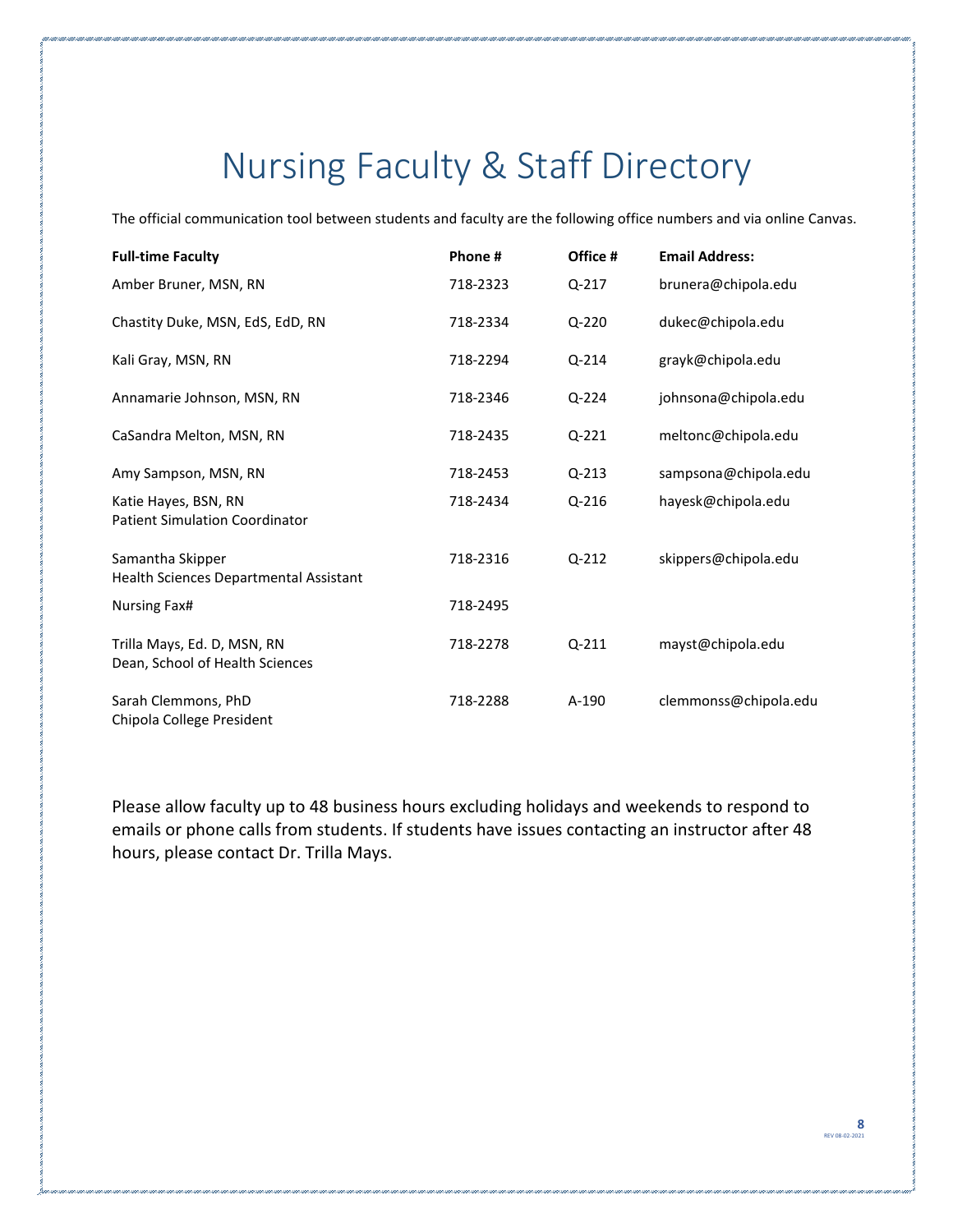### Mission, Vision, and Philosophy

#### <span id="page-8-1"></span><span id="page-8-0"></span>Mission Statement

Chipola College Health Sciences Nursing Program provides accessible, affordable, quality health care education to qualified students.

#### <span id="page-8-2"></span>Vision

Chipola College Health Sciences Nursing program utilizes innovative teaching modalities and community partnerships to promote education in the healthcare field. Faculty promote quality healthcare education that embraces cultural, ethnic and social diversity, thus empowering the student to provide quality healthcare for individuals, families, and communities.

#### <span id="page-8-3"></span>Philosophy

Individuals reflect their constant interaction with the environment as it relates to health care from a perspective of adaptation, self-preservation, and self- actualization. The program's function is to serve the student and the community by providing nursing education that holds its constituents to the highest healthcare standards.

### Professional Standards and Guidelines

<span id="page-8-4"></span>The Associate degree nursing curriculum at Chipola College incorporates the following established professional standards, guidelines, and competencies: 1) American Nurses Association, 2) the American Nurses Association Code of Ethics, 3) the Accreditation Commission for Education in Nursing, 4) Joint Commission National Patient Safety Goals, 5) Quality and Safety Education for Nurses (QSEN), 4) the Florida Board of Nursing (FBON) Educational Requirements, 6) the Alabama Board of Nursing (ABON) Educational requirements and 7) the Florida Department of Education requirements. In addition, recent graduates and clinical affiliates participated in its development by providing feedback about the preparation of our graduates. The content of the Chipola College curriculum is based on the NCLEX-RN blueprint provided by the National Council of State Board Exams and aggregated data from standardized intra-curricular testing.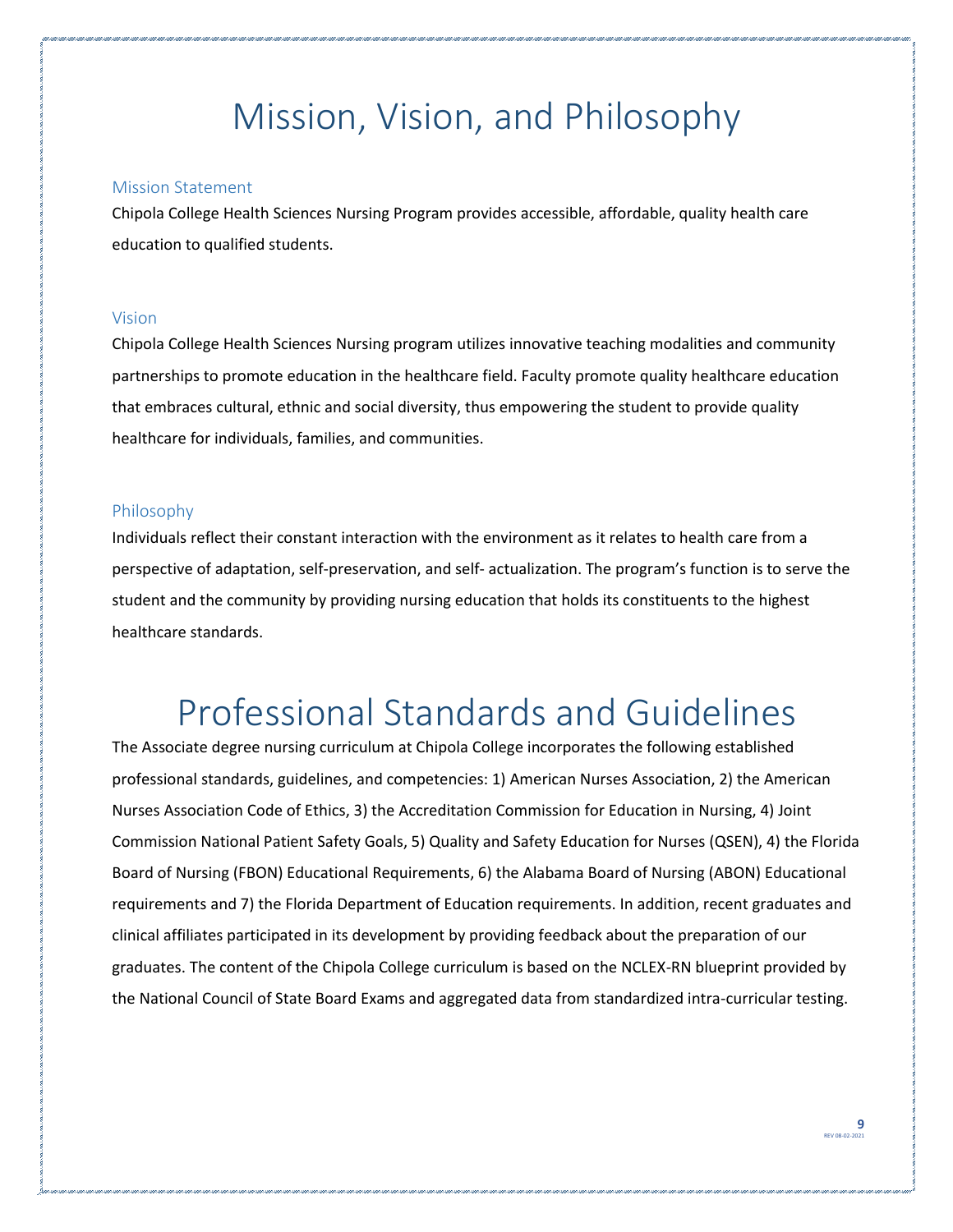# Performance Standards

<span id="page-9-0"></span>Nursing students must be able to demonstrate the abilities listed below. Reasonable accommodations will be made for students with disabilities. However, a candidate is expected to perform in a reasonable independent manner.

| <b>Issue</b>             | <b>Standard</b>                          | <b>Examples</b>                     |
|--------------------------|------------------------------------------|-------------------------------------|
| <b>Critical Thinking</b> | Critical thinking ability sufficient for | Identify cause-effect relationships |
|                          | clinical judgment                        | in clinical situations, develop     |
|                          |                                          | nursing care plans                  |
| Interpersonal            | Interpersonal abilities sufficient to    | Establish rapport with              |
|                          | interact with individuals, families,     | patients/clients and colleagues     |
|                          | and groups from a variety of social,     |                                     |
|                          | emotion, cultural, and intellectual      |                                     |
|                          | backgrounds. Ability to cope with        |                                     |
|                          | stress.                                  |                                     |
| Communication            | Communication abilities sufficient       | Explain treatment procedures,       |
|                          | for interaction with others in verbal    | initiate health teaching, document  |
|                          | and written form. Ability to cope        | and interpret nursing actions and   |
|                          | with anger/fear/hostility of others in   | patient/client responses.           |
|                          | a calm manner.                           |                                     |
| Mobility                 | Physical abilities sufficient to move    | Move around inside patient rooms,   |
|                          | from room to room and maneuver in        | work, spaces, and treatment         |
|                          | small spaces.                            | areas; administer cardiopulmonary   |
|                          |                                          | procedures                          |
| <b>Motor Skills</b>      | Gross and fine motor abilities           | Calibrate and use equipment;        |
|                          | sufficient to provide safe and           | position patients/ clients.         |
|                          | effective nursing care.                  |                                     |
| <b>Hearing</b>           | Auditory ability sufficient to monitor   | Hear monitor alarms, emergency      |
|                          | and assess health needs.                 | signals, auscultatory sounds, and   |
|                          |                                          | cries for help.                     |
| Visual                   | Visual ability sufficient for            | Observe patient/client responses.   |
|                          | observation and assessment               | Accurately prepare and administer   |
|                          | necessary in nursing care.               | medication.                         |
| Tactile                  | Tactile ability sufficient for physical  | Perform palpation, functions of     |
|                          | assessment.                              | physical examination and/or those   |
|                          |                                          | related to therapeutic              |
|                          |                                          | intervention, e.g. sense            |
|                          |                                          | temperature change, assess          |
|                          |                                          | peripheral pulses, and insert a     |
|                          |                                          | catheter.                           |
| Strength/Stamina         | Sufficient stamina to provide patient    | Adapt to shift work. Lift without   |
|                          | care and related responsibilities for    | restrictions, from standing         |
|                          | extended periods of time.                | position. Students with weight      |
|                          |                                          | restrictions cannot be accepted     |
|                          |                                          | into clinical courses.              |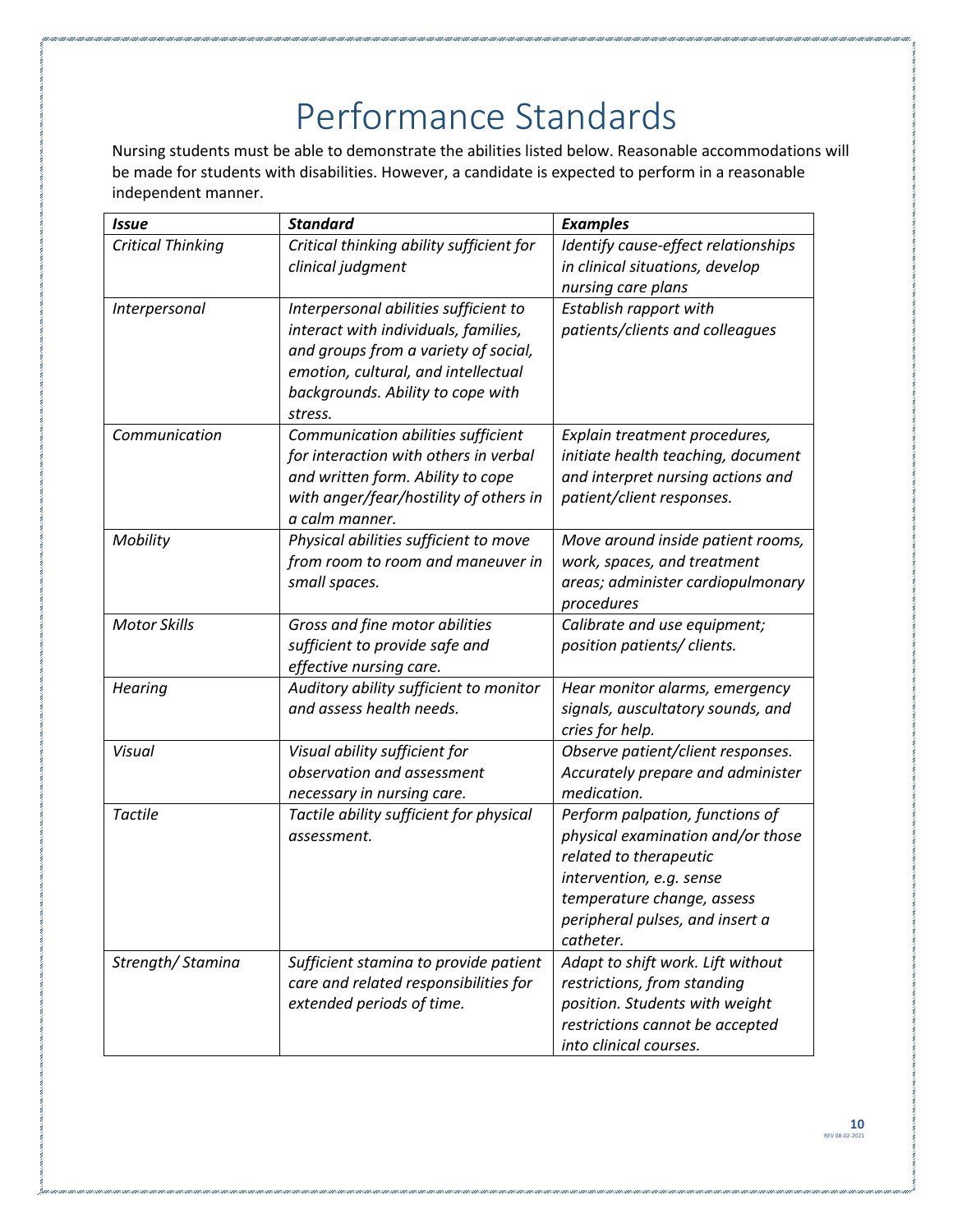### Conceptual Framework

<span id="page-10-0"></span>The foundation for the conceptual framework for the nursing program at Chipola College is evidence-based practice through the use of the nursing process. The surrounding concepts of communication, informatics, patient centered care, and professionalism are reinforced through lecture, skills lab, and clinical to meet the five end of program student learning outcomes (EPSLO).



### <span id="page-10-1"></span>End of Program Student Learning Outcomes

- N1 Demonstrate effective therapeutic communication within a variety of health care contexts.
- N2 Provide patient-centered nursing care in a variety of healthcare settings to a diverse patient population.
- N3 Demonstrate clinical judgement in the delivery of nursing care in a variety of healthcare settings.
- N4 Demonstrate use of information and technology for nursing care.
- N5 Will demonstrate professional practice as defined by the State Board of Nursing Scope of Practice for the registered nurse.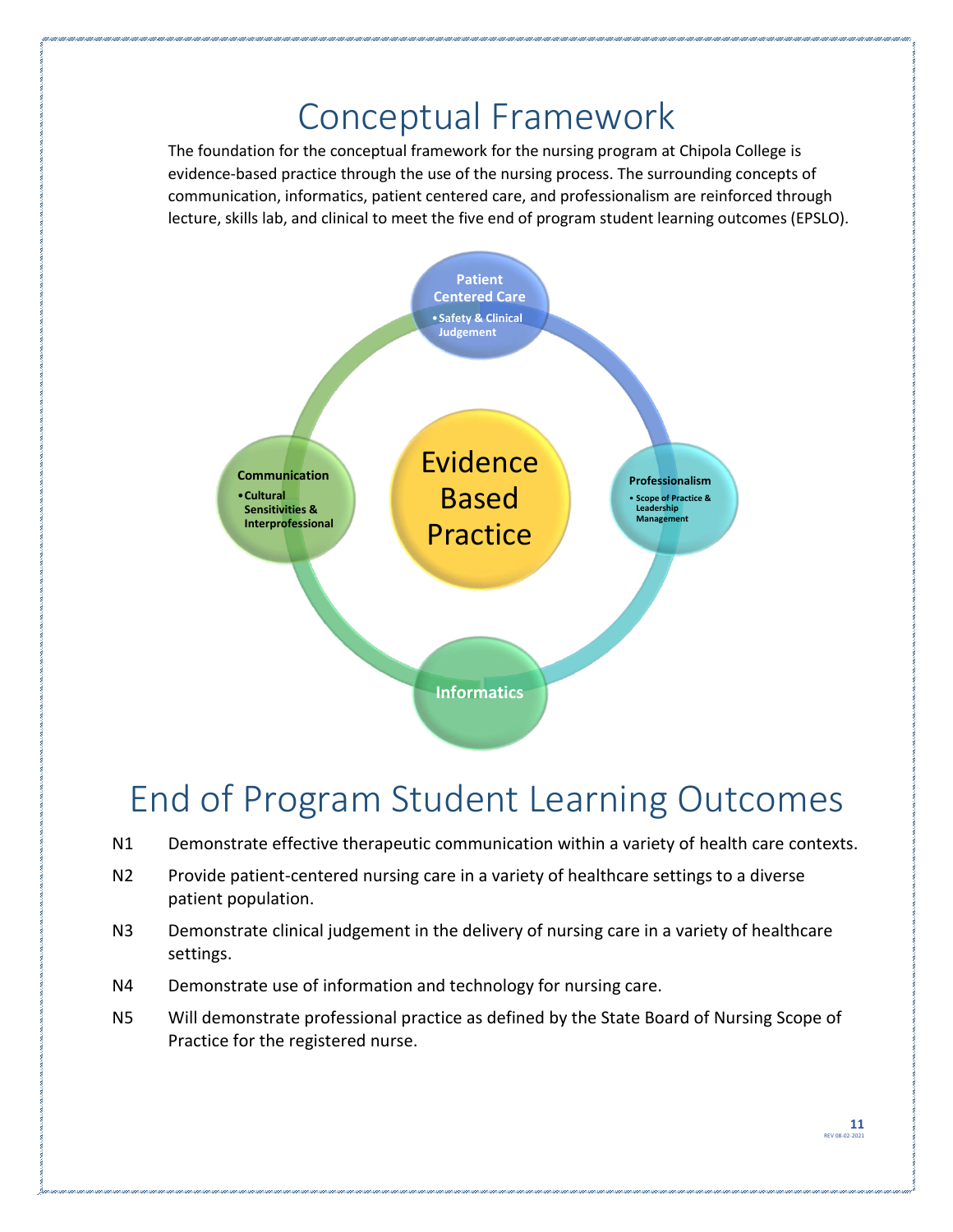# <span id="page-11-0"></span>Health Sciences Organizational Chart

The chart below depicts the organizational structure of Health Sciences. The EMS, CNA, and the nursing programs report to the Dean of the School of Health Sciences. Nursing faculty consists of full-time and adjunct (part-time) faculty. Regarding a nursing student issue or concern, the chain of command is as follows:

- 1. Clinical Instructor
- 2. Course/lecture instructor
- 3. Dean of Health Sciences

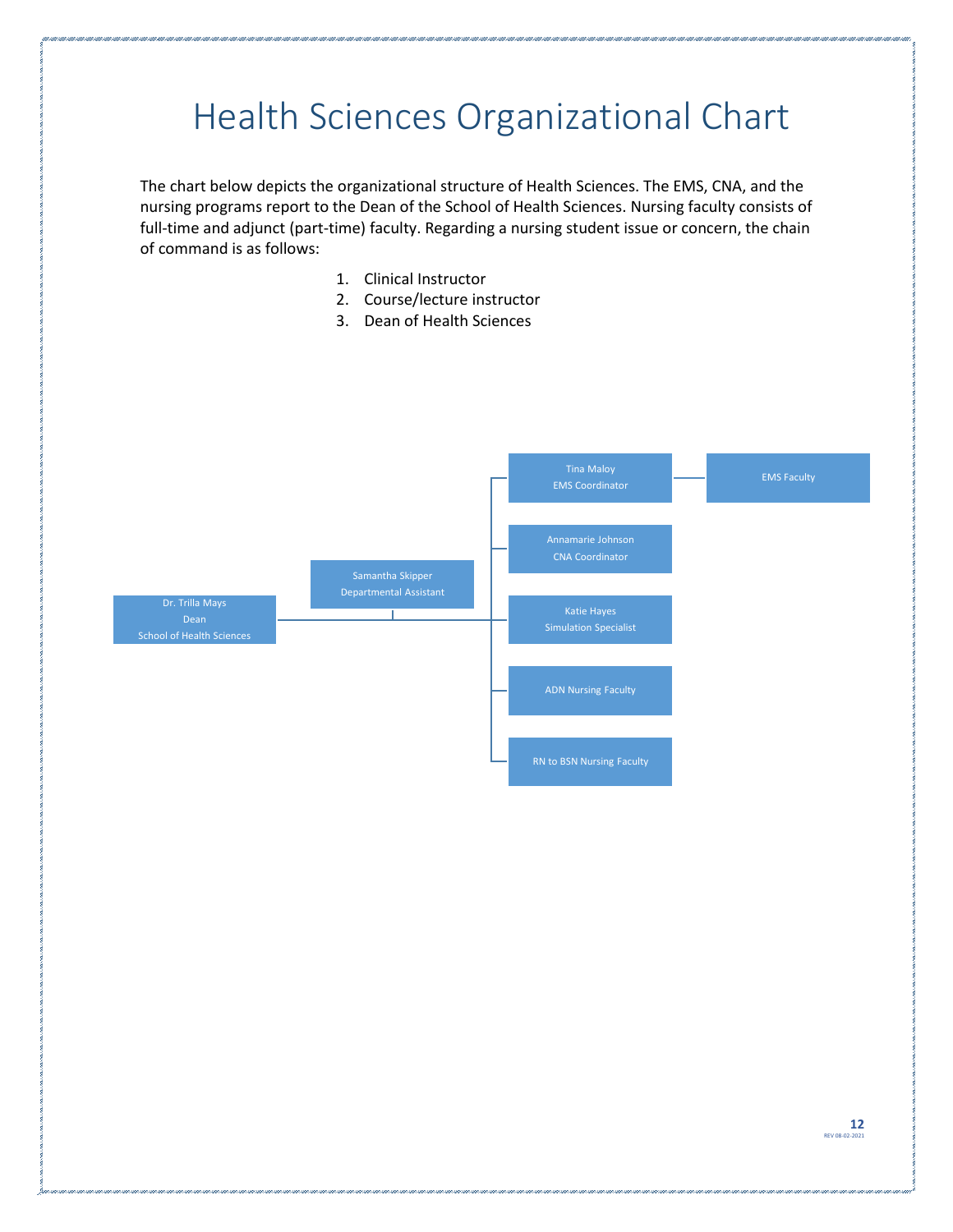### General College Information

#### <span id="page-12-1"></span><span id="page-12-0"></span>Non-discrimination Policy

Chipola College does not discriminate against any persons, employees, students, applicants or others affiliated with the college with regard to race, color, religion, ethnicity, national origin, age, veteran's status, disability, gender, genetic information, marital status, pregnancy or any other protected class under applicable federal and state laws, in any college program, activity or employment. Title IX of the Education Amendments of 1972 (20 U.S.C. ss1681) is an all-encompassing federal law that prohibits discrimination based on the sex of students, employees, and third parties when appropriate, of educational institutions, which receive federal financial assistance. Sexual harassment of students, which includes acts of sexual violence, is a form of sex discrimination prohibited by Title IX. Chipola College complies with all aspects of this and other federal and state laws regarding non-discrimination. Questions about compliance with Title IX or a complaint regarding harassment or discrimination, including sexual harassment and sexual violence, should contact the College's Equity Officer and Title IX Coordinator:

> Wendy Pippen, Associate Vice President of Human Resources Equity Officer and Title IX Coordinator 3094 Indian Circle, Building A, Room 183C Marianna, FL 32446 850-718-2269 [pippenw@chipola.edu](mailto:pippenw@chipola.edu)

#### <span id="page-12-2"></span>Student Success

Faculty focus at Chipola College is on the success of every student throughout the ADN program. To facilitate success, the College supports students through the Student Affairs Department that is accessible and equally available to all enrolled students. Resources include: financial aid, scholarship information, academic appeals, and other services. These resources are available on the College website, College Catalog, and College Student Handbook/Planner. Several examples of these services are listed below.

#### <span id="page-12-3"></span>Student Services

<span id="page-12-4"></span>Academic Advisement is available to all students to provide professional academic, career, and preenrollment services through the Office of Student Affairs.

<span id="page-12-5"></span>Academic Center for Excellence (ACE Lab) provides free tutoring or test reviews in almost every subject to all students at the institution. Subjects include accounting, biology, chemistry, most mathematics courses, physics, history, computer science, literature and humanities. Tutoring begins the first week of class and concludes on the last day of finals. Schedules are posted on campus bulletin boards and on the ACE website. There is an ACE Tutoring link in your Canvas Course.

<span id="page-12-6"></span>Alternative Modalities are provided for all enrolled students requiring special accommodations. Some of these accommodations include but are not limited to, note taker, time extension for class assignments and tests, and assistance with registration. A complete list of these accommodations can be found in the Students Handbook/Planner; the College Catalog; the colleges website; and students with disabilities office, on campus. The student is responsible for initiating contact with the Office of Students with Disabilities located in A-104. Students must identify themselves and provide appropriate documentation which will be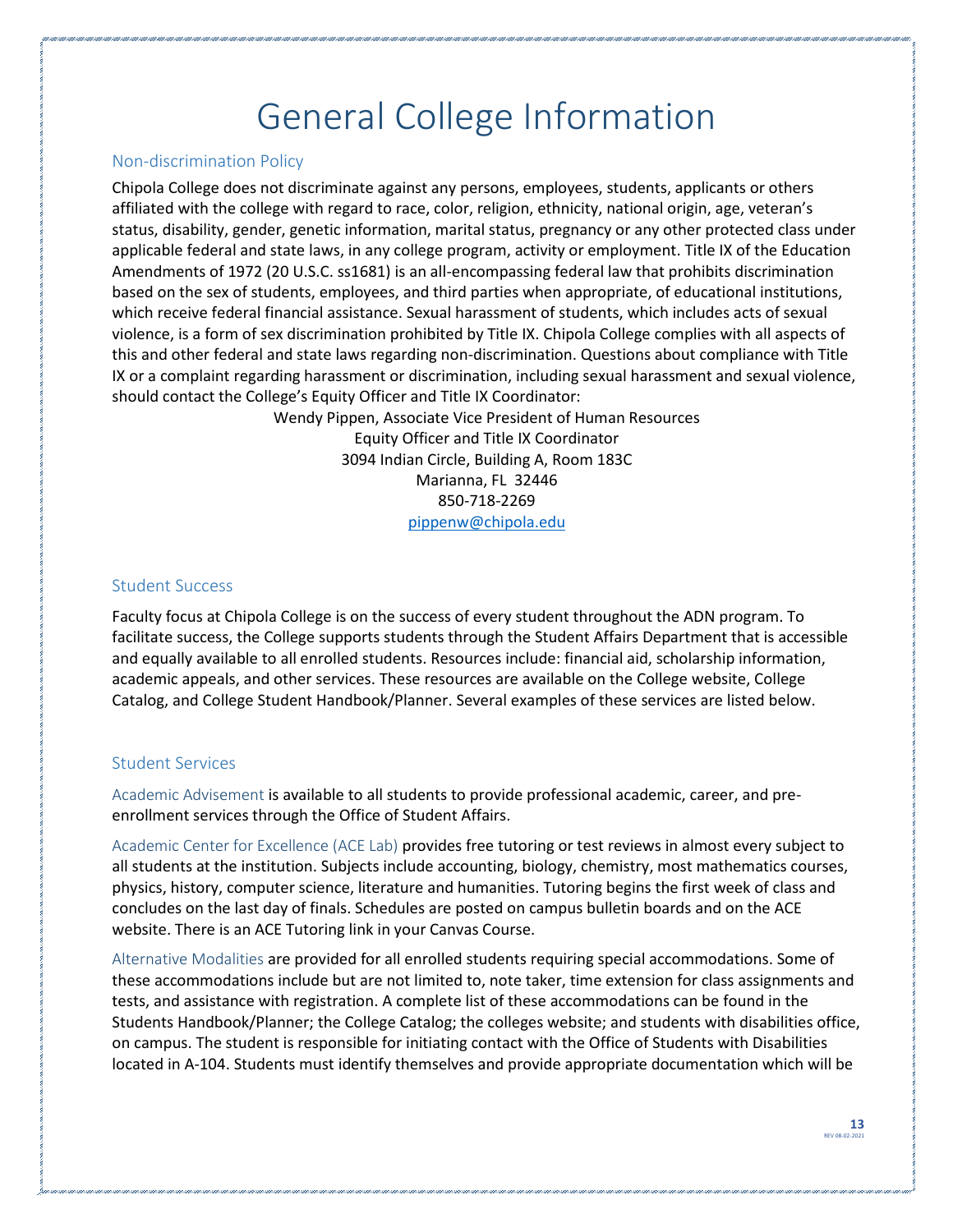used to determine eligibility for reasonable accommodations; students are requested to voluntarily provide this information prior to the beginning of classes for each semester.

<span id="page-13-0"></span>Bookstore on campus has been in partnership with Barnes & Nobles since 1998 to provide exceptional services to the student. The ADN student has the ability to utilize this service for ordering program textbooks, skill lab equipment, and accessories.

<span id="page-13-1"></span>Distance Learning is utilized for less than 25% of the ADN program. Utilizing the College's distance learning is in alignment with the institutions Mission Statement to provide accessible, affordable, quality educational opportunities for area citizens through the use of technology.

<span id="page-13-2"></span>Library services are available to all students. The Library is a comprehensive, learning resource center that is an integral part of the College's instructional program. Multimedia materials support the course offerings of the college and the professional and personal growth of the students. The collection includes approximately 30,000 books, 67,000 electronic books, 900+ audiovisuals and 150 periodical subscriptions. The Library is open 60.5 hours a week fall and spring semesters and 40 hours a week during the summer semesters. The Library staff provides services that include reference and research support. The Library has an audiovisual viewing area, photocopy machine, study rooms, and carrels. There are 14 computers downstairs (main floor) in reference area, 24 computers in the library tech lab, and 2 additional computers with lockdown browser and webcams available for reference work. Students with a current Chipola Photo ID can access the online catalog, databases, and electronic books 24 hours a day from LINCCWeb. The Library website [\(www.chipola.edu/library\)](http://www.chipola.edu/library) has information about LINCCWeb and other library services

<span id="page-13-3"></span>Safety and Security is maintained through an agreement with the Jackson County Sheriff's Department and onsite campus security. The services are provided 24 hours a day. The Safety policies are listed in the College Catalog, Student Handbook/Planner, and College website.

<span id="page-13-4"></span>Scholarship information is available through the Chipola College Foundation, Financial Aid Department. Specific nursing scholarship information is available at the Health Sciences Department.

<span id="page-13-5"></span>Student Participation in Governance Activities: Chipola College ADN program encourages students to participate in the governance of the department and the College; the feedback and participation of the student is essential for the nursing program's success. ADN students are invited to attend Faculty and biannual Advisory Committee meetings.

<span id="page-13-6"></span>Veterans are provided services at Chipola College; the college is certified by the Florida State Approving Agency for training under the various veterans' training laws. College policies and procedures are applicable to all eligible students who complete application for, and receive, Veterans Affair assistance. Educational assistance, counseling, and advisory services are available to all veterans through the Veterans Affairs Office.

<span id="page-13-7"></span>Student Files College Records comply with the Buckley Amendment and all other applicable federal and state laws in order to protect the privacy of Chipola College student educational records. The process for maintaining student records is available in the College's Catalog, College Handbook/Planner, and on the College website. Students must keep a copy of all records turned into the Health Sciences Department. This includes, but is not limited to, plan of study, the Student Handbook Agreement signature page, and other program-related documents.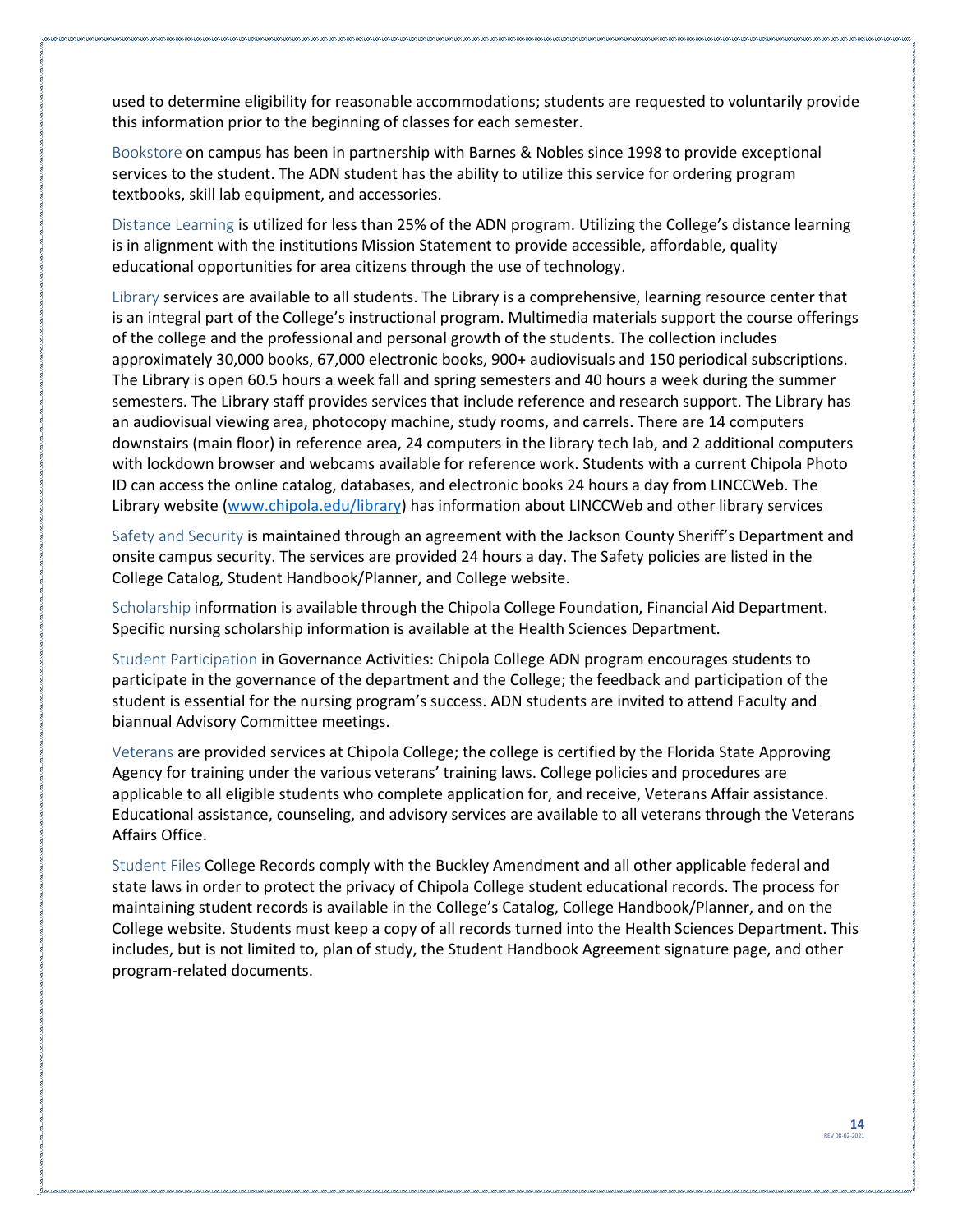# <span id="page-14-1"></span><span id="page-14-0"></span>School of Health Sciences ADN Policies: Academic and Progression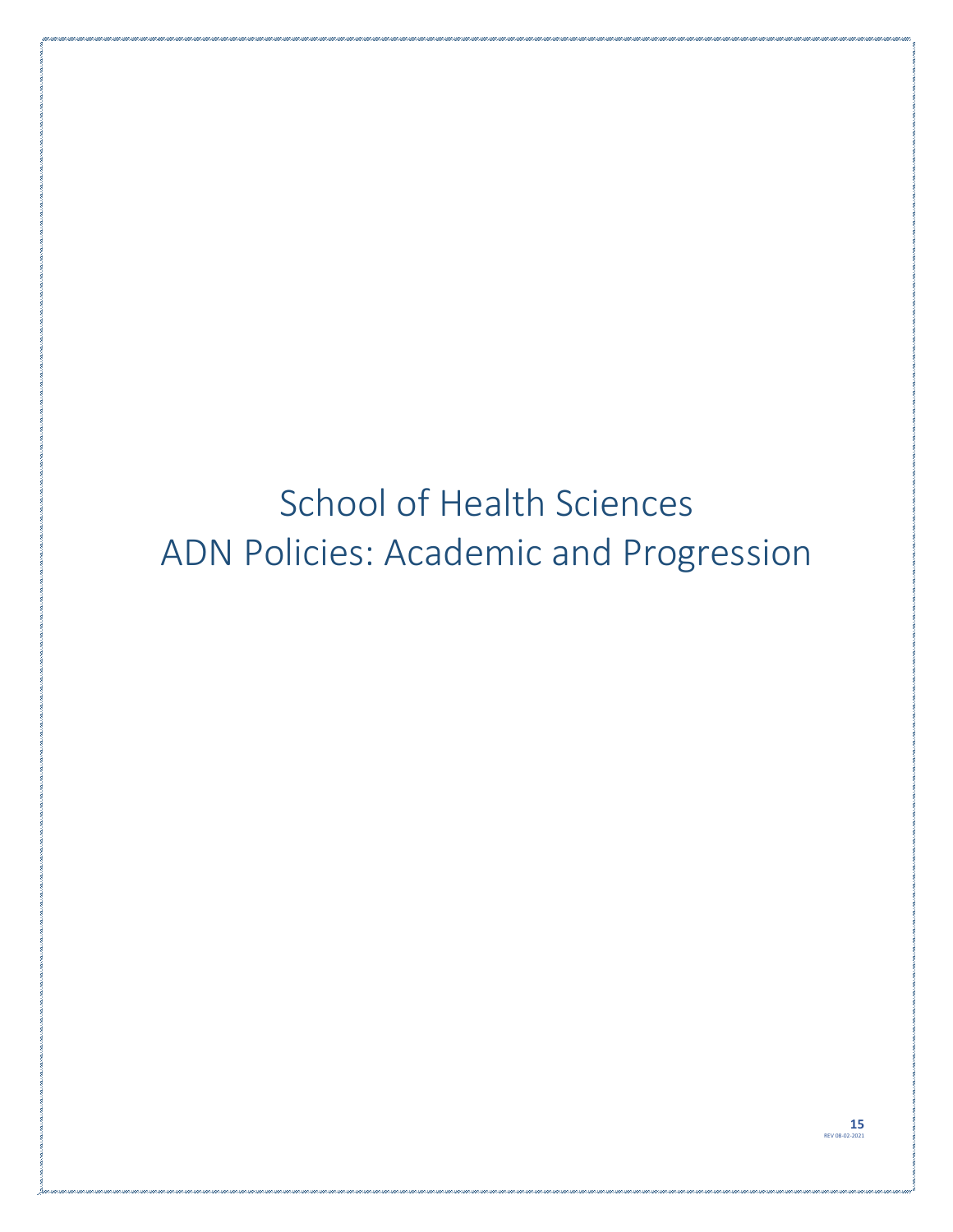#### <span id="page-15-0"></span>Academic Policies

The following policies have been established regarding progression, re-entry, probation, suspension, dismissal, and termination in the nursing program.

#### <span id="page-15-1"></span>Grading Policies

The following general grading criteria have been established for all nursing courses.

- $A = 90 100$
- B 80 89
- $C = 70 79$
- $D = 60 74$
- $F = 0 59$

#### **Effective Fall 2021 for students entering or re-entering the nursing courses in the first semester of the nursing program.**

Students must achieve a grade of 80% (B) or higher to progress in the program. Students in the third or fourth semester Fall 2021 will use the grading scale listed on the Summer 2021 Nursing Program Handbook. Any student who is unsuccessful and enters the courses with the Fall 2021 admitting cohort, will be held to this new grading policy.

**There is NO ROUNDING UP of any grade.** A grade of 89.99 is a B, 79.99 is a C, and so on. All students must complete the required nursing courses with a grade of "B" or higher and the general education academic courses with a grade of "C" or higher. Students who do not complete a required nursing courses within the designated semester with at least a "B" and general education courses with at least a "C" will not be allowed to progress in the nursing program**.**

- 1. A student should demonstrate a level of competency on course material. This is demonstrated by achieving an 80% or above as a final cumulative course grade. **Reminder: grades do not round up**.
- 2. Satisfactory clinical practice must be achieved concurrently with a satisfactory theory grade to pass the course. To obtain a satisfactory grade in clinical practice, the student must perform all of the clinical objectives satisfactorily including written assignments. If at any time during the semester a student has received a sufficient number of NI or U marks on the clinical evaluation to constitute an overall unsatisfactory clinical evaluation, the student will be assigned a grade of F for the course and will not be allowed to continue in clinical or the course.
	- a. **Dosage Calculation Exams:** dosage calculation exams are done in certain nursing clinical courses. The exam must be passed to administer medications and pass clinical. Failure to pass this exam will result in a clinical failure. A grade of F will be given for that course. See Dosage Calculation Policy on page 17. **NOTE:** This policy starts with the Fall 2021 cohort. Students in third or fourth semester fall 2021 will take the dosage calculation as part of a quiz grade not as a clinical requirement. Any student who is unsuccessful and returns to join the Fall 2021 cohort must follow this policy when they return.
	- b. **Skills Check-offs:** skill check-offs must be done successfully to progress in the program. Failure to successfully complete any skills check-off will result in a clinical failure. A grade of F will be given for that course.
	- c. Critical nursing behaviors/skills will be evaluated in both areas (clinical & simulation). If a student earns (3) unsatisfactory (U) grades in a critical element for either area (clinical or simulation), the student must withdraw from and will not be able to continue in that course. The student may remain in the co-requisite courses in the first three semesters.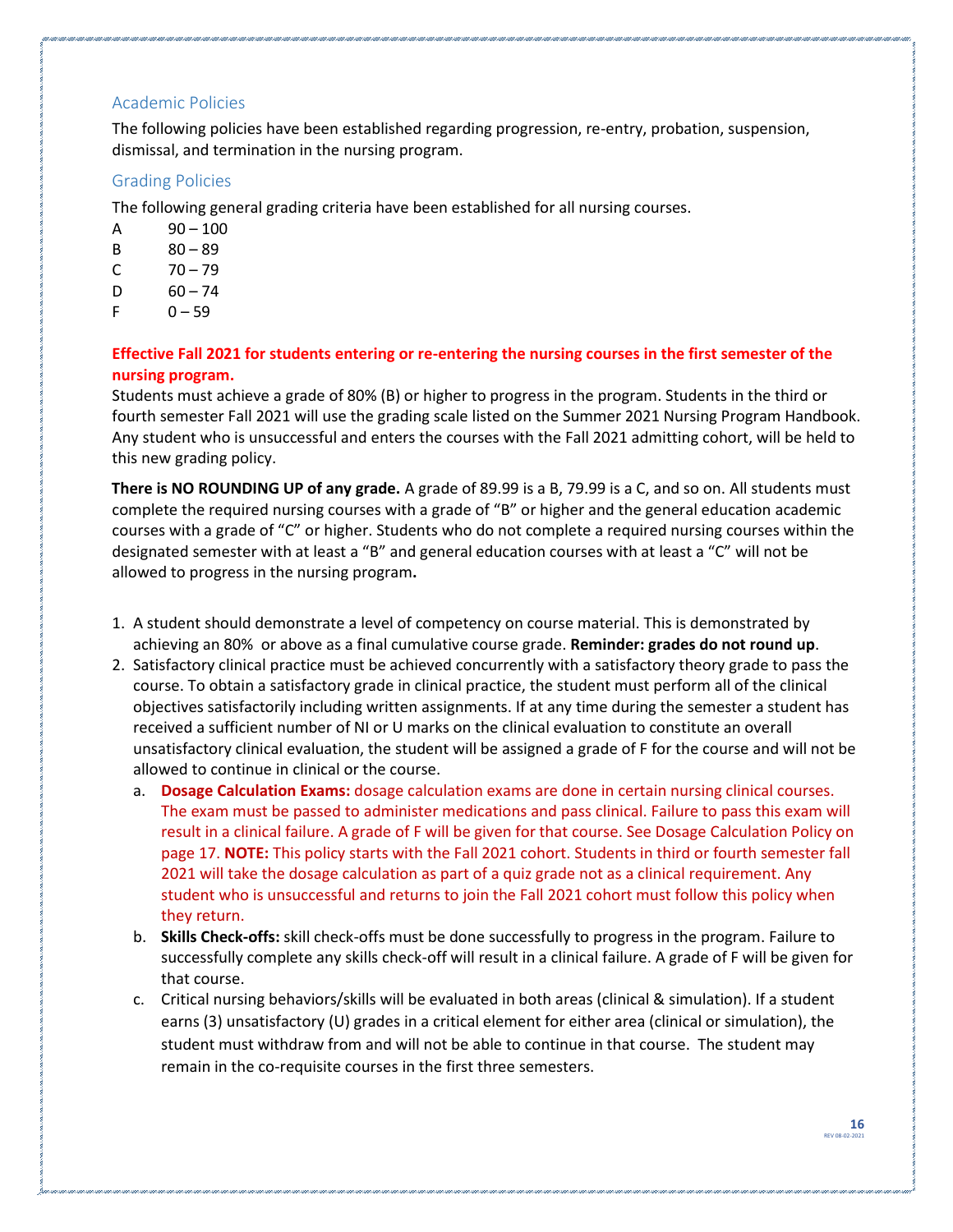- d. Any student who fails the clinical portion of the course, regardless of the theory grade, will receive a grade of "F" for that course.
- e. Any student who fails to satisfactorily perform and complete clinical hours at a pace with the rest of the class will receive either a failing grade for the course & clinical or a grade of incomplete. Grades of incomplete may be granted if the student is passing the course. Please refer to the Chipola College policy on "F" or "I" grades located in the college catalog and student planner.
- 3. Refer to your First Day Handout for policy regarding late assignments.

#### <span id="page-16-0"></span>Dosage Calculation Policy

To promote safety in medication administration, students must demonstrate proficiency in calculating medication dosages.

#### *This policy is effective Fall 2021 for NUR 1020; Spring 2022 for NUR 1211; Summer 2022 for NUR 2440 and NUR 2522; and Fall 2022 for NUR 2243.*

- 1. A dosage calculation exam is administered in NUR 1020 the last week of skills lab prior to starting clinical in NUR 1020, the first week of classes in NUR 1211, NUR 2440, NUR 2522, and NUR 2243. This examination will include dosage calculations written as a medication orders, to include when needed, medication labels, lab results, etc.
- 2. Students will have three attempts to achieve a score of 90% in NUR 1020, NUR 1211, NUR 2440, NUR and 2522.
- 3. Students will have two attempts to achieve a score of 90% in NUR 2243.
- 4. Students who do not achieve a score of 90% will receive a U unsatisfactory on their clinical evaluation under safety.
- 5. Students must pass the dosage calculation exam before they are allowed to administer medications in clinical.
- 6. Students who do not achieve a passing score on the first attempt will be required to remediate and retake the second exam for all clinical courses. Students who do not achieve a passing score on the second attempt will be required to remediate and retake the third exam in NUR 1020, NUR 1211, NUR 2440, and NUR 2522. A student is not allowed to retake the exam on the same day of a failure.
- 7. Students who do not pass the dosage calculation exam by the second (NUR 2243) or third attempt (NUR 1020, NUR 1211, NUR 2240, and NUR 2522) demonstrates they cannot calculate safe medication dosages and cannot safely administer medications, resulting in a clinical failure. A grade of "F" will be assigned for that course.

#### <span id="page-16-1"></span>Academic Requirements for Progression

The following criteria must be met in order for a student to progress in the Nursing Program:

- 1. Final grade of "B" or better in all nursing and a final grade of "C" in all general education courses.
- 2. Students must satisfactorily pass both the theory and clinical portions of each clinical/theory course.
	- a. **Skills Check-offs:** skill check-offs must be done successfully to progress in the program. Failure to successfully complete any skills check-off will result in a clinical failure. A grade of F will be given for that course.
	- b. Critical nursing behaviors/skills will be evaluated in both areas (clinical & simulation). If a student earns (3) unsatisfactory (U) grades in a critical element for either area (clinical or simulation), the student will receive a failing grade in the assigned semester course and will not be able to continue in the course.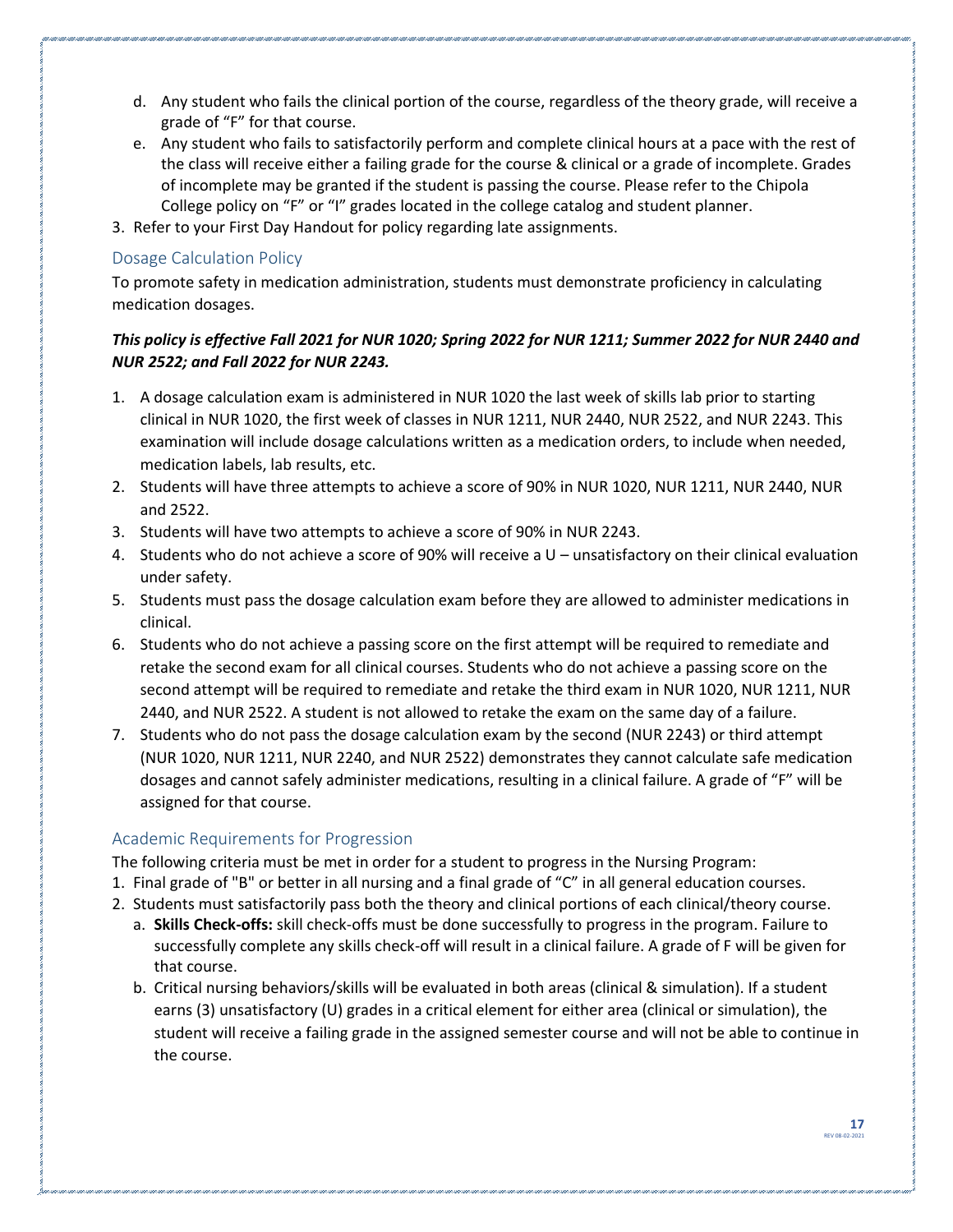- c. Any student who fails the clinical portion of the course, regardless of the theory grade, will receive a grade of "F" for that course.
- d. Any student who fails to satisfactorily perform and complete clinical hours at a pace with the rest of the class will receive either a failing grade for the course & clinical or a grade of incomplete. Grades of incomplete may be granted if the student is passing the course. Please refer to the Chipola College policy on "F" or "I" grades located in the college catalog and student planner.
- 4. The student's cumulative GPA may not fall below 2.00 for two consecutive semesters.
- 5. A student who does not have an average at or above 80% in any course at mid-semester is encouraged to discuss his/her situation with the instructor.
- 6. The Nursing Program follows Chipola College's policy and procedures for withdrawing from courses.
- 7. Students are required to take achievement examinations periodically throughout the curriculum. If the student makes a low score on the achievement exams, it indicates that he/she has not mastered the content and is at risk of not doing well on the future NCLEX exam.

#### <span id="page-17-0"></span>Non-Academic Criteria for Progression

- 1. Clinical objectives require that students keep health requirements up-to-date. Required documentation includes up-to-date records of vaccinations, PPD testing results, and CPR cards/training. Students must upload the updated documentation to the CastleBranch website. Verification of the influenza vaccine and PPD must be uploaded each year. CPR renewal of certification is due every two years.
- 2. In the fall and spring semesters, evidence of receiving an influenza vaccine is required. Any student who declines flu shots cannot attend clinical, will be withdrawn from the course due to the inability to attend clinical.
- 3. Failure to meet the updated health and CPR requirements will result in a "NI" under the objective "Professional Behavior" on the clinical evaluation the first week this requirement is not met, and will receive an unsatisfactory (U) each subsequent week.
- 4. Students with an expired CPR or PPD will not be allowed to attend clinical. The student must make up the clinical time and receive U on their clinical evaluation. If the CPR or PPD is not updated before the next clinical, it could result in a student having to withdraw or fail that course, and could result in termination from the nursing program.
- 5. Students must report to the Dean, School of Health Sciences, ANY arrests and/or criminal charges or convictions (including traffic violations, bad checks, etc.) filed after the completion of the admission criminal background investigation. Failure to do so within three days will result in dismissal from the Nursing Program. The arrest and/or criminal charge will be reported to the clinical facility and a determination will be made as to whether or not the student can continue in the Nursing Program.
- 6. Negative results are required on random drug tests or when done for cause. Students who test positive/non-negative for drugs will be withdrawn. The student must seek counseling at his/her expense. The student may return after submitting proof of substance abuse counseling and a negative drug screen. Students who test positive a second time or fail to follow this policy will be terminated from the nursing program. Paying for testing and retesting is the responsibility of the student not the college. Students can be required to take a random urine drug screen at any time during the program at their expense.
- 7. A student who is suspended from Chipola College for any reason will automatically and immediately be terminated from Nursing. The student may reapply to nursing when eligible to return to the college; reacceptance is not guaranteed. If it is determined that a student is eligible to return to nursing, the student will be required to meet current admission criteria and attend orientation. Failures from an earlier admission will stand and will count as first attempts.
- 8. Affiliate policies in the clinical agencies may require students to submit to the same drug testing procedures that apply to employees of the facility.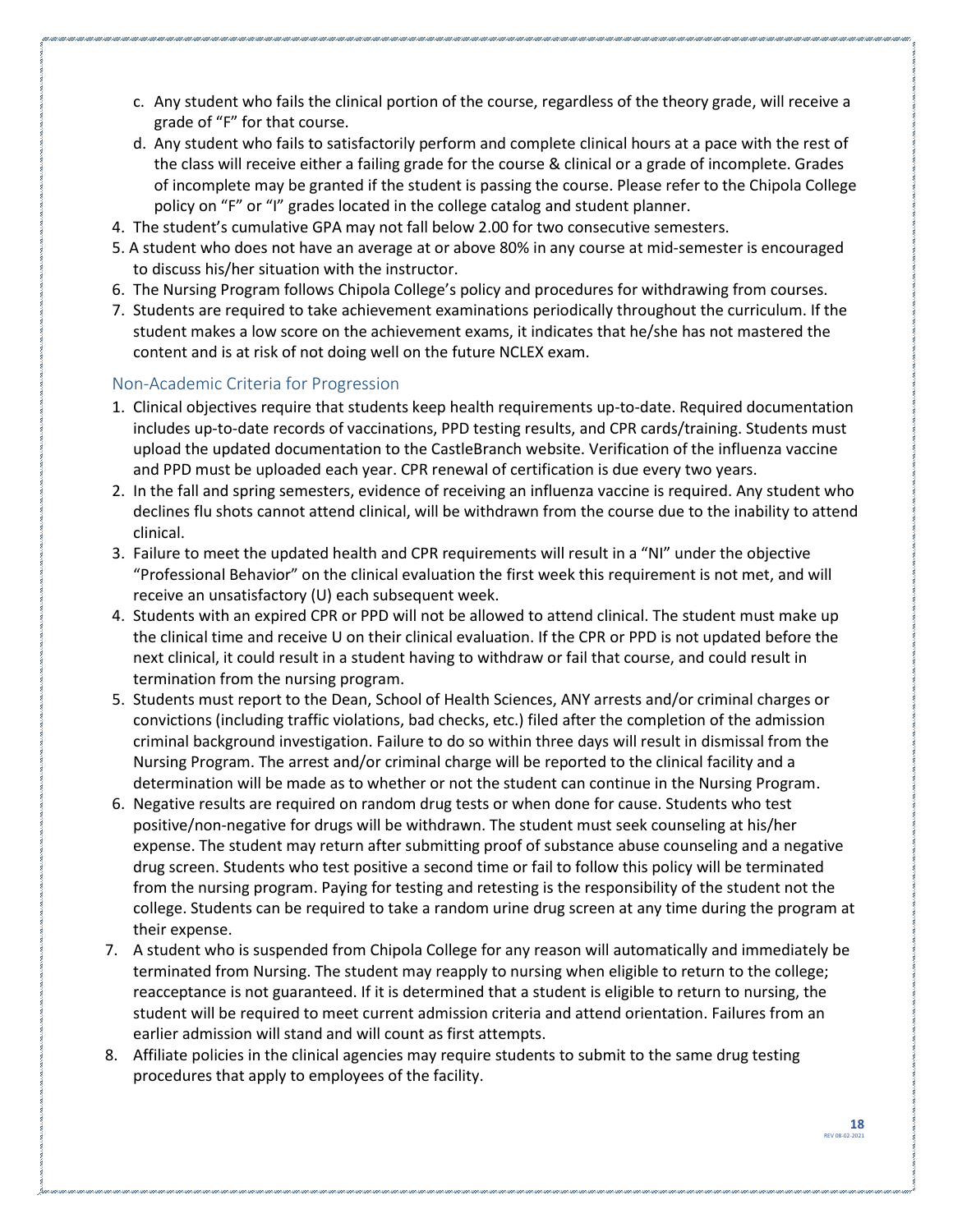9. Students who are unable to attend clinical as scheduled. A flexible schedule is required and will be defined by the college/clinical agencies' needs and may include different shifts and weekends.

#### <span id="page-18-0"></span>Termination

- 1. No more than three (3) nursing curriculum courses can be attempted while a student is in the nursing program.
	- a. An attempt is a grade of "W," "C", "D," or "F,".
	- b. The curriculum courses include the following: NUR 1020C & NUR 1020L; NUR 1280C & NUR 1280L; NUR 1141; NUR 1211C & NUR 1211L; NUR 2142; NUR 2440C & NUR 2440L; NUR 2522C & NUR 2522L; NUR 2243C & NUR 2243L, and NUR 2950.
	- c. Students who are not successful after the third re-entry attempt, will be terminated from the nursing program.
	- d. If a student has used all three attempts and is unsuccessful in their final semester courses (NUR 2243C, NUR 2243L, and NUR 2950), they may submit an appeal for a fourth attempt in writing to the Dean of Health Sciences. The dean will review the facts of the appeal and may grant the student one last opportunity to retake NUR 2243C, NUR 2243L, and NUR 2950.
- 2. A student will be terminated from the nursing program if the same NUR course is taken and failed twice. If a student receives a grade of "C", "D," or "F," for the second time in the same NUR course, the student will be terminated from the nursing program and not allowed a third attempt at that same NUR course.
- 3. If a student demonstrates unsafe or otherwise unacceptable nursing practice that actually or potentially results in danger or injury to the patient, the student will receive an "F" in the course.
- 4. A breach of patient confidentiality regarding any agency, hospital, or school district will result in immediate termination.
- 5. Any student who willfully violates established policies and regulations of Chipola College, the affiliating hospitals, or the School of Health Sciences will receive an "F" in the course and may be terminated from the nursing program.
- 6. A positive (non-negative) urine drug screen or positive alcohol test will result in dismissal from the program.

#### <span id="page-18-1"></span>Re-entry Requirements

- 1. Students who receive a grade of "W," "C", "D," or "F" in any nursing course must seek re-entry to the program level in order to repeat the course. Students who choose to interrupt progression must also seek re-entry. Re-entry is not automatic.
- 2. A "Request to Re-enter Form" (page 48) must be completed each time there is an interruption in the normal sequence of progression, such as a withdrawal, failure, or choice to sit out. This form is submitted to the Dean or the Departmental Assistant at the School of Health Sciences at the time the student withdraws or fails a course or chooses not to continue the following semester.
- 3. A student who has an interruption in the normal sequence of progression may be required to submit updated background investigation results and updated drug screening results at his/her expense.
- 4. A student may seek re-entry provided he/she had a cumulative GPA of 2.00 prior to having dropped or failed a course. Re-entry is based on space availability and eligibility. The withdrawn or failed course must be successfully completed before the student can take another clinical course.
- 5. If there are more students seeking re-entry than can be accommodated, the date the student completed all requirements for re-entry will be the deciding factor in the order in which available space is awarded.
- 6. A student who has not completed a clinical nursing course for more than three (3) semesters will not be allowed re-entry into the nursing program.
- 7. All courses for the Associate Degree in Nursing must be completed within six semesters from the date the student begins the first clinical nursing course. A student requesting re-entry who is unable to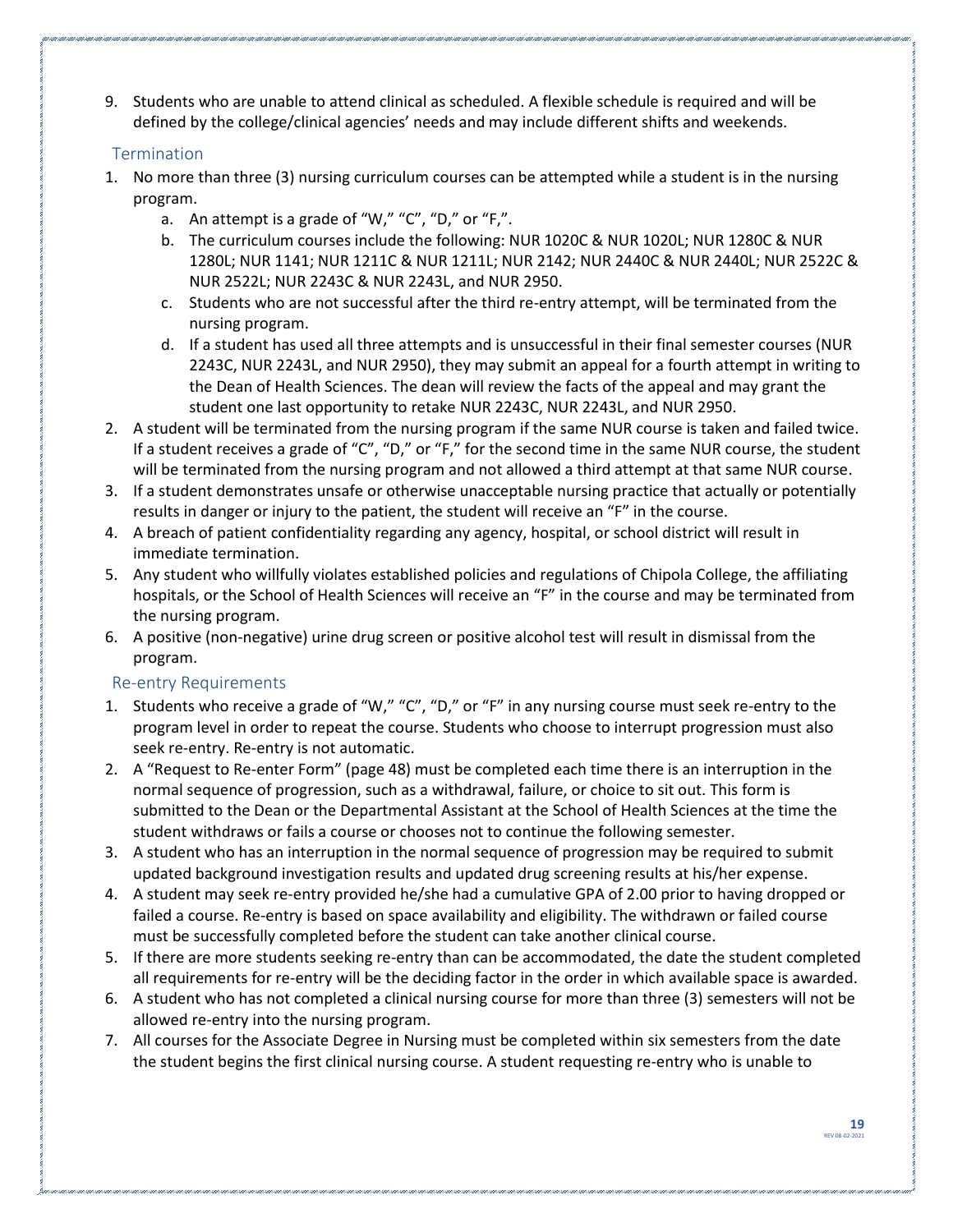complete the program within the required time limit must submit a letter documenting his or her plan to successfully complete the remaining courses on the first attempt of each course.

#### <span id="page-19-0"></span>Graduation Requirements

The following criteria must be met in order for a student to graduate from the Nursing Program:

- 1. Cumulative GPA of 2.0 or better must be maintained, with a final grade of "B" or above in each required nursing curriculum course and a final grade of "C" or above in each general education course.
- 2. Clinical evaluations must show safe and acceptable nursing practice.
- 3. All nursing courses for the Associate Degree in Nursing must be completed within six semesters from the date the student begins the first clinical nursing course.
- 4. All financial obligations to the college must be satisfied.
- 5. An Application for Graduation form must be completed and submitted.
- 6. A minimum of 25% of the program course work must have been earned at Chipola College.

#### <span id="page-19-1"></span>Eligibility for Licensure

Upon successful completion of the Associate Degree Nursing program, graduates are eligible to take the licensure examination administered by the Florida Board of Nursing, and upon satisfactory completion, he/she will be designated as a Registered Nurse (RN). Candidates who have criminal records may be required to appear before the State Board of Nursing, who will determine eligibility to take the NCLEX exams. If a student has any criminal conviction more serious than a minor traffic violation, he or she must notify the Florida Board of Nursing no later than 90 days prior to the date of program completion.

#### **Instructions for Application for Licensure:**

*If an applicant who graduates from an approved program does not take the licensure examination within 6 months after graduation, he or she must enroll in and successfully complete a board-approved licensure examination preparatory course. The applicant is responsible for all costs associated with the course and may not use state or federal financial aid for such costs. The board shall by rule establish guidelines for licensure examination preparatory courses.*

#### • **School of Health Sciences' Submission of Names to the Florida Board of Nursing (FBON)**

The nursing program will provide proof to FBON that you have met the program requirements and all obligations to the college which indicates you may apply for licensure. This information will be sent to the BON once your degree has been verified by the college. If you follow the steps outlined in order, you should not have any difficulty testing. You do not need to request your transcript from the college if you follow the steps in the order as listed below.

#### • **Your Application for NCLEX**

After (ONLY AFTER), you receive notification from the nursing department that your degree verification has been received by the FBON, you can begin the process of applying for licensure.

- 1. Submit your application for licensure/registration through the FBON website using Link <http://flhealthsource.gov/mqa-services> .The application to the Board of Nursing is to clear your eligibility for taking the License
- 2. Applicants for the initial licensure must use a Live scan service provider to have their fingerprints submitted electronically to the Florida Department of Law Enforcement (FDLE) for conducting a search for any Florida and national criminal history records that may pertain to the applicant. Fingerprint submission per FBON Application requirements must be completed at the time of application.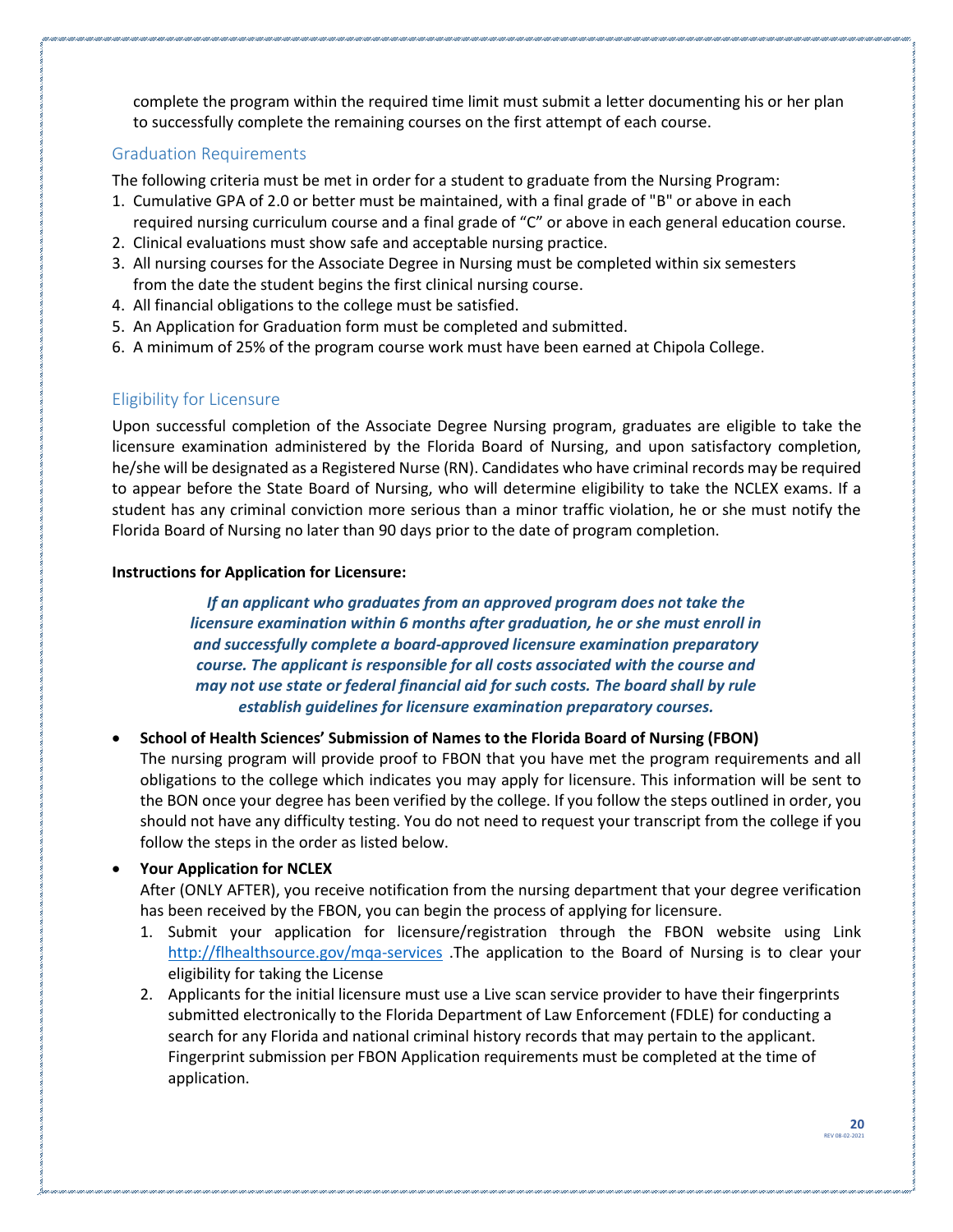3. Register for the NCLEX with Pearson Vue, utilizing one of the methods below. You will need to use your school program code to register: RN: US70400100. An email address must be provided with Your registration as correspondence with Pearson Vue is available only via email.

#### • **What Happens Next?**

- 1. Once you have completed the above steps, you have created an open registration that is open for 365 days for candidate eligibility to be approved by the Florida Board of Nursing. Once you have been made eligible, you must test within the validity dates on the Authorization to Test (ATT) which will be emailed to you by Pearson Vue.
- 2. Once the Florida Board of Nursing makes you eligible to take the examination your approval is automatically transferred to Pearson Vue, the examination vendor, via electronic transfer within two business days. Pearson Vue will email the Authorization to Test (ATT) using the email that you provided when registering.
- 3. With your ATT you will be able to go back to the Pearson Vue Website and select the "schedule a test" Link. When this tab opens, you will enter your user name and password that has previously been established and emailed to you by ATT. Available dates and locations for testing will be shown from which you select your choice for testing.
- 4. If you are not made eligible or are denied eligibility by the FBON within the 365-day time period, you will forfeit your NCLEX registration and exam fee. When this occurs, you will need to re-register and pay another exam fee after the current registration expires. Please note, that you cannot reregister before your current registration expires. If you do, the second registration will be processed and denied, and the fee collected will be non-refundable.

#### • **How will You know if you passed or failed?**

You can log into the MQA Online Services System to check your NCLEX Results You can also look on the FBON website by checking the Health Provider Lookup Screen. Licensing numbers are generally issued within 1-3 business days after successfully passing the NCLEX examination. If you passed your license will be sent to the address on file 7-10 business days after the BON receives Notification that you passed.

#### • **What if I Fail?**

- 1. Reapply by submitting a re-examination application with a re-take fee. You will also have to reapply with Pearson Vue and pay a non-refundable fee of \$200.00. You must wait a minimum of 45 days to retest.
- 2. After three failures the applicant must successfully complete a Florida Board of Nursing approved Remedial course. The course includes classroom and clinical components and proof of completion must be submitted directly from the course provider prior to approval for taking the exam a fourth time.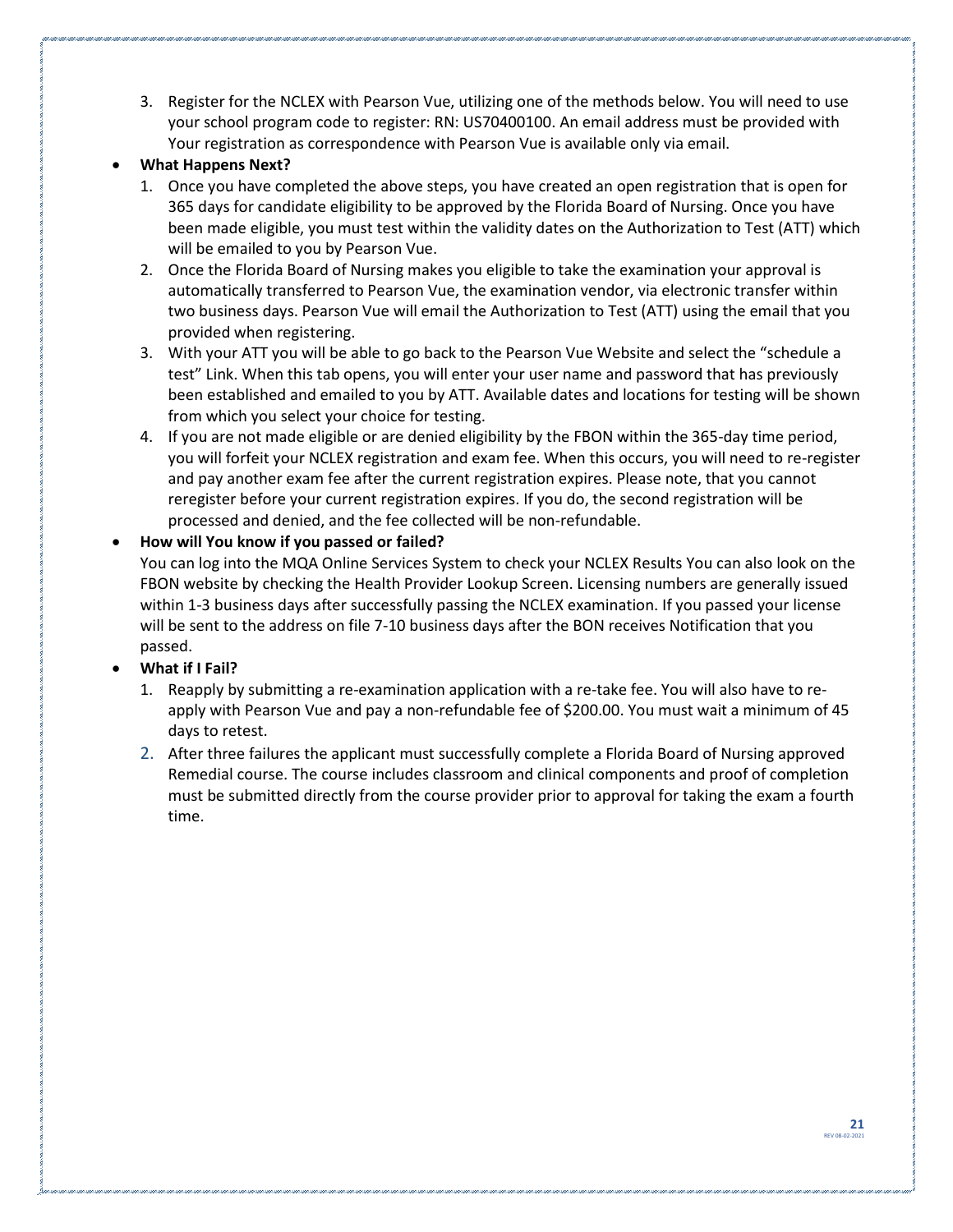# <span id="page-21-1"></span><span id="page-21-0"></span>School of Health Sciences ADN: General Student Policies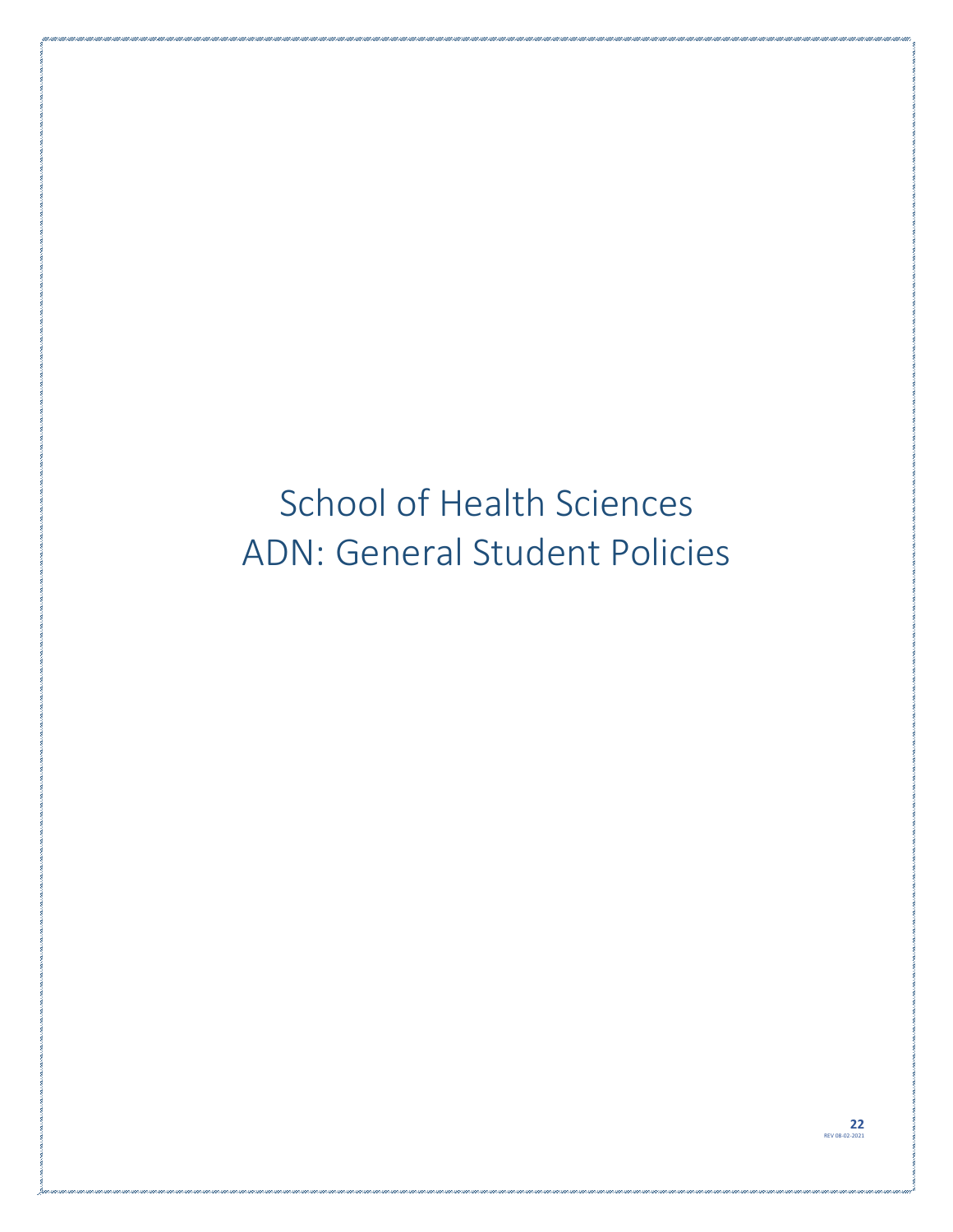#### <span id="page-22-0"></span>Honor Code

As a member of the Chipola College Nursing Program, you are entering one of the most ethical professions. Therefore, you are expected to abide by American Nurses' Association (ANA) Code of Ethics, Chipola College's Academic Honor Code, and the Nursing Program Honor Code

**ANA Code of Ethics**:<https://www.nursingworld.org/coe-view-only>

#### **Chipola College Academic Honor Code**: [Academic Honor Code -](https://www.chipola.edu/student-life/student-services/academic-catalog/student-governance/academic-honor-code/) Chipola College

#### **Nursing Department Honor Code:**

- I will be honest in actions and words and expect honesty from others.
- I will demonstrate only behaviors that reflect personal integrity by not giving or receiving aid on examinations or individually graded coursework at any time during my education. I understand that academic integrity includes but is not limited to refraining from: plagiarism, sharing test items before, during, or after a test, turning in work that a student (myself or another) has already been given credit for, collaboration with others unless specifically authorized and/or doing anything to gain an unfair advantage.

"Plagiarism:" Researchers do not claim the words and ideas of another as their own; they give credit where credit is due (APA Ethics Code Standard 8.11)…Each time you paraphrase another author (i.e. summarize a passage or rearrange the order of a sentence and change some of the words), you need to credit the course in the text…The key element of this principle is that authors do not present the work of another as if it were their own work. This can extend to ideas as well as written words." (Publication Manual of the American Psychological Association,  $6<sup>th</sup>$  edition).

- I will demonstrate clinical honesty and integrity by refraining from falsifying information (such as vital signs and intake and output records), seeking out my clinical instructor if I have made a mistake, and only documenting care that was provided.
- I will arrive on time for a test and leave the testing area promptly when dismissed.
- I will forthrightly oppose any instance of academic dishonesty by reporting any violations.
- I will leave cell phones, paper, keys, and calculators outside the testing area to avoid the temptation to violate my honor code.
- I will treat others with respect and expect respect for myself.
- I will demonstrate respect for my instructors by calling them by their last names, refraining from talking when the instructor is speaking, and raising my hand if I have a question in class. These behaviors are the expectation in all environments, including virtual classrooms.
- In class, I will demonstrate respect for my peers by refraining from talking when another student is speaking, refraining from making comments when another student has a question, and never making fun of other students.
- In clinical, I will demonstrate respect for your patient by refraining from talking down to my patients, maintaining an appropriate provider/patient relationship, and treating my patients as I would want to be treated.
- I will observe silence during testing so that my peers and I may do our best work.
- I will treat others fairly and expect fair consequences when mistakes are made.
- I will take an active part in ensuring that my peers and I uphold the integrity of the honor code.
- I understand that the consequences outlined in the handbook will apply to me if I am found cheating or in violation of this Honor Code.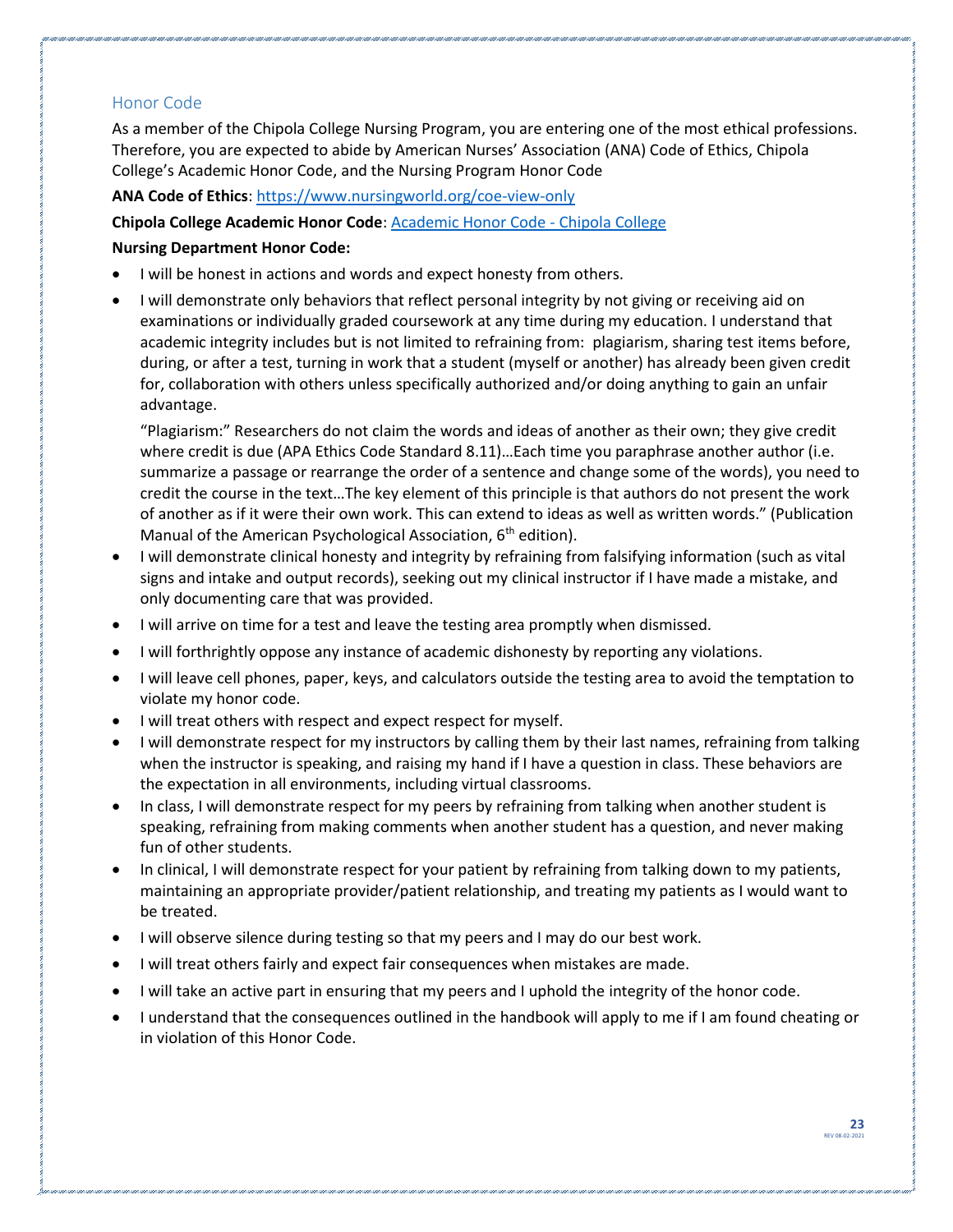#### <span id="page-23-0"></span>Criminal Background Checks

Upon admission each student accepted into a nursing program must obtain a criminal background and level two background check with fingerprints. Any student whose level two background check indicates a history of a charge (excluding traffic offenses) may be at risk for not being able to gain placement within clinical rotations. Each facility that would be part of the student's progression through the program would need to be apprised of the student's background as not being clear. Some facilities may deny entrance to their facility based on this alone. Other facilities may choose to meet with the student, review the charges and disposition prior to ruling whether the student would be allowed to complete his/her clinical rotation at the site. The clinical agency has the right to deny a student access to their facility, which may result in the student's inability to both satisfy the course clinical objectives and complete the nursing program. The school is not responsible for securing a replacement clinical rotation for the student. Should a student be denied access to the clinical site, the student would not be able to progress in the program. The student may find themselves in the position where they would need to withdraw from the course, however, still be financially responsible for the course, should the date for DROP – ADD passed.

All students are required by the college to obtain a Criminal Background and level two background check with fingerprints from the company Castle Branch (www.castlebranch.com) a minimum of once a year. Students are to submit a signed "Consent for Release for Criminal Background Check" form so that information can be released to the student's assigned clinical agency. The cost of these required elements is folded into the Fees that are assessed each student. There is not an out of pocket expense for the student at the time that the background and fingerprints are completed.

In addition, students may be required to provide an updated background check after their first year in the nursing program. They must also report to the Nursing Department any changes to their background status should this occur during their enrollment in the program. Failure to report a change in one's criminal background status to the Nursing Department will result in the student's immediate dismissal from the program without eligibility to re-enroll. If a student does not attest truthfully to all charges/ convictions/or arrests on the background attestation form which is required to be completed as part of the admissions process once accepted into the program, the student will be immediately dismissed without eligibility for reenrollment.

#### <span id="page-23-1"></span>Health Clearance

Upon admission to the Health Programs, a current complete physical examination along with immunizations, and PPD is required utilizing the Health Programs Physical Examination forms, which can be downloaded from CastleBranch. Students cannot enter the clinical setting until this requirement has been satisfied. The health records are reviewed and are retained by CastleBranch.

For all new incoming students who are notified that an offer of a seat to the Nursing Program has been extended to them, it is done so on condition that compliance with the submission of all required clinical documents will be met by the established due dates as indicated in your notification packet. Failure to comply with submission of such required clinical documentation by the established due dates will result in a forfeiture of the student's seat into that program. For all continuing students, failure to comply with submission of required clinical documentation by the established due dates will result in a withdrawal or the inability to progress in the program. This includes, but not limited to, yearly PPD and updated CPR. Students cannot enter the clinical setting until this requirement has been satisfied.

In instances of major illness, surgery, accident, pregnancy, or an infectious disease, students will be asked by faculty (or if needed the Dean of Health Sciences) to submit a physician's statement of release prior to reentering campus and/or clinical settings. A repeat physical exam may be required. Failure to provide faculty of any health concerns places the client, staff and other students in jeopardy.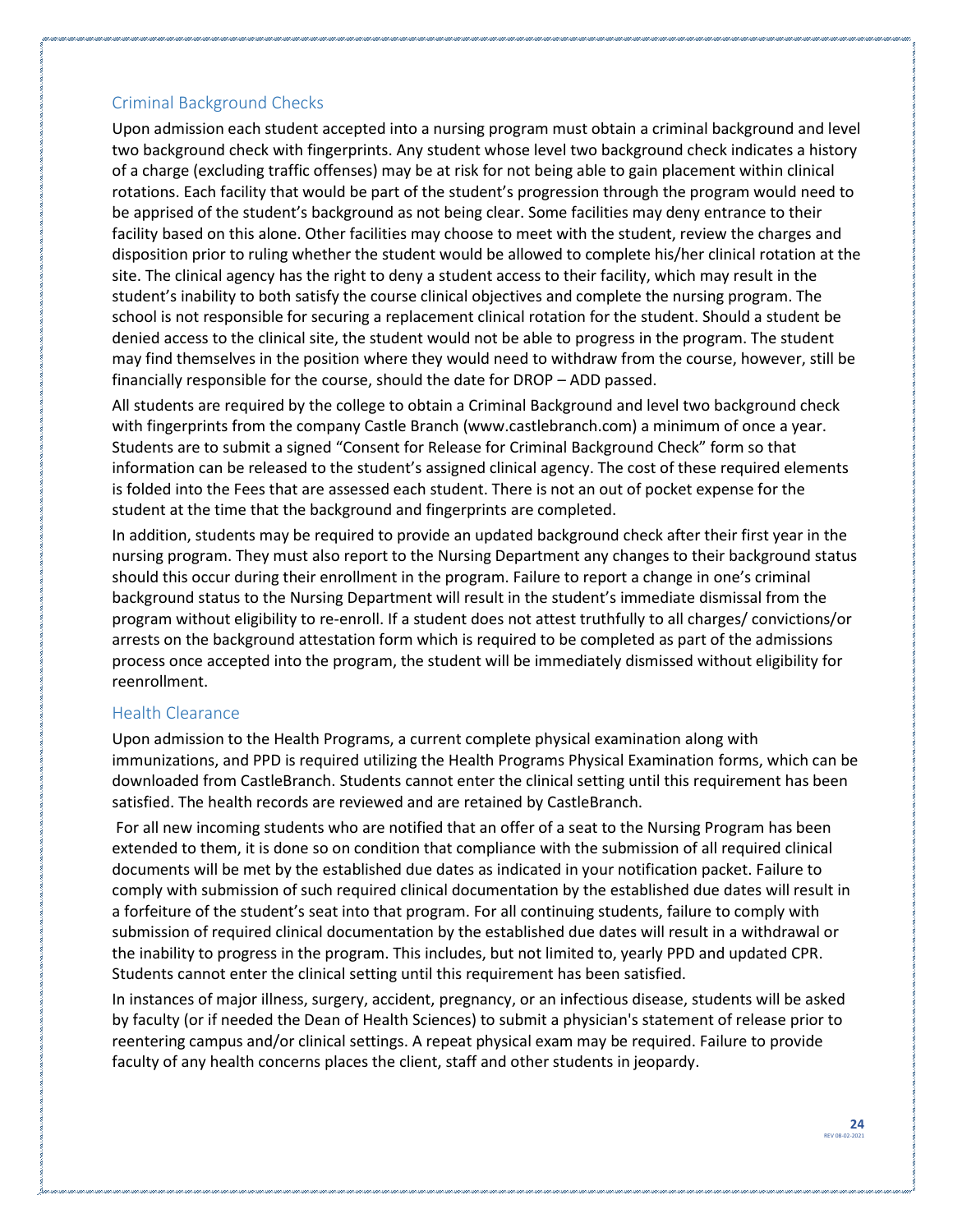#### <span id="page-24-0"></span>Drug/Alcohol Screen Policy

Upon admission to the nursing programs a negative drug/alcohol screening is required. Student may be required to repeat the drug/alcohol screens per clinical agency request. The initial and any repeat drug/alcohol screening is done at the student's expense. Students cannot enter specific clinical settings until the requirement is satisfied. The drug/alcohol screens are reviewed by the clinical records specialist or an approved designee and may be utilized by the clinical agency to determine student clearance for clinical placement. Failure to submit drug/alcohol screens or positive results may prevent progression in the program.

#### <span id="page-24-1"></span>Health Sciences Policy of Transmitted Diseases

Background: Health Sciences Nursing students and faculty should be particularly aware of potential contamination from infectious agents in the health care environment. It is important that everyone be alert to prevent accidental exposure. Since we cannot reliably identify all patients with a transmissible disease, especially those in an emergency situation, it follows that health care practitioners should treat all patients at all times as if they were a potential source of infection. This approach includes precautions for contact with a patient's blood and body fluids. This is referred to by CDC (Center for Disease Control) as "standard precautions." Practice of these precautions will help ensure protection against HIV (Human Immunodeficiency Virus), the cause of AIDS, HBV (Hepatitis B Virus), the primary cause of viral hepatitis, and all other blood borne infectious agents. Rigorous adherence to these guidelines will be required of all students and faculty.

#### <span id="page-24-2"></span>Precautions for the Transmission of HIV and Other Blood Borne Agents

- 1. Basic Aseptic Technique practiced by health care students/faculty in conjunction with the following blood and body fluid precautions can help prevent the transmission of HIV, HBV and other blood borne agents.
- 2. All patients, their blood and other body fluids, will be considered to be infectious at all times.
- 3. Whether or not the patient is known to be infected with HIV or HBV, the student and faculty will:
	- a. Wear gloves when handling a patient's blood, body fluids, and/or soiled items.
	- b. Use gloves when performing injections, venipunctures, arterial punctures and capillary sticks. Wear gown, mask and eye covering when performing procedures where aerosolization or splattering is likely to occur.
	- c. Wash hands thoroughly with soap and water before and immediately after contact with patients, their blood, urine, or other body fluids.
	- d. Consider sharp items (needles, scalpel blades, other sharp instruments) as being potentially contaminated and handle with extreme care to prevent accidental injury.
	- e. Dispose of sharp items in puncture-resistant containers immediately after use. Do not recap, purposefully bend, or otherwise manipulate by hand needles that are to be disposed.
	- f. Minimize the need for emergency mouth-to-mouth resuscitation by using pocket masks, bag valve masks, or other ventilation devices.
	- g. Clean up spills of blood or body fluids immediately with a disinfectant such as a 1:10 dilution of chlorine bleach.

#### <span id="page-24-3"></span>Procedure for Reporting Potential Exposure

- 1. Any incident of potential contamination must be reported to and fully documented by the immediate supervisor, college or clinical faculty, and the appropriate college dean.
- 2. The Dean of Health Sciences will be responsible for assessing the situation and recommending action.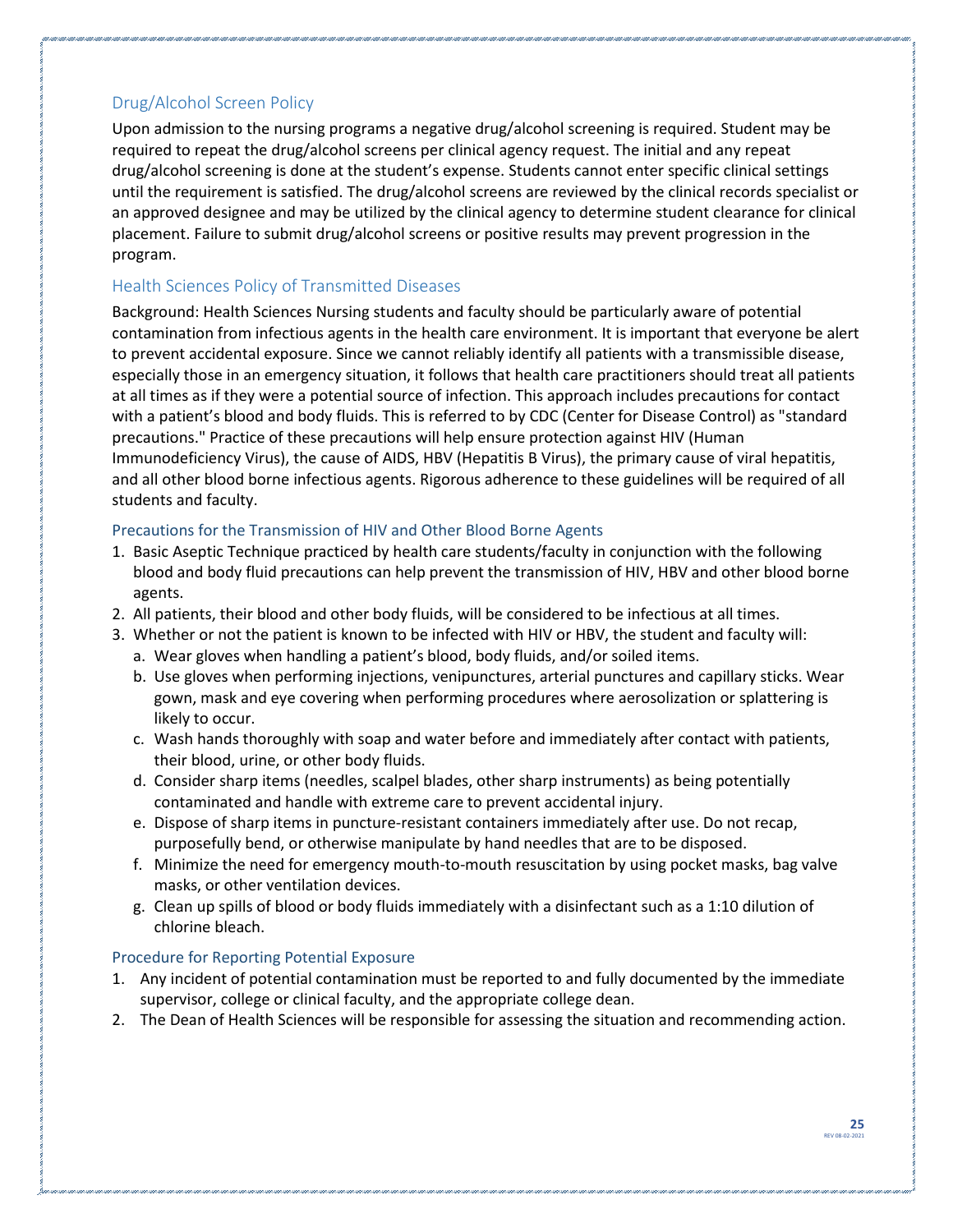#### <span id="page-25-0"></span>Procedure for Handling Critical Incident

The students and faculty of Health Sciences will be expected to adhere to the following protocol in the event of a "critical incident" while in the clinical or laboratory portion of a college course or activity. A "critical incident" is defined as any occurrence in which there is a medication error, treatment error, accident involving a student, patient or faculty member, or where there is unusual exposure to a communicable disease. NOTE: Nothing in this protocol is intended to delay emergency treatment deemed necessary in such an incident.

When the occurrence is an accident in a clinical facility that involves the student, or when there is unusual exposure to a communicable disease in a clinical facility, the following protocol will be followed:

- 1. Incident should be reported immediately to the instructor in charge and to the area supervisor or nurse manager. If the incident was a sharps stick injury, the area should be washed and then dressed with a first aid dressing, or in the case of mucous membranes, irrigated with water for 15 minutes.
- 2. The instructor and/or student will call the Dean of Health Sciences and report the incident (leave a message if necessary) if the injury was related to a sharps stick

Each clinical agency may have its own individual policy concerning transmitted diseases. Please refer to the individual agency Policies and Procedures Manual for specific information. Students who are pregnant or who have immunosuppression validated by a physician must advise their instructor of their status for safety in clinical assignments by avoiding unnecessary communicable disease exposure.

#### <span id="page-25-1"></span>Medical Treatment for Students

In the event of a medical emergency off campus at a clinical facility:

- 1. Follow the clinical facilities policies and procedures.
- 2. Keep records and documentation of exactly what happened (i.e. needle stick injury or student accident) along with the name, address, and phone number of witnesses.
- 3. Complete Allied Health Incident Report can be retrieved from [www.fcsrmc.com](about:blank)
- 4. Complete Accident/Incident Report.
- 5. Email both reports immediately to: Joshua Davis a[t jdavis@FCSRMC.COM](about:blank)

#### <span id="page-25-2"></span>Hepatitis B Virus Vaccine Information

This vaccine induces immunity against the Hepatitis B virus in 90-95% of those who take the vaccine, which is a serious disease. Most people who acquire the disease recover completely, the following can occur: chronic carriers (5-10%), chronic active hepatitis and cirrhosis (1-3%), liver cancer, or death (1-2%).

*Possible Side Effects:* The incidence of side effects is low, consisting mainly of tenderness at the site of injection. Less common reactions include erythema, swelling, warmth, induration, and low-grade fever which usually subsides within 2 days of vaccination. Systemic complaints including malaise, fatigue, headache, nausea, vomiting, dizziness, myalgia, and arthralgia have been infrequently reported.

*Contraindications and Warnings:* Persons with immunodeficiency or those receiving immunosuppressive therapy require larger vaccine doses and respond less to the vaccine (consult your physician). Because of the long incubation period of Hepatitis B, it is possible for unrecognized infection to be present at the time the vaccine is given, and the vaccine may not prevent the disease in these persons.

*Precautions:* Any serious active infection is reason for delaying use of the vaccine except when, in the opinion of the physician, withholding the vaccine entails a greater risk. Caution should be exercised in administering the vaccine to persons with severely compromised cardiopulmonary status or to others in whom a febrile or systemic reaction could pose a significant risk. Since there are no well-controlled studies in pregnant women, the vaccine should be given to pregnant women only if clearly needed. (Consult your physician). If you have any medical problems you are unsure of, consult your physician before taking the vaccine.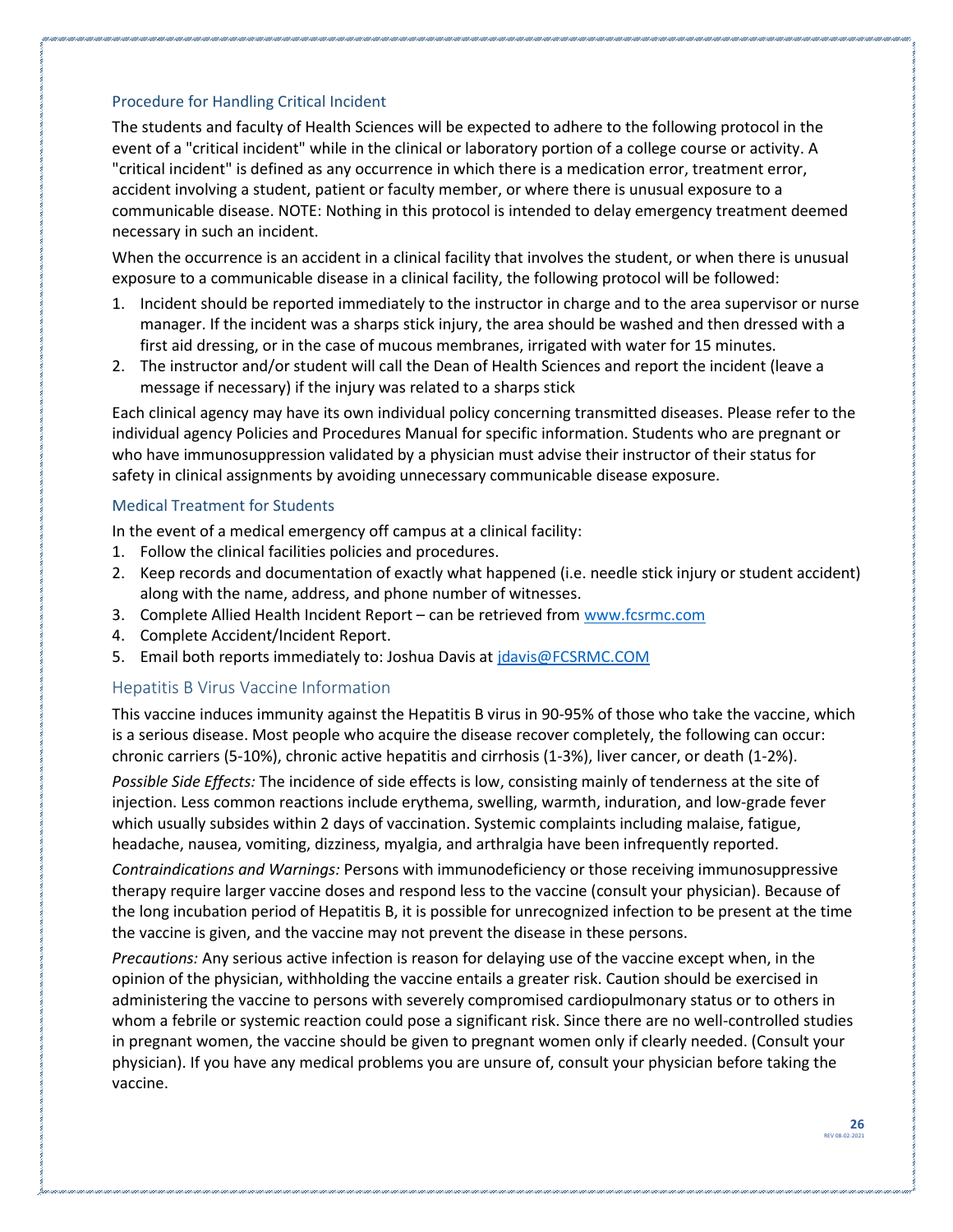#### <span id="page-26-0"></span>Faculty – Student Mentoring

Each student will be assigned a faculty mentor who will follow them from their first nursing course to graduation and passing the NCLEX-RN exam. The purpose of faculty-student mentoring to foster professional growth by offering support services to all nursing students. Students are expected to attend each group mentoring session. Faculty and students have the option to schedule individual mentoring sessions as needed to improve student success.

| When                     | Who                      |                | Purpose/topic                                                |
|--------------------------|--------------------------|----------------|--------------------------------------------------------------|
| First 1-2 weeks of the   | Entire group             | 1.             | Create an individualized plan of success for that semester.  |
| semester                 |                          | 2.             | Discuss time management.                                     |
|                          |                          | 3.             | Examine learning style and discuss study strategies.         |
|                          |                          | 4.             | Discuss test taking strategies                               |
|                          |                          | 5.             | Review available resources (i.e. ATI, textbook websites)     |
| After first and/or after | Individual               | 1.             | Examine test taking strategies. Understanding how to         |
| the second test          | students                 |                | analyze and answer a test question can be discussed.         |
|                          |                          |                | Individual test questions will not be discussed. The student |
|                          |                          |                | must make a separate individual appointment with the         |
|                          |                          |                | course instructor who created the test.                      |
|                          |                          | 2.             | Review study plan, revising plan as needed.                  |
| After ATI                | 4 <sup>th</sup> semester | 1.             | Review remediation plan.                                     |
| Comprehensive            | students                 | 2.             | Discuss NCLEX test plan.                                     |
| <b>Predictor Exam</b>    |                          | 3.             | Practice NCLEX questions.                                    |
| Mid-semester             | Entire group             | 4.             | Discuss current progress.                                    |
|                          |                          | 5.             | Examine legal and ethical nursing practice.                  |
|                          |                          | 6.             | Review the use of ATI and other resources.                   |
|                          |                          | 7 <sub>1</sub> | Discuss ATI remediation.                                     |
|                          |                          | 8.             | Revise semester plan if needed.                              |
| End of semester          | Entire group             | 1.             | Examine their individualized semester plan to explore what   |
| (week 10 or week 12)     |                          |                | worked or did not work.                                      |
|                          |                          | 2.             | Discuss what to expect next semester.                        |
|                          |                          | 3.             | Create a plan to prepare for the next course.                |
|                          |                          | 4.             | Review NCLEX questions.                                      |
| After ATI                | 4 <sup>th</sup> semester | $\mathbf{1}$ . | Review results to create an individualized NCLEX study plan. |
| Comprehensive            | students                 | 2.             | Schedule time for review, remediation, and practice NCLEX    |
| Predictor Exam Retake    |                          |                | questions from graduation through NCLEX test date.           |

#### <span id="page-26-1"></span>Sample Semester Faculty – Student Mentoring Schedule

#### <span id="page-26-2"></span>Malpractice Insurance

All nursing students are required to purchase malpractice insurance each semester as a part of their student fees.

#### <span id="page-26-3"></span>Hazardous Weather Policy

Refer to Chipola College Catalog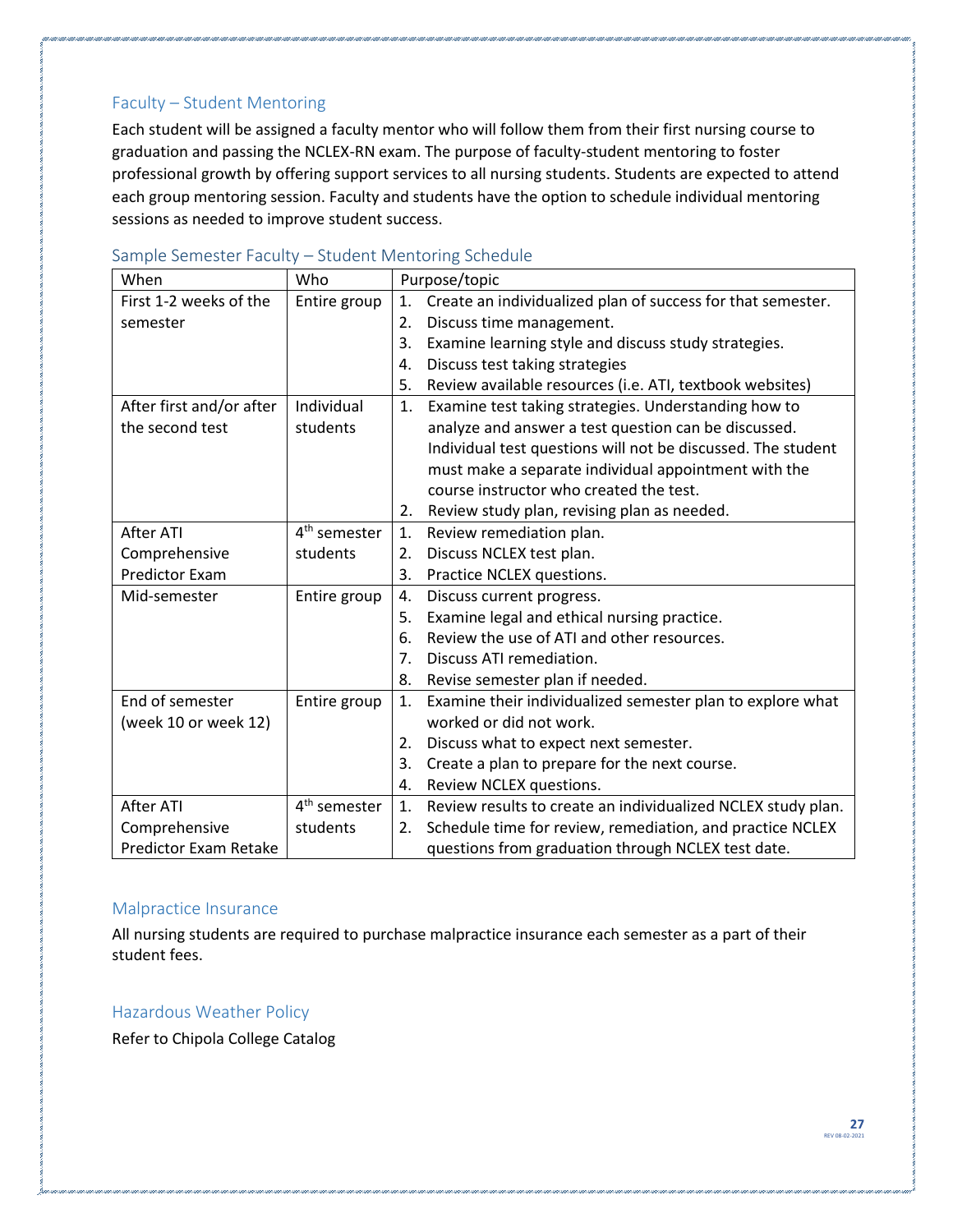#### <span id="page-27-0"></span>Campus Emergency Protocol

Refer to Chipola College Catalog

#### <span id="page-27-1"></span>Disability Statement

Refer to Chipola College Catalog

#### <span id="page-27-2"></span>COVID-19 Policy

- 1. Students are required to follow Chipola College's policy regarding COVID-19.
- 2. In the Health Sciences building, masks are optional and the COVID vaccine is encouraged.
- 3. If a student tests positive for COVID-19 or has direct exposure to a person who tested positive for COVID-19, the student must notify the instructor immediately by phone and/or email and follow-up with proof of the positive result. The student must follow Chipola College's policy regarding when they can return to campus.
- 4. If students miss lecture, skills lab, clinical, or a scheduled exam due to testing positive for COVID-19 or on self-isolation due to exposure, it is the student's responsibility to notify the instructor immediately to schedule a time to make-up skills lab, clinical time, and tests. Required assignments or anything that is due online should be submitted as scheduled per the course calendar. Review the nursing policies in this handbook, course syllabi, and first day handout regarding missing skills lab, clinical, lecture class, exams, and assignments.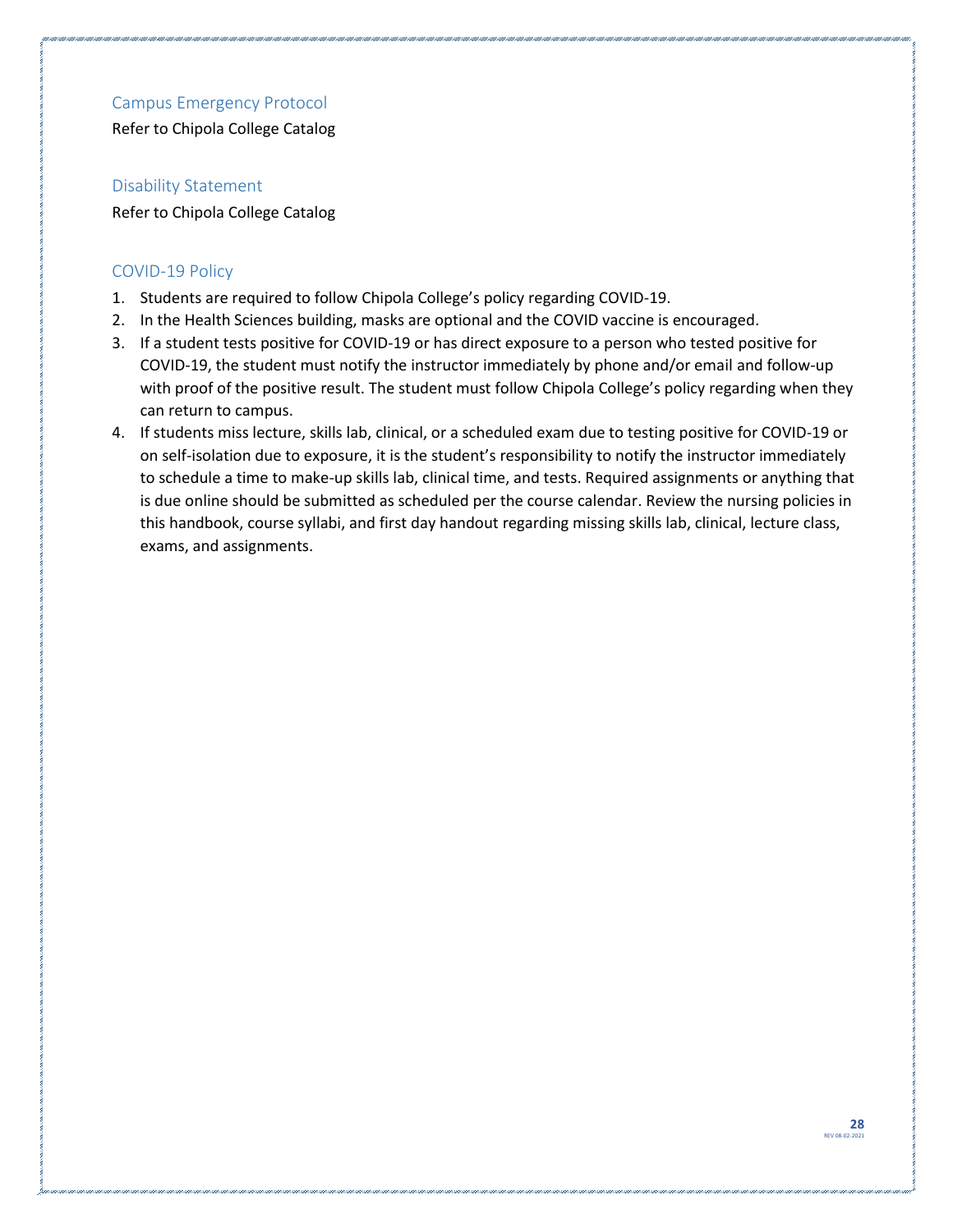# <span id="page-28-1"></span><span id="page-28-0"></span>School of Health Sciences ADN Policies: Classroom, Skills Lab, and **Clinical**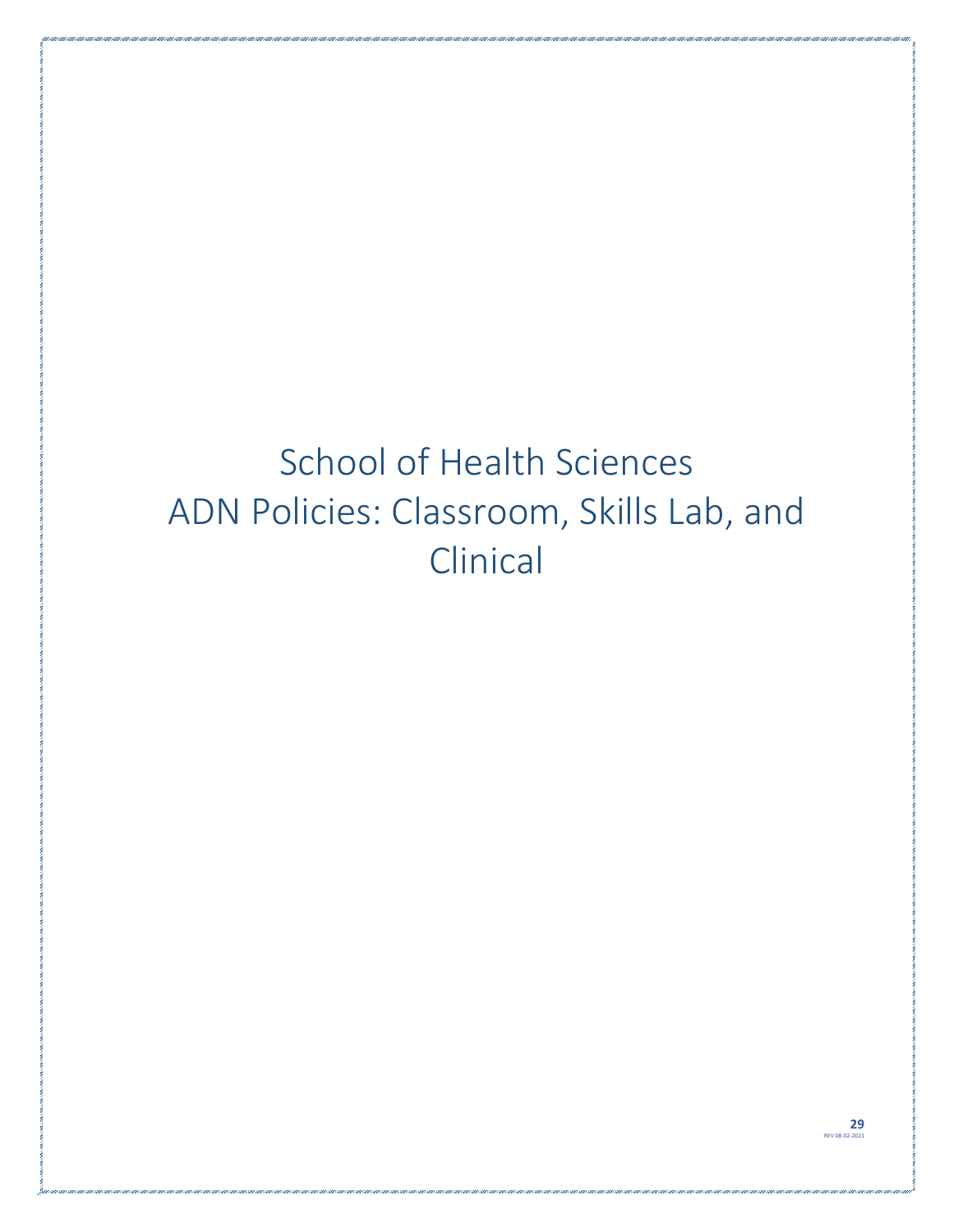#### <span id="page-29-0"></span>General Guidelines

Guidelines for student behavior when attending class/clinical/labs have been established in order to provide an optimal learning environment.

- 1. Students are expected to be attentive and courteous and are required to behave in a proper manner in class, laboratory and clinical. It is a violation of the student code and state law to interfere with the learning process in classrooms, laboratories and the libraries. Respect shall be shown to the instructor, visitors, and peers in these areas. Profanity is not allowed in the classroom, labs or clinical areas. Failure to comply with these requirements will result in dismissal and will count as an unexcused absence for that day.
- 2. It is the policy of Chipola College to provide a healthy, comfortable and productive work environment for students, faculty and staff and to fully comply with the laws governing smoking. Based on this policy and in recognition of the health hazards to nonsmokers by involuntary exposure to secondary smoke, smoking is allowed in designated areas only. This includes smokeless tobacco and products that simulate smoking. All Chipola College buildings are designated as non-smoking areas.
- 3. Students may not bring children to class, clinical, or any lab-related activity. This can create problems for instructors and fellow students. The college does not accept responsibility for minors on campus.
- 4. Absolutely no talking during examinations.
- 5. Unless group work is assigned, all written course work is to be done independently.
- 6. Students are allowed to audio (not video) record class lectures.
- 7. Academic dishonesty in all its forms, including, but without being limited to, cheating on tests, signing the roll for another student, falsifying of information, plagiarism, and collusion, will be handled in accordance with the "Student Rights, Responsibilities, and Code of Conduct" in the Chipola College Student Handbook.
- 8. Electronic devices which includes cell phones and smart watches.
	- a. Must be turned off while in the classroom.
	- b. Not allowed in the clinical setting.
	- c. During an emergency situation, if someone must contact you, they may call the operator who will notify the clinical instructor. The instructor will give you the message or arrange for you to return the call.
	- d. Adhere to cell phone etiquette by avoiding the use of expletives and refraining from writing in all caps which is considered to be "yelling."
	- e. Faculty can ask you to bring your electronic device to the front of the classroom and it will remain there until the class is over.
	- f. For repeated offenses, you may be asked to leave the classroom and it will be counted as an absence.
- 9. Social Media
	- a. Online activities that include but not limited to social media such as Facebook should include only appropriate and respectful content. Conduct on social media can impact future employment.
	- b. Inappropriate postings that include discriminatory remarks, photos, patient information, harassment, and threats of violence or similar inappropriate or unlawful conduct, will not be tolerated and will subject the student to disciplinary action, including possible termination from the program.
- 10. Chipola College is a drug free campus as written in the Chipola Student Handbook.

#### <span id="page-29-1"></span>Classroom

1. The lecture will be done on-campus, unless otherwise stated. If the on-campus course needs to meet via Zoom, you will need to follow the requirements stated in Appendix B.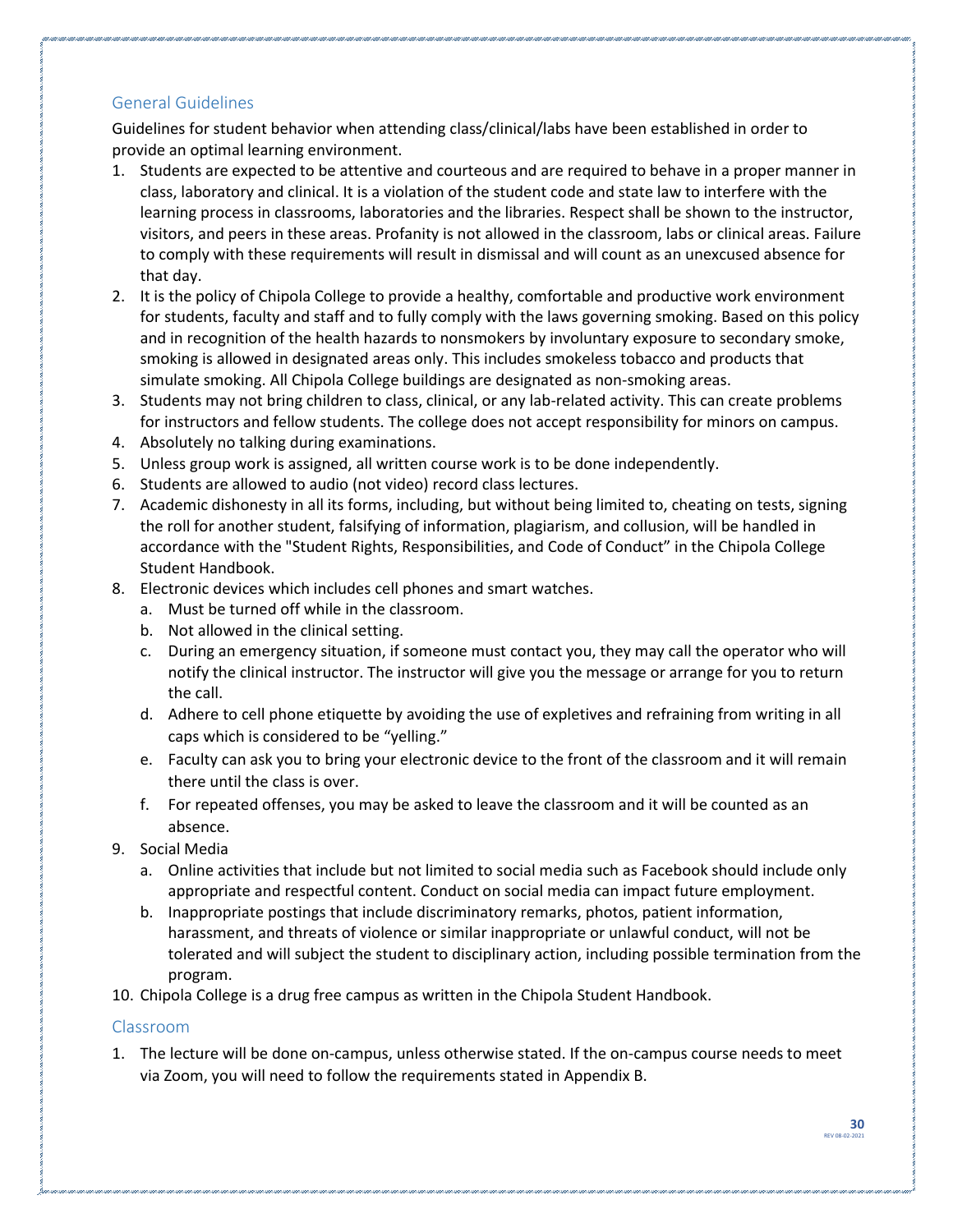- 2. Cell phones and any other electronic devices which may cause disruption of the classroom environment must be silenced and out of sight in the classroom. Cell phones may not be taken in the clinical area. This is a facility requirement.
- 3. Cheating or plagiarism is not allowed. Cheating or plagiarism will result in a grade of "0".
- 4. Students displaying disruptive behavior will be asked to leave the classroom for the remainder of the class for that day. Students asked to leave the classroom will be absent for that class day. Examples of disruptive behavior, although not an exhaustive listing are:
	- a. Sleeping in class
	- b. Entering class late or departing early (routinely)
	- c. Personal hygiene problems impacting fellow students
	- d. Repeatedly talking in class without being recognized
	- e. Talking while others are talking
	- f. Physical display of anger
	- g. Threatening faculty or fellow students
	- h. Verbal abuse of faculty, staff, or student
	- i. Eating, drinking, gum-chewing
- 5. Children or other people not enrolled in a class are not allowed in the classroom under any circumstances.
- 6. Profanity is not tolerated in the classroom or the clinical area.
- 7. No eating is allowed in the classroom. The only open beverage allowed in the classroom is water.

#### <span id="page-30-0"></span>Class Attendance, Tardiness or Absences

- 1. Attendance is kept from the first day of class/lab/clinical unless the college schedule accounts for and excuses the absence.
- 2. All absences are counted, regardless of the reason for the absence.
- 3. If a student has been under a doctor's care for surgery, physical or mental illness, pregnancy or delivery, he/she must present a physician's statement that specifies that he/she is able to return to school or clinical with no limitations.
- 4. Students who require special accommodations for classroom, skills lab, and/or clinical must provide documentation from the college to their instructor. The instructor will have a conversation with the student to ensure reasonable accommodations are met.
- 5. A student will be considered absent if he/she is not present when attendance is taken. If the student comes late to class, it is his/her responsibility to see the instructor after class or during break time to get an absence changed to a tardy on the day of the occurrence. Failure to do so will result in an accumulation of absences that will not be changed at a later date. If the student comes late to a test and chooses to take the test, no additional time will be allowed to take the test.
- 6. The maximum amount of time that can be missed is one week or one class for a class that meets for 7 1/2 weeks and two weeks or two classes for a class that meets 10 to 16 weeks. If the maximum number of allowed absences is exceeded, the student must withdraw from the course.
- 7. A tardy is defined as coming to class after attendance has been taken, returning from break after class has resumed, or leaving prior to the end of class. Tardy two times will equal one absence. If the combination of absences and tardiness exceeds the maximum number of absences allowed for the class, the student will be required to withdraw.
- 8. No absences or tardiness will be excused for advisement or counseling with other instructors, for making-up class time or examinations in other courses, or for the purpose of employment.
- 9. It is the student's responsibility to keep a record of absences and tardiness; the instructor, however, will keep the official records.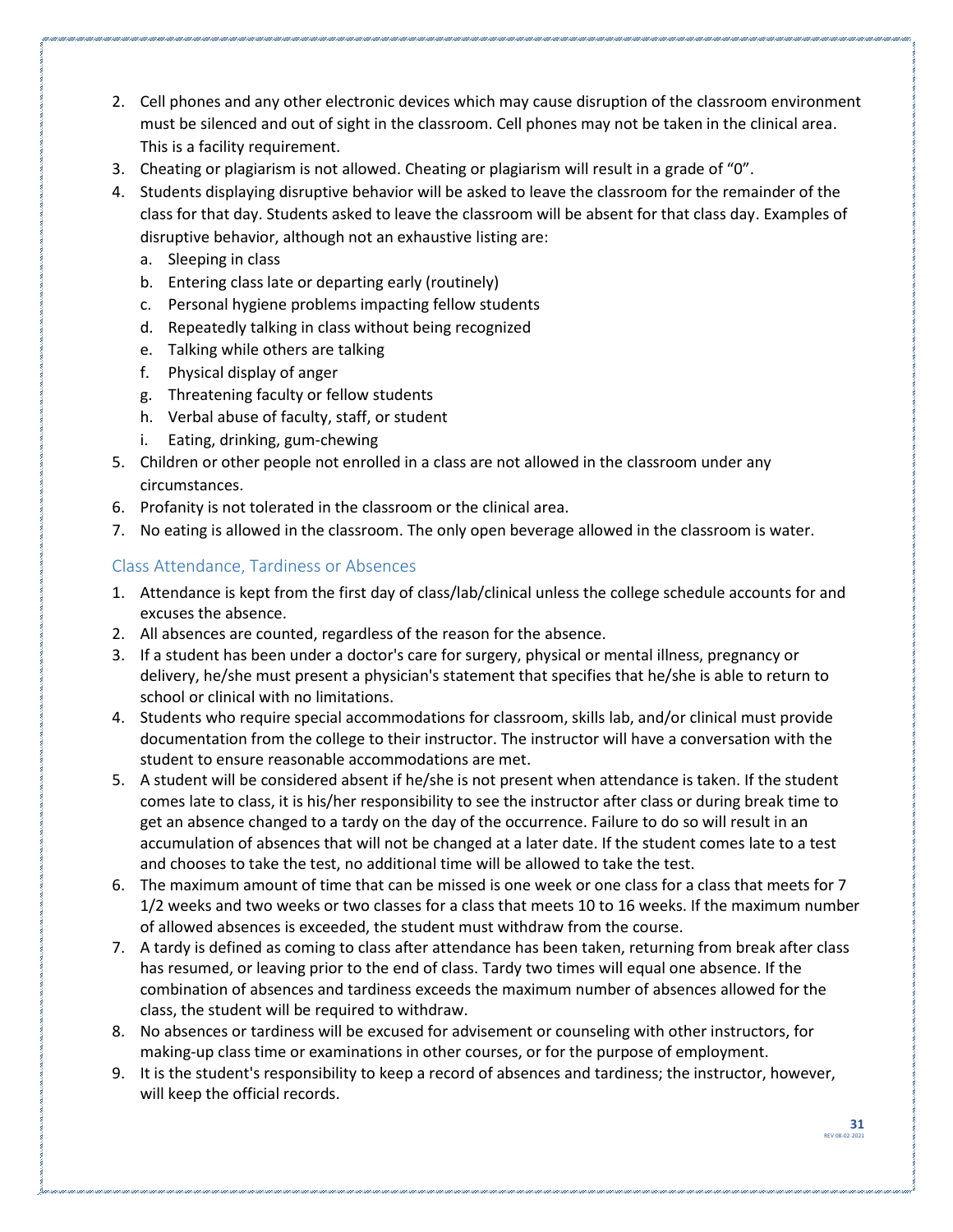10. Written work must be turned in on due dates and times regardless of classroom attendance.

#### <span id="page-31-0"></span>Examination Attendance

- 1. All tests are to be taken as scheduled in the course calendar.
- 2. Only under the most extenuating circumstances should a test be missed.
- 3. To report an absence from a test, the student should call and/or email the course instructor the morning of the test day and leave a message.
- 4. Only one test can be missed per course. The test will be made up on a designated day determined by the instructor of that course.
- 5. If the missed test is not made up, it will be recorded as a zero and calculated in the final class grade.
- 6. The make-up test may differ in format (i.e. essay questions, multiple choice, case-studies, etc.) from the missed test.
- 7. If the student misses more than one scheduled test, the student must withdraw from the course and submit a Request to Re-enter Form.
- 8. If a student is positive for COVID, the student, the student must submit proof with a doctor's note on when the student can return to class, lab, or clinical.
- 9. The unit/lecture tests will be made-up as explained above.
- 10. If a student cannot come on-campus to take the final exam due a documented positive COVID result, the student will receive an incomplete and will be scheduled to take the exam once they can come back on-campus. The student cannot progress to the next semester until the final exam has been taken and earned a passing grade.

#### <span id="page-31-1"></span>Testing Policies

- 1. The nursing faculty has developed a procedure for students to follow when taking tests. Failure to comply will result in disciplinary action up to and including dismissal from the nursing program.
- 2. Each course will have NCLEX-style tests and exams. Each lecture/unit test will be 50 questions. Students will have 60 minutes to answer the questions followed by 30 minutes to review the rationales for each question after they submit the test for a grade. Students cannot review the questions and rationales once they leave the testing room.
- 3. The final exams in all nursing courses are secure tests and are not available for review.
- 4. Within 48 hours (excluding weekends and holidays) after each test and final exam, faculty will post the test/exam grade. This provides time for faculty to review the test analysis and grade any fill in the blank, dosage calculation, or similar type questions, which may result in an adjustment to the test/exam grade. At no time will extra credit points be assigned to a test/exam grade.
- 5. Student test inquiry
	- a. Students may submit a written (e-mail) request to review a specific question after a test is completed and they have reviewed the rationales.
	- b. The written request/e-mail must include the information from the question, the textbook page number, and explanation why the student wants that question reviewed within 24 hours of the test.
	- c. All request received after that 24-hour period will not be addressed.
	- d. The faculty member will review the request and provide feedback within 72 hours, excluding weekends and holidays.
	- e. Students have one week after taking an exam (not the final exam) to review the exam questions with the instructor during the instructor's office hours.
	- f. These requests cannot be made for the course final exam.
- 6. Students who do not understand the rationales or need further assistance understanding the content, can schedule a meeting with the faculty during their office hours to review the test content (not test questions).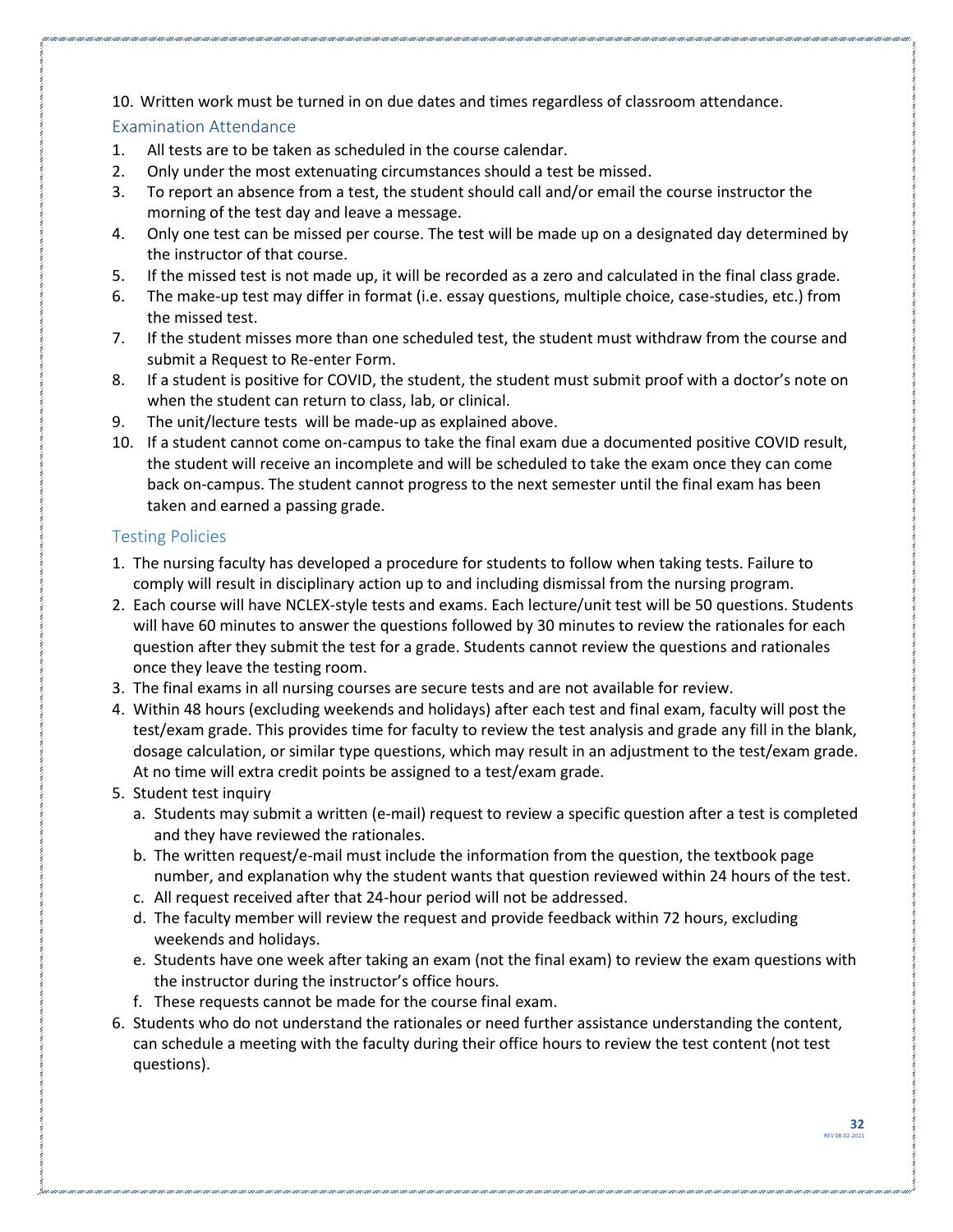- 7. Medical math/dosage calculation questions:
	- a. Students will be given a blank piece of paper to work out dosage calculation questions which must be turned in with their name written on the top of the page before leaving the exam room.
	- b. Students should show all work on a dosage calculation problem.
	- c. All answers MUST be rounded according to the instructions on each exam.

#### <span id="page-32-0"></span>On-campus Testing

- 1. Students will adhere to the Academic Honor Code.
- 2. All belongings are to be placed at the front of the classroom prior to taking any exam. This Includes, but is not limited to, hats, scarves, jackets/coats, book bags, pocketbooks, keys, cellphones, glass cases, and drinks.
- 3. No electronic devices which save, share, or capture data are allowed in the testing room to include cellphones, USB devices, watches, and cameras of any type or any other advances in technology.
- 4. Only typographical error questions will be addressed.
- 5. Students will be informed how much time will be allotted for the test.
- 6. Students should spread out and leave a space between each other when possible.
- 7. No talking between students at any time.
- 8. Students should not congregate or talk outside the door when they have finished their tests.
- 9. Students may not leave the room during an examination. A student with a medical condition will be given special consideration if physician documentation is provided.
- 10. Students arriving late for a test, may be asked to leave.
- 11. Students must keep test and answer sheet covered if using a paper test.
- 12. The instructor will reserve the right to assign seats for testing.
- 13. No dark prescription or sunglasses may be worn during testing.

#### <span id="page-32-1"></span>Online Proctored Testing using Honorlock

To utilize Honorlock, students must adhere to the Chipola College Academic Honor Code and the Online Testing Requirements listed below. Chipola College reserves the right to require a re-test at an approved proctor location. Failure to follow proper online testing requirements as stated below may result in a zero (0) grade for your exam and/or additional consequences as outlined in the Student Governance section of the Chipola College catalog.

For the best online testing experience using Honorlock, we recommend you verify your computer requirements and internet speed prior to your exam. Visi[t https://honorlock.com/support/](https://honorlock.com/support/) Use the **RUN SYSTEM CHECK** button to test your operating system and browser. Then click the **SHOW SPEED TEST** button to check your internet connection. See the Proctored Testing Information in your Canvas course for additional instructions to complete proctored exams. If you run into any issues, contact Honorlock Tech support at 1-844-243-2500 or click the live chat button on the Honorlock Dashboard. The online testing environment and testing area should mimic that of the "in class" testing environment. Failure to follow proper online testing requirements as stated below may result in a zero (0) grade for your exam. Failure to follow proper online testing requirements as stated below on two separate occasions may result in dismissal from the nursing program.

#### **Online Testing includes the following requirements:**

- No writing visible on desk or on walls.
- No websites other than Canvas and the Honorlock proctoring extension should be used or open while taking a proctored exam.
- Close all other programs and/or windows on the testing computer prior to logging into the proctored test environment.
- Make sure music/televisions are not playing in the background.
- Communication or receiving assistance from others is not permitted during a proctored assessment.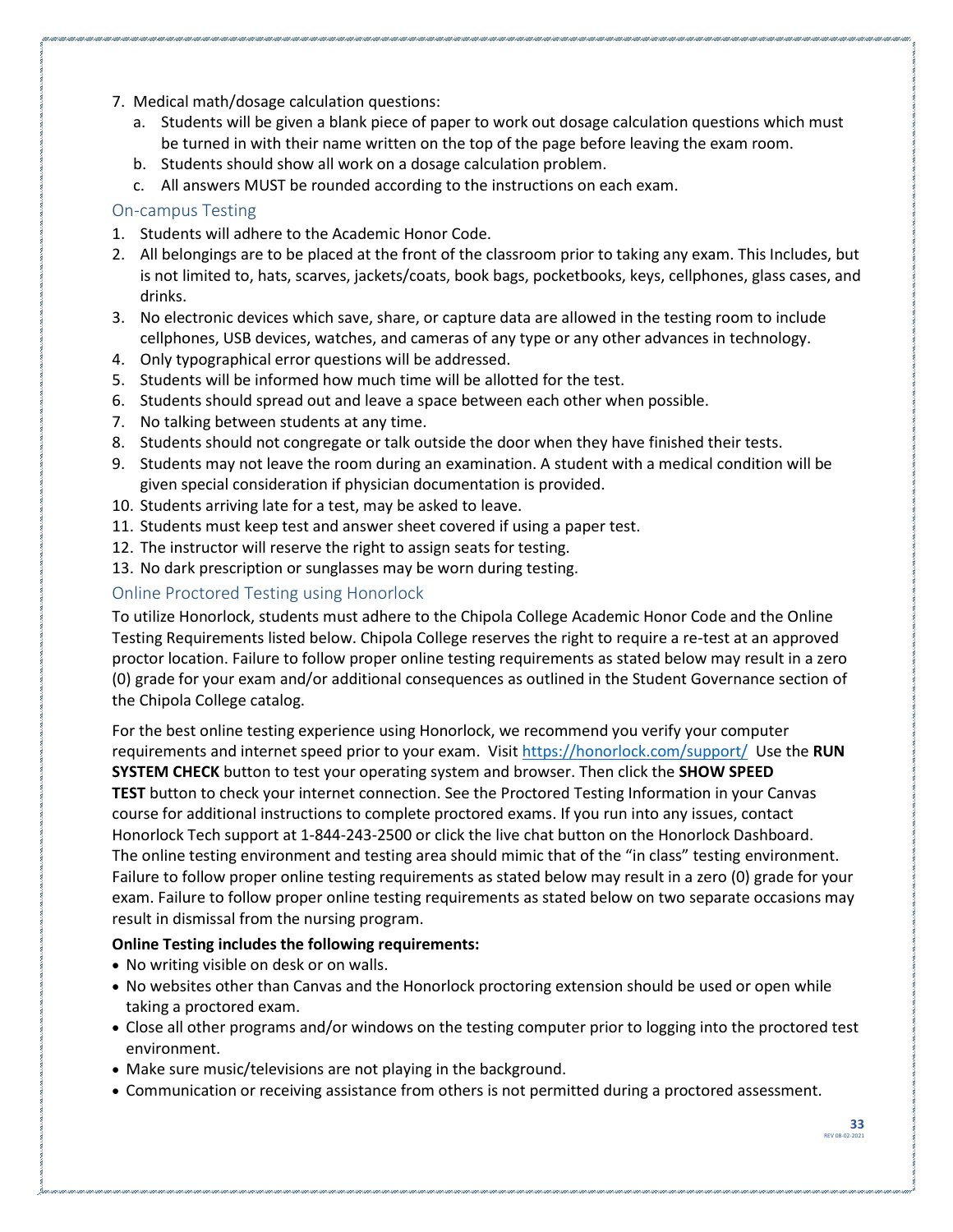- No other persons except the test-taker should be in the room during testing.
- Using a phone or any other electronic device, other than your test-taking device, is not permitted.
- Remain visible in the web camera during the entire duration of the exam.
- Leaving the room during the testing period is not permitted.
- You must not take the computer into another room to finish testing (exam must be completed in the same room the "Exam Environment View" is completed in).
- Headphones or smart watches are not permitted.
- Dual monitors are not permitted.
- Caps/hats are not permitted.
- Textbooks, notes, etc. are not permitted unless clearly stated in the testing instructions provided at the beginning of the exam.
- Unless your instructor allows notes, textbook or other materials, keep your eyes on your screen, not focused on any other area of the desk or room.
- Sit at a clean desk or table (not on a bed or couch)
- Lighting in the room must be bright enough to be considered "daylight" quality. Overhead lighting is preferred; however, if overhead is not possible, the source of light should not be behind the student
- Ensure your desk or table is cleared of all other materials.
- When prompted to do a room scan, be sure to carefully include your desk/work area in your scan. Make sure to do a complete 360-degree rotation of your room, then show your work space. Replay your room scan for verification. Partial scans and/or failure to show your work space may be flagged during the proctoring review and may result in a zero (0) grade on the exam.
- Make sure your laptop is fully charged, or keep the charger within arm's reach.
- When prompted to provide a photo ID, make sure your fingers do not cover any information on the ID. Photo capture of the photo ID must be clearly legible, and photo must clearly represent the student taking the exam.

You may refer to the Academic Honor Code section of the Chipola Catalog under Student Governance – Student Rights, Responsibilities and Code of Conduct for additional information on conduct that constitutes academic dishonesty and consequences of such conduct.

#### <span id="page-33-0"></span>ATI Testing

Information about the use of ATI for skills, clinical, classroom, and testing can be found in Appendix A.

#### <span id="page-33-1"></span>Professional Appearance

While in uniform, the student is representing Chipola College; therefore, an acceptable appearance as described below will be expected of all students. Nursing students must be in uniform while at any of these locations: classroom, skills lab/simulation, and clinical facility. Those not meeting the dress and/or grooming criteria will be asked to leave the clinical area to make necessary changes. Time missed will be counted as absent time.

- 1. **Uniform:** Designated white uniform purchased from the Bookstore. Name tag is to be placed on the right side of the chest. A clean, neatly ironed uniform, which fits properly and is in good condition, is required.
- 2. Students may wear their class or SNO (Student Nurses Organization) t-shirt on exam days. Students must be in their blue uniforms for all other class/lecture days.
- 3. Appropriate undergarments must be worn and undergarments must not be visible.
- 4. A pregnant student can wear a uniform maternity top with maternity pants.
- 5. Plain white crew neck short sleeve T-shirts are allowed under the uniform top. The T-shirt must not extend beyond the uniform sleeve.
- 6. Plain white long sleeve crew neck tops (not thermal underwear) OR plain white long sleeve turtle necks are allowed under the uniform top.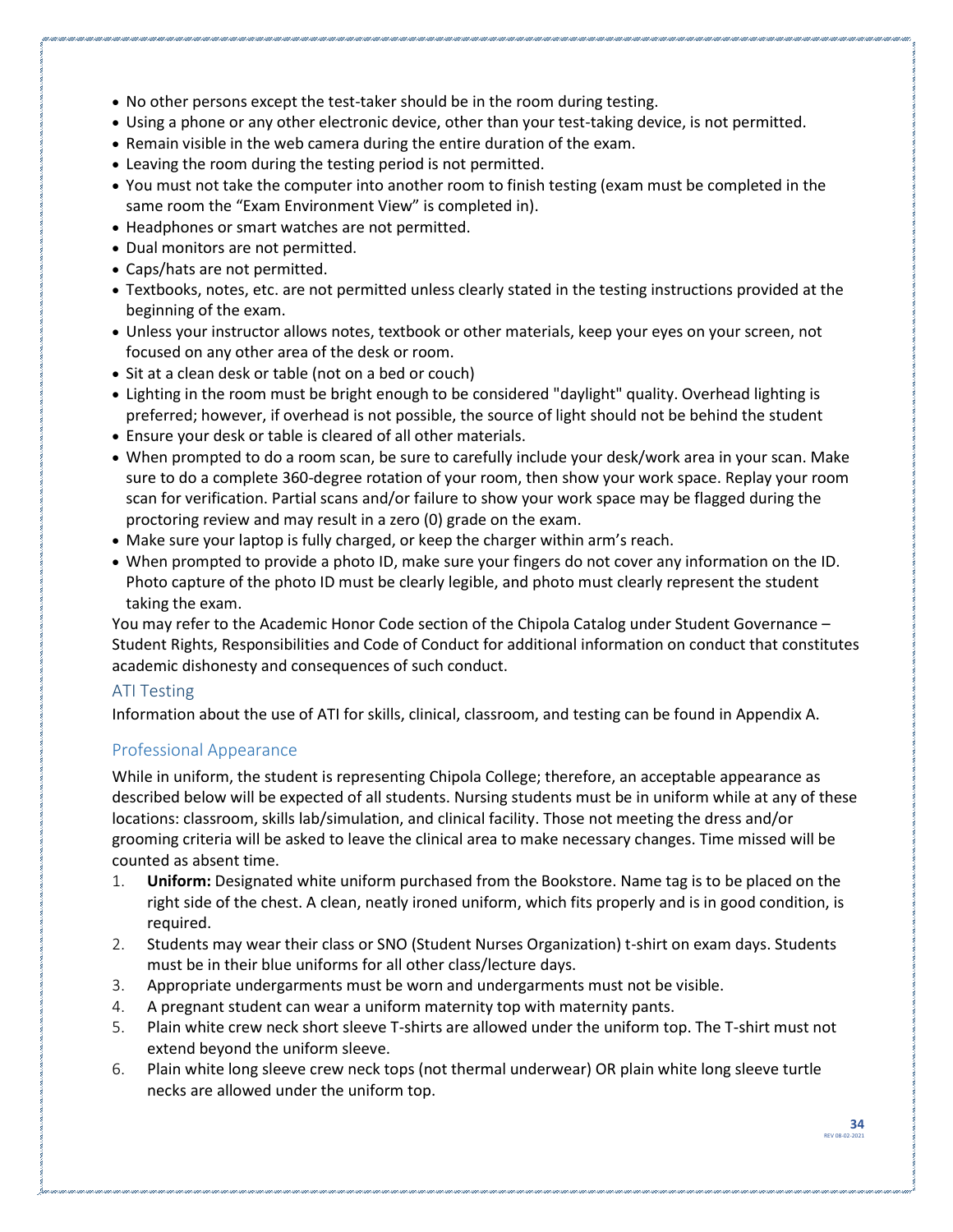- 7. HOSE/SOCKS NO BARE LEGS OR FEET white non-textured hosiery only. Plain, white, above-the ankle socks may be worn with uniform.
- 8. **SHOES:** 
	- a. Clinical: White leather or leather-like closed toe/closed heel shoes with non-skid sole. No cloth or canvas shoes, sandals, clogs, thongs, or platform shoes may be worn. Shoes and white laces are to be clean each day.
	- b. Skills Lab and Clinical: May wear regular tennis shoes to skills lab and simulation. Students should not wear the shoes they wear to clinical in the classroom due to concerns with infection control.
	- c. Classroom: May wear regular tennis shoes or regular shoes (no flip flops/thong style shoes) to class. Students should not wear the shoes they wear to clinical in the classroom due to concerns with infection control.
- 9. Hair of any length must be clean, neatly groomed, and conform to generally accepted business and professional standards. Hair must not contaminate the work environment. Hair must be pulled back away from the face, off the shoulders and neck, and appropriately secured with conservative, neutral clips. No bows, scarves, hair feathers, or ornamental hair decorations of any kind. Headbands should be plain, thin (no more than  $\frac{1}{4}$  inch wide), and blend with hair color. No unnatural hair color (blue, green, pink, purple, etc.) is allowed. **\*For class only**: student may wear hair down.
- 10. No visible tattoos allowed.
- 11. Makeup should be conservative.
- 12. Beards/mustaches need to be neatly trimmed or cleanly shaven (no stubble).
- 13. Nails should be short, neat and clean. Only clear nail polish is allowed and it must not be chipped or cracked. Artificial fingernails and extenders are not to be worn. This includes nail wraps, overlays, and nail jewelry.
- 14. Jewelry should be minimal. Only an engagement/wedding ring can be worn on the left hand, fourth finger. One set of small, pierced stud earrings may be worn in the earlobes **only**, according to the hospital policy. No other visible body piercing (including the tongue) is allowed, including things such as metal allergy sleeves, invisible earrings, or retainers. A Band-Aid over a piercing is also not acceptable. Necklaces of any kind are not to be worn in patient care areas. Bracelets, except medic alert tags, are not to be worn in patient care areas.
- 15. Scented fragrances, perfumes, after shave, shampoos, or lotions may not be worn in the clinical areas. Student should not have the odor of smoke (i.e. cigarette, cigar, etc.) present on their person during clinical.
- 16. Proper hygiene and personal cleanliness are essential. No body odor of any kind will be tolerated.
- 17. In some clinical areas, students are required to wear hospital scrubs. If the available scrubs in the hospitals do not fit, scrubs must be purchased and brought in to the clinical area.
- 18. Sweaters are not to be worn in the clinical areas. An optional white lab jacket can be purchased from the bookstore if needed.
- 19. **EQUIPMENT:** Watch with second hand, bandage scissors, pen and note paper, simple calculator, EKG caliper, stethoscope (dual headed), penlight, and small notebook for pocket use. Safety goggles or safety glasses must be purchased for clinical practice.

#### <span id="page-34-0"></span>Skills Lab

- 1. Each student MUST utilize the required course skills bag/packet for skills lab practice. The bags/packets are available for purchase in the bookstore.
- 2. No invasive procedure will be practiced outside supervised skills labs or clinical.
- 3. Students SHOULD NOT have their shoes on while lying on the beds. If student needs to be on the bed for a skill, he/she should put a paper towel under head and feet. Students SHOULD NOT be in or on the beds unless performing procedures.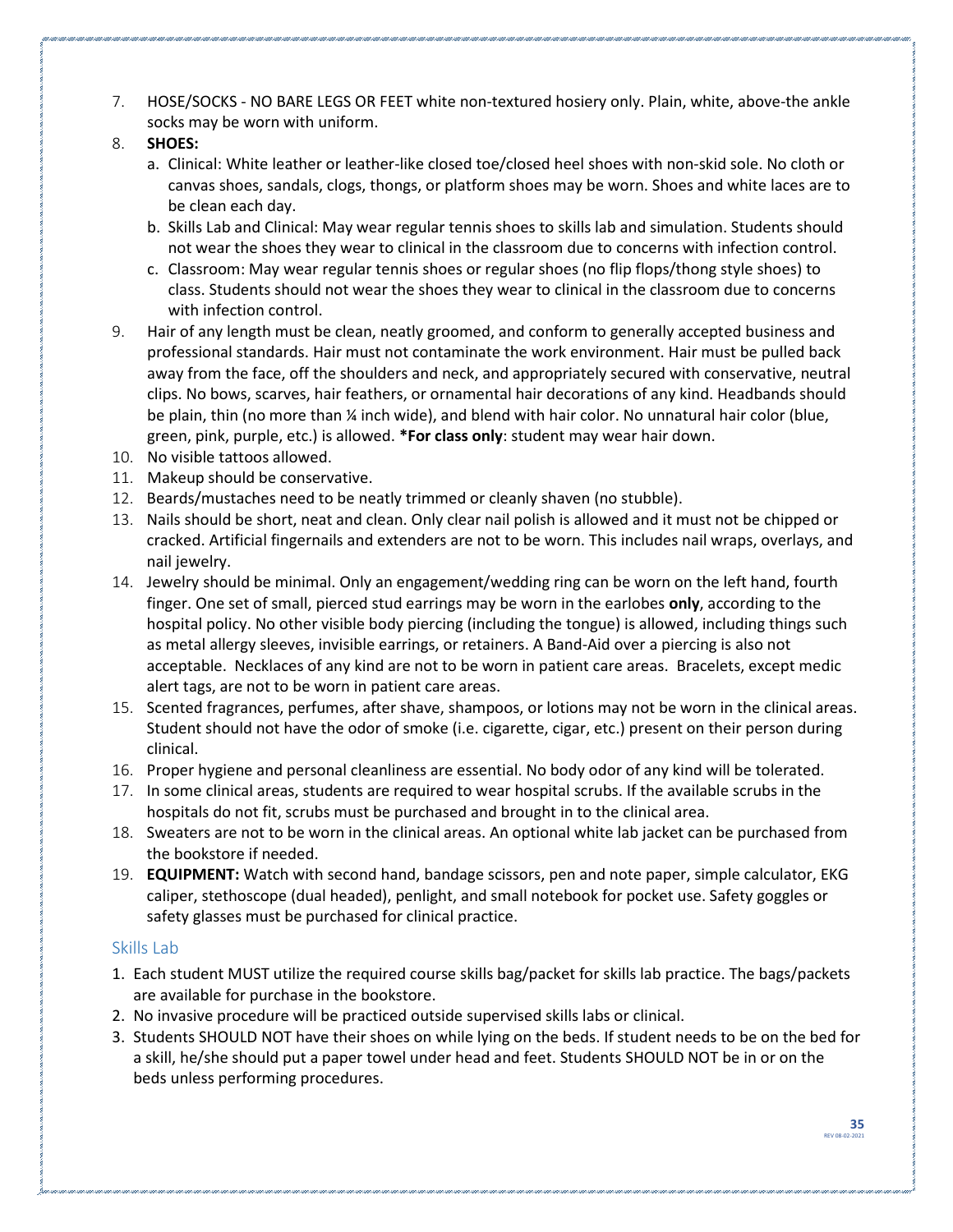- 3. There can be ABSOLUTELY NO EATING or DRINKING in the patient simulation rooms, nursing demonstration classroom, or computer classrooms.
- 4. Skills labs are reserved for nursing courses that have a skills lab component. Any other use of skills lab space MUST be scheduled and reserved through the Simulation Coordinator for the School of Health Sciences.
- 5. Open Skills Laboratory sessions for voluntary skills/procedure practice are available to students every semester. Hours for the open sessions for practice will be posted and may vary by semester.

#### <span id="page-35-0"></span>Clinical Experience

- 1. Students will be evaluated in the clinical and simulation lab aspect of each nursing course.
- 2. The clinical evaluation process (clinical, lab, and simulation) will be graded as satisfactory (S), needs improvement (NI), unsatisfactory (U), or not assessed (NA).
- 3. Requirements to attend clinical include, but not limited to:
	- a. Students must meet the criteria for a successful background check. A student who is ineligible to attend at any one clinical facility will not be able to progress in the program.
	- b. Yearly PPD
	- c. Up to date CPR card (expires every two years)
	- d. Recent urine drug screen
	- e. No signs or symptoms of any infectious disease such as COVID or influenza.
	- f. May be required to have a COVID-negative test 7 days prior to clinical or have been vaccinated against COVID.
- 4. Completion of the entire hepatitis vaccine series is preferred prior to beginning the clinical sequence. The Nursing Program will allow a student to begin the clinical sequence as long as the series has been started. The following policies apply:
	- a. Receiving the second vaccine more than two months after the first vaccine will result in the student receiving a NI each week the vaccine is delayed.
	- b. Receiving the third vaccine more than six months after the second vaccine will result in the student receiving a NI each week the vaccine is delayed.
- 5. Documentation must be submitted to the CastleBranch website after each step is completed.
- 6. The clinical experience in the last semester of the program is a preceptorship.
	- a. The theory portion of the course must be completed satisfactorily PRIOR to clinical experience.
	- b. Clinical component must be completed in a timely and satisfactory manner.
	- c. Students not completing the required hours of experience will receive an Incomplete (I). The (I) grade must be changed to a completion grade within the next semester or it will be converted to a grade of (F).
	- d. Students must meet the criteria for a successful background check to attend clinical at each health care agency. A student who is ineligible to attend at any one clinical facility will not be able to progress in the program.

#### <span id="page-35-1"></span>Clinical/Skills Attendance, Tardiness or Absences

- 1. Attendance at clinical and skills lab is necessary to meet the course objectives.
- 2. **Skills Check-offs:** skill check-offs must be done successfully to progress in the program. Failure to successfully complete any skills check-off will result in a clinical failure. A grade of F will be given for that course.
- 3. The student is required to attend 100% of scheduled clinical/lab hours in every nursing course.
	- b. There is no clinical makeup for the Gerontology course. If the clinical day is missed in Gerontology, the student must withdraw from the course and submit a Request to Re-enter the course.
	- c. Any clinical/lab time that is missed in the other clinical courses must be made up.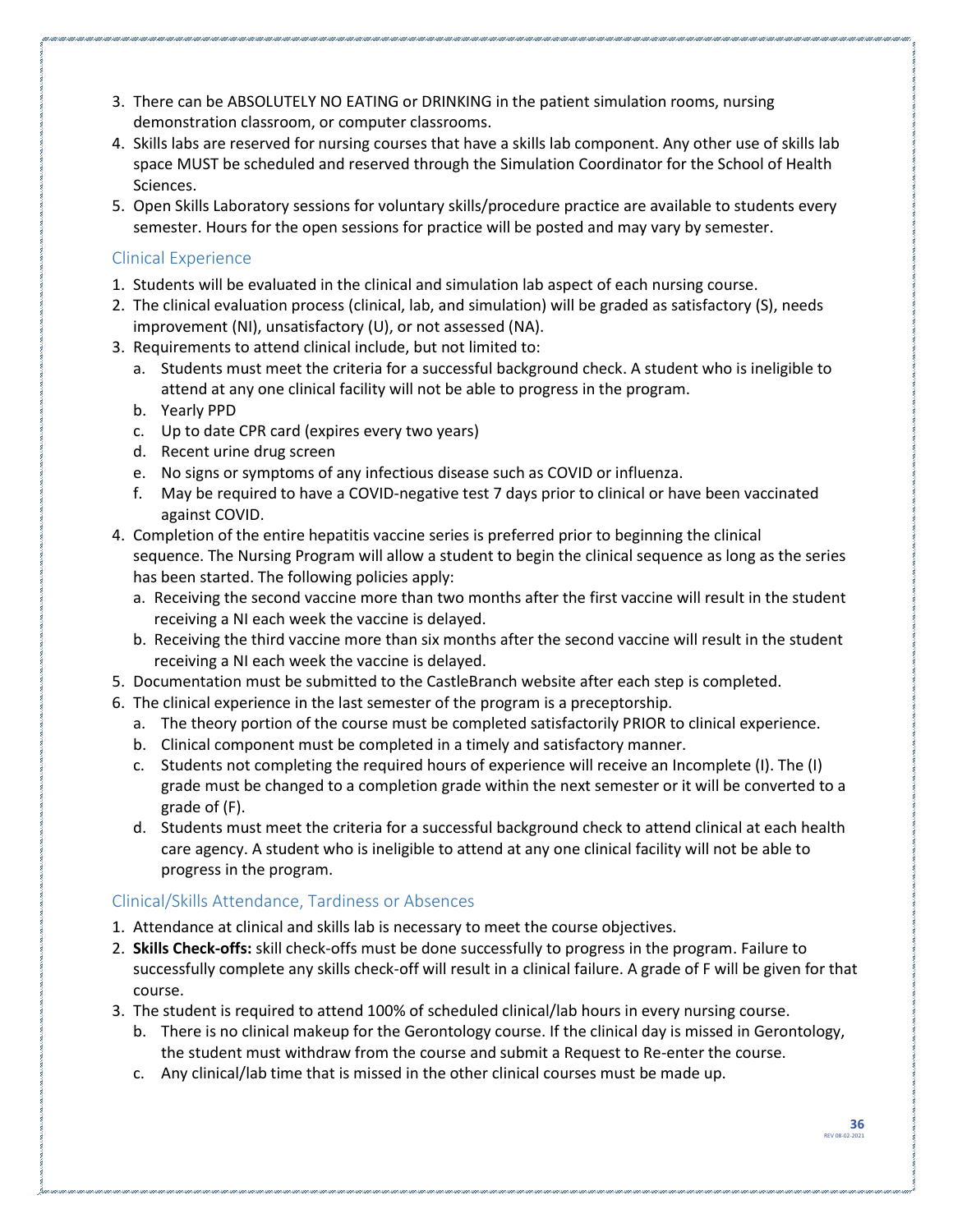- d. The time frame of the makeup will be determined by the clinical instructor but must be scheduled within two weeks of the absence and completed prior to the final exam of the individual course. If this is not done, the student will receive an F for the course.
- e. A student missing a scheduled clinical makeup will be counted absent and will receive an Unsatisfactory under Professional Behavior. The time must still be made up.
- f. Clinical/lab will be made up in a manner decided upon by the instructor. Clinical or skills labs missed must not exceed one week's clinical/lab time. If absences exceed one week, the student will be required to withdraw.
- 4. Under extenuating circumstances that allow a student to attend class but not participate in clinical or skills lab activities, the student may receive an incomplete. The incomplete must be prearranged and must be made up before the student can take any additional clinical nursing courses. It is the student's responsibility to contact the course instructor prior to the first week of the next semester to arrange makeup of the incomplete clinical work.
- 5. Students MUST notify prior to the start of lab or clinical if they will be late or absent. Notify the course instructor if late to lab or clinical.
- 6. A student who calls prior to the start of lab/clinical and cannot attend will be marked absent and will have to make up the lab/clinical experience.
- 7. A student who is "no call, no show" to lab/clinical will be counted absent, will have to make up the clinical time, and will receive a "U" on the clinical evaluation under Professional Behavior.
- 8. A student who cannot arrive within one hour of the start of lab/clinical will not be allowed to attend, will be counted absent, and will have to make up the lab/clinical time.
- 9. The faculty recognizes that, on occasions, something may occur on the way to lab/clinical which causes the student to arrive late. If a student does not call but arrives within 10 minutes he/she will receive a "U" on the clinical evaluation and will remain in clinical. If the student does not call and does not come within 10 minutes, he/she will receive a "U" and may be asked to leave clinical, which will result in a clinical absence, and must schedule the time to be made up within two weeks of the absence.
- 10. It is the student's responsibility to find the instructor immediately upon arrival at lab/clinical.
- 11. If a student is sick while in clinical, the instructor must be notified so that the clinical assignment may be modified as needed. The student will be asked to leave the clinical facility.
- 12. All required written work must be submitted on due dates and times assigned regardless of attendance (see specific course requirements).
- 13. The clinical evaluation form must include an initial from the nursing faculty and student each week which verifies that the student has read and reviewed the evaluation. Any note written in the clinical evaluation must include the date/time, faculty signature, and the student signature. If a student refuses to initial and/or sign the weekly clinical evaluation, the clinical instructor will schedule a follow-up meeting with the Health Sciences Dean to witness that the student read the evaluation and refused to sign it.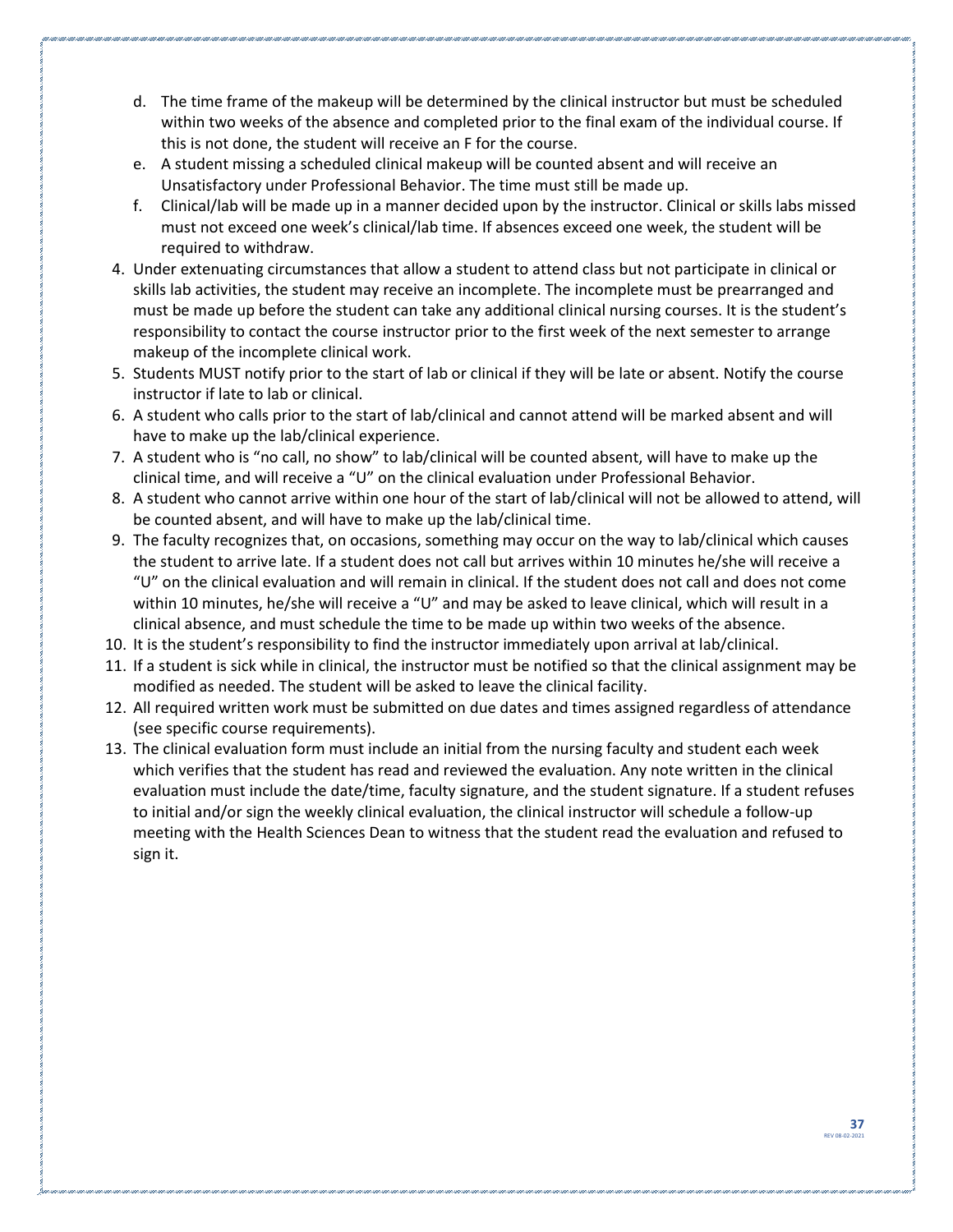# <span id="page-37-0"></span>School of Health Sciences Appendices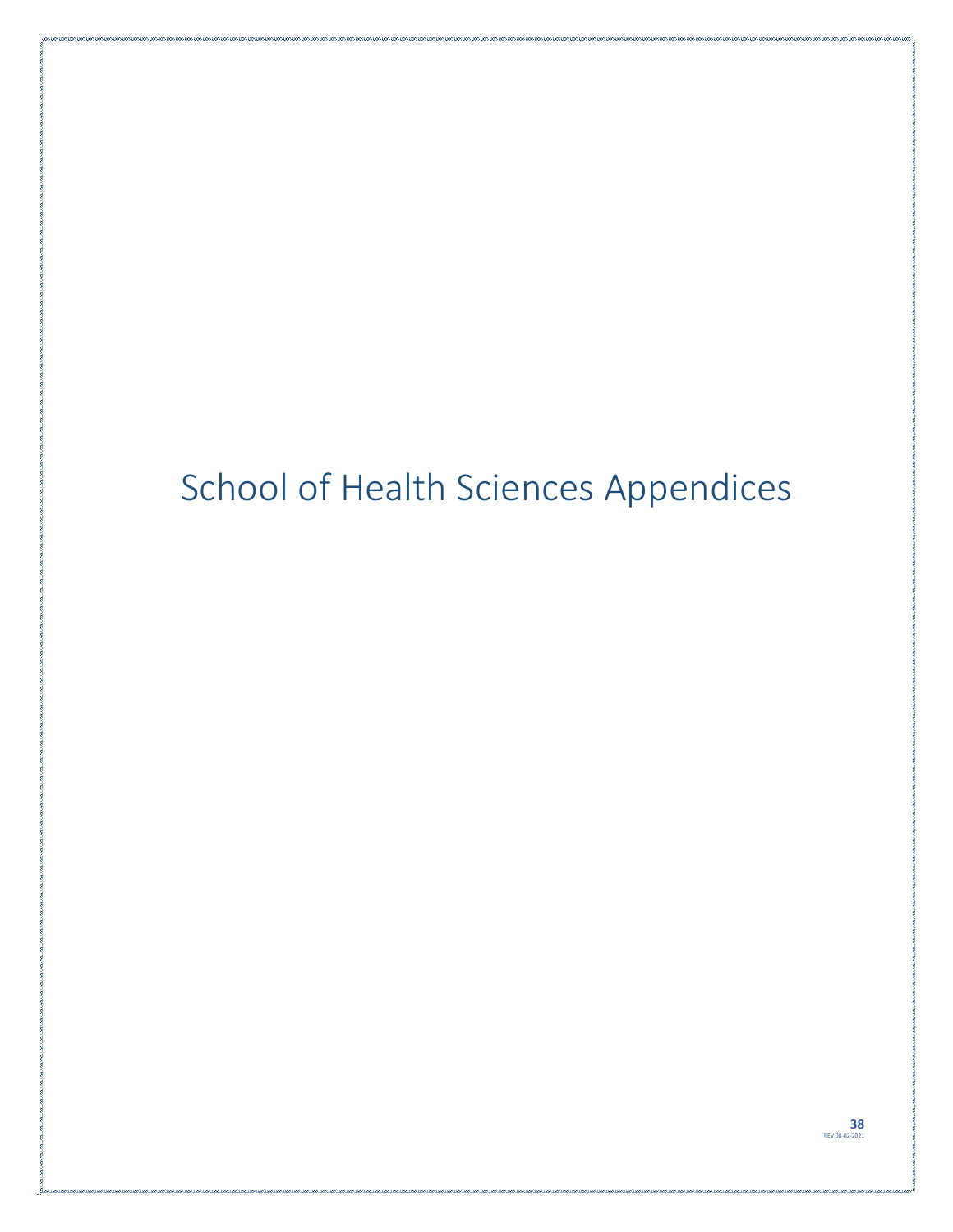# APPENDIX A

#### <span id="page-38-1"></span><span id="page-38-0"></span>Assessment Technologies Institute (ATI)

#### <span id="page-38-2"></span>Overview of Exams

All nursing students will be required to demonstrate mastery of curriculum content by utilizing the Comprehensive Assessment Review Package provided by ATI that are content specific and correlated to the curriculum progression, see Table 1. These include: RN Fundamentals, RN Maternal Child, RN Nursing Care of Children, RN Pharmacology, RN Mental Health, RN Medical Surgical, and the Comprehensive Predictor. The purpose of these tests is to measure proficiency as well as offer identification of specific concept(s) needing remediation.

The Proctored Content Mastery Assessments for Care of Maternal-Newborn, Care of Children, Mental Health, Adult Medical Surgical, Pharmacology, and the Comprehensive Predictor are weighted as an exam grade, which will be explained in the First Day Handout for each course. Additionally, the following Content Mastery Assessments: Fundamentals, Nutrition, Community Health, and Nursing Leadership will receive credit as a quiz or assignment, which will be listed in the First Day Handout for the course in which they are taken. All proctored and non-proctored assessments are required to be completed with submission of completed focused reviews when applicable if proficiency levels are below a proficiency level (PL) 2 for Content Assessments and/or 80% to successfully complete the course. The exam, quiz, or assignment grade will correlate with the PL or percentage earned for that assessment, see Table 2.

#### **Table 1.**

| <b>Program Course</b>     | <b>Proctored Exam</b>          | <b>Non-Proctored Exam</b> |
|---------------------------|--------------------------------|---------------------------|
| NUR 1020 - Fundamentals   |                                |                           |
| NUR 1211 - Adult I        | <b>Fundamentals</b>            | <b>Community Health</b>   |
|                           |                                | <b>Nutrition</b>          |
| NUR 2440 - Maternal Child | Care of Maternal Newborn       |                           |
|                           | Care of Children               |                           |
| NUR 2522 – Mental Health  | <b>Mental Health</b>           |                           |
| NUR 2243 - Adult II       | <b>Adult Medical Surgical</b>  | Nursing Leadership        |
| NUR 2950 - Capstone       | <b>Comprehensive Predictor</b> | Pharmacology              |

Schedule of Proctored Exams

#### **Table 2**

Corresponding Proficiency Level for the Exam Grade

| <b>Proficiency Level</b> | <b>Proctored Exam</b> |
|--------------------------|-----------------------|
| PL <sub>3</sub>          | 90                    |
| PL <sub>2</sub>          | 80                    |
| PL <sub>1</sub>          | 70                    |
| $<$ PL1                  | 65                    |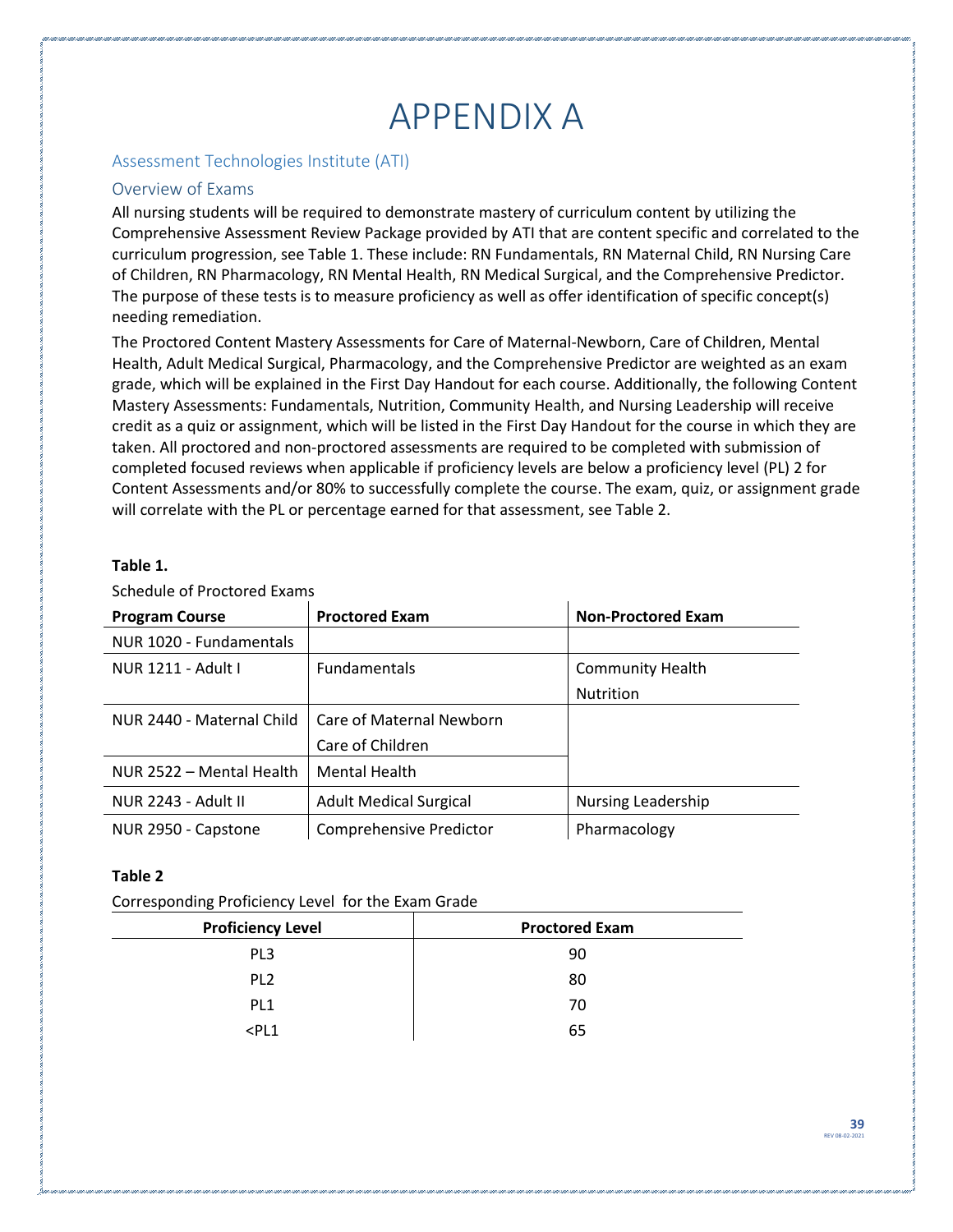#### *Practice Exams*

Practice exams per content area must be completed and turned in by the scheduled due date listed in your course. Rationales will be turned on after the scheduled due date. It is recommended that students attain a proficiency score of 80% on the practice tests **prior to** the Proctored Exam. All practice tests can be taken an unlimited amount of time. Noting your deficiencies and learning the concepts rather than just memorizing the answers will afford you a better opportunity for scoring well on the Proctored Exams. If Practice A, Practice B, and all remediation hours are completed and submitted before the due date, the student will receive 4 points for the corresponding proctored quiz, test, or final exam. Review the first day handout for details.

#### *Proctored Exams*

Proctored exams will be given according to the schedules specific to each course. The student is expected to perform at a minimum PL 2. Those achieving PL 1 or below on the proctored exam will be required to remediate and retake the proctored exam, see Table 3 for required remediation hours and corresponding points awarded for completion of remediation.

#### **Table 3**

| <b>Proficiency Level</b> | Remediation | Points added to exam |
|--------------------------|-------------|----------------------|
| PL3                      | One hour    |                      |
| PL <sub>2</sub>          | Two hours   |                      |
| PL <sub>1</sub>          | Three hours |                      |
| $<$ PL1                  | Four hours  |                      |

Minimum Required Remediation Hours for ATI Proctored Exams

#### *Retake Proctored Exams*

All students who made less than a PL2 are required to retake the proctored exam. Students retaking the Proctored Exam will receive the points (Table 4) based on the proficiency level achieved on this retake.

#### **Table 4**

| <b>Proficiency Level Achieved on Retake</b> | Points added to the Final Exam* |
|---------------------------------------------|---------------------------------|
| PI 3                                        |                                 |
| DI 7                                        |                                 |
| DI 1                                        |                                 |
| ^ DI ح                                      |                                 |

**The grade for the assigned proctored exam is based on the following:**

PL level of the proctored exam (Table 2), Example: PL1=70

+ Practice A, Practice B, and Remediation (4 points), Example: 4 points

+

Remediation hours (Table 3), Example: 4 points +

PL level on the retake (Table 4), Example: PL2=2points Example Exam Grade = 80%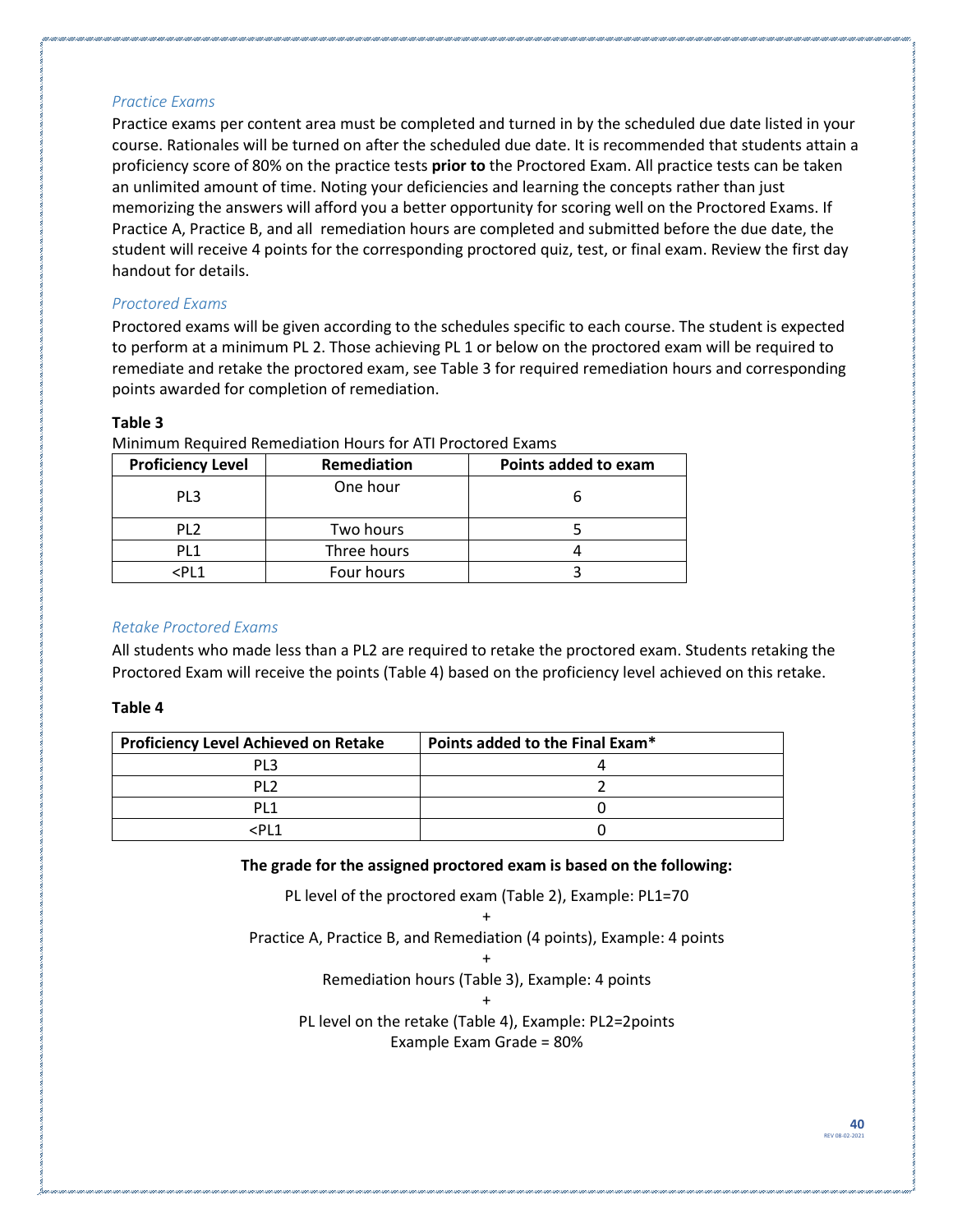#### *Non-Proctored Exams*

Non-proctored exams will be used as a remediation tool and as required assessment tests. Whether assigned as a remediation tool per the proctored exam results, or as a required assignment, students must achieve a minimum competency level on the non-proctored exams. The minimum competency level for the RN student is 80%. If the student does not meet the established benchmark, then an additional test may be required to verify competency. If upon taking the additional test, the student does not meet the benchmark, a focused review will be required as evidence of remediation.

#### *Comprehensive Predictor:*

**The Comprehensive Predictor is the final assessment given in NUR 2950. Receiving an 80% probability rating of passing the NCLEX on the ATI Comprehensive Predictor is a passing requirement for NUR 2950.**  All students scoring a PL2 or lower **will be required** to retake the comprehensive predictor exam. A student will have two attempts to obtain this proficiency level. Failure to meet this proficiency could result in an "F" Grade in the course. This is a requirement for all currently enrolled students and not subject to admission date. Any student who does not complete the required remediation and retake the comprehensive predictor exam, will be assigned an incomplete for their grade. Therefore, the student will not be allowed to graduate and their name will not be on the licensure eligibility list sent to the Florida Board of Nursing. Any student who fails to complete the minimum required remediation hours and the retake of the comprehensive predictor exam by the end of the following semester, the Incomplete grade will change to a grade of "F".

#### *Guidelines for Remediation*

Remediation involves a focus review created individually for the failed attempt of that student using the ATI Active Learning Template.

- 1. Students will log into ATI and use the MY ATI IMPROVE tab.
- 2. Click RESULTS to view your individual performance profile for that assessment. Download and save the report on your computer so you can submit it with your focus review.
- 3. Highlight the Major Content Areas you scored below 80%. These are the areas you need to focus on for your remediation. Each major content area will display individual topics to review.
	- a. Use the ATI Active Learning Templates to complete the remediation for the areas identified on your report.
	- b. Write the NCLEX Major Content Area to review.
	- c. Complete the entire template written out by hand, not typed.
	- d. Repeat steps a-c until you have written out a template for each topic under the major content areas where you received less than 80%.
- 4. Return to the IMPROVE tab and complete #3 for each Major Content Area you received <80%.
- 5. After completing the focused review with ATI Active Learning Template, return to the IMPROVE tab and click BEGIN QUIZ. You must make an 80% or higher on each quiz taken. If you do not make an 80% or higher, review more of the focused content then return to retake the quiz.
- 6. The Focused Review Report indicating that the student has completed the **entire focused review**  (Active Learning Template with quiz per content area) must be submitted to the instructor. The ATI Active Learning Template must be written legibly, illegibly written or typed is not acceptable.
- 7. The remediation steps 1-6 must be completed for Practice A and Practice B by the deadlines posted on the course calendar or the student will not be allowed to sit for the Proctored exam. This will result in the student having to withdraw from the course, which counts as one of the three attempts allowed in this program.
- 8. The remediation steps 1-6 must be completed for the proctored exam by the deadline posted on the course calendar or the student will not be allowed to sit for the retake of the proctored exam.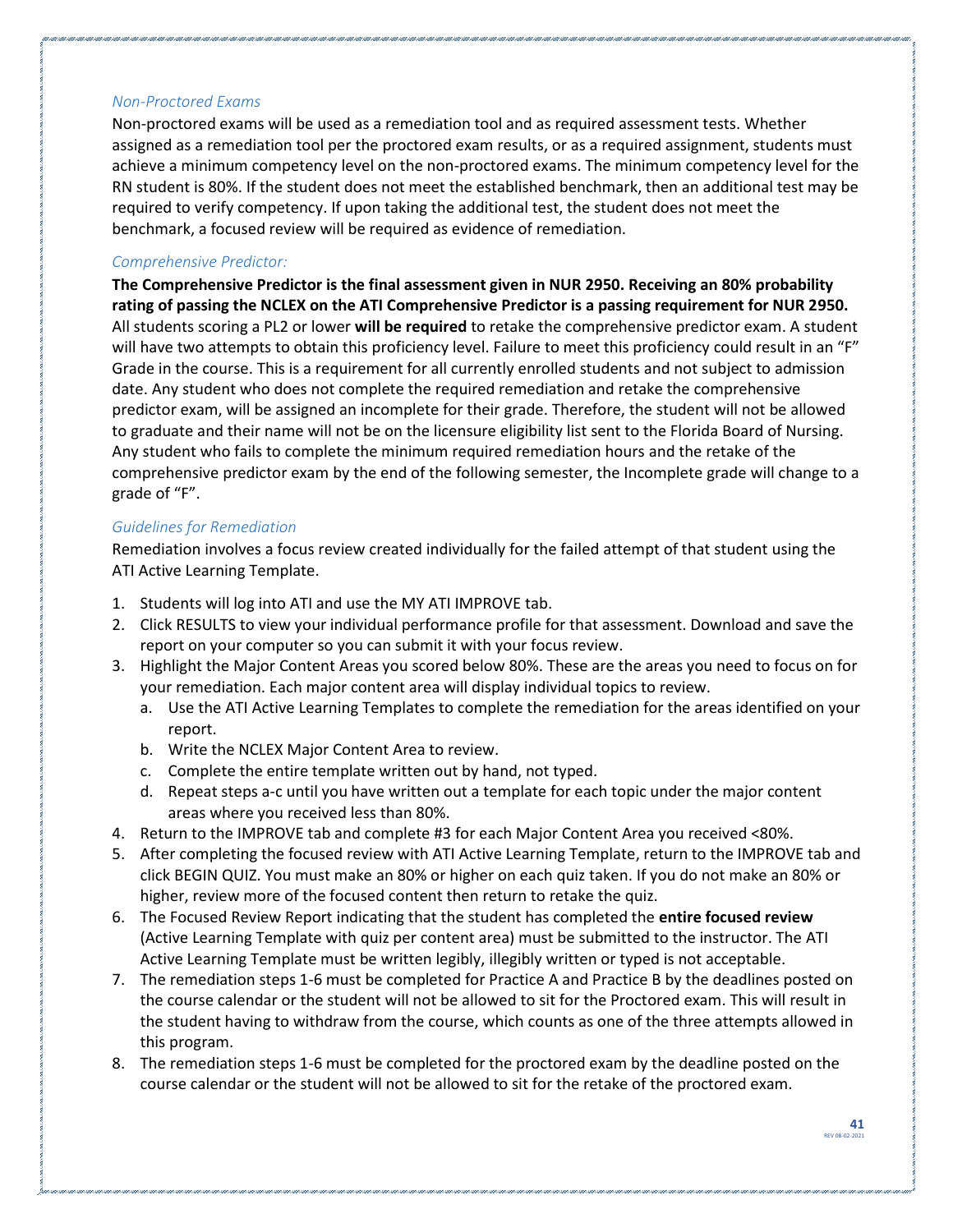- 9. Any student who does not complete the required remediation hours for the proctored exam will not be allowed to retake the exam and will receive an incomplete (I) for their course grade. The student will not be allowed to progress to the next semester until remediation is completed and the retake of the proctored exam (if required) has been taken. Any student who fails to complete the minimum required remediation hours by the end of the following semester will have the Incomplete grade changed to a grade of "F".
- 10. The student may be given an additional ATI practice test to take which will serve as part of the remediation process.

#### *Focused Reviews*

For students achieving Level I Proficiency or below on the assigned proctored exams, remediation is mandatory. ATI creates a focused review for each individual student using the proctored exam results. The student must then complete the focused review prior to additional scheduled testing. Remediation is required for practice assessments. For required remediation hours, see table 2 for the proctored exams and table 3 for the comprehensive predictor. A transcript of the complete focused review must be submitted to the instructor.

#### **Table 5**

| <b>Predictability of passing NCLEX</b> | <b>Remediation Hours(s)</b> | Points added to exam |
|----------------------------------------|-----------------------------|----------------------|
| 95%                                    | One hour                    |                      |
| 90%                                    | Two hours                   |                      |
| 85%                                    | Three hours                 |                      |
| <80%                                   | Four hours                  |                      |

Required Remediation Hours for ATI Comprehensive Predictor

#### *LIVE NCLEX REVIEW*

The Live ATI NCLEX Review Program is a **Mandatory Passing Requirement of NUR 2950**. **Attendance is required to receive a grade for the course. If a student misses one or more days of the 3-day live review, a grade of "I" (incomplete) will be submitted until students provide proof of attendance.**

#### *Procedure – Testing Procedure*

All Proctored Content Mastery and Comprehensive Predictor Exams are administered in a proctored environment by a nursing faculty member. The procedure for the exams, remediation, and retesting is explained below and shown in Table 6.

- 1. During the first week of the course the Instructor will distribute the due dates of all Practice Assessments and Non-Proctored Assessments as well as the scheduled dates and times of all Proctored Content Mastery Exams (and the Comprehensive Predictor for NUR 2950) to be administered throughout the course.
- 2. One week prior to the scheduled due date for the completion and submission of the Practice Tests, the instructor will open Practice Assessment Version A with the rationales turned off. The students who do not attain an 80 % or a PL2 on the first attempt must remediate with a focused review that is generated by ATI and retake the test to a score of 80 %. The student has an unlimited amount of times to take the practice test to attain an 80 %. The instructor will turn on the rationales of the practice test the day after the practice test is due. The same process for the Completion of Practice Assessment Version B will be followed.
- 3. Two practice assessments (Version A and Version B) at a proficiency of 80 % need to be completed and turned in to the instructor for each content area that requires a Proctored Assessment as well as for the Comprehensive Predictor.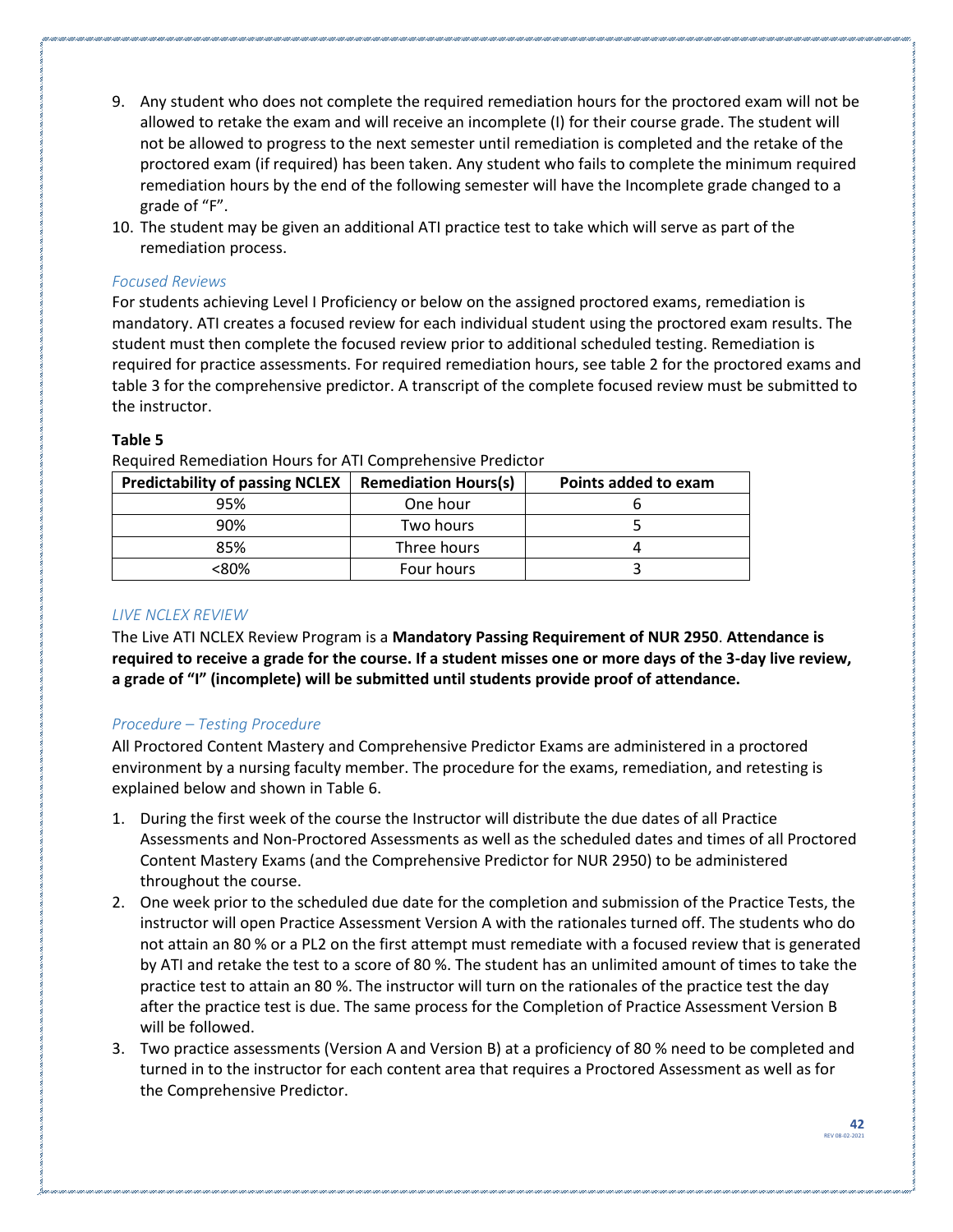4. Prior to the scheduled Second Attempt for a Proctored Content Mastery Assessment, the student must submit a completed transcript of the generated focused review indicating the required hours of remediation have been completed. Should the student not complete the focused review criteria prior to the scheduled second attempt of the Proctored Content Mastery Assessment, the student will forfeit the second attempt and will receive a grade of 0 on the associated exam.

#### **Table 6**

#### Testing, Remediation, and Retesting Procedure

| Protocol                                                                                                             | <b>ACTION</b>                                                                                                            | <b>EVALUATION</b>                              |  |
|----------------------------------------------------------------------------------------------------------------------|--------------------------------------------------------------------------------------------------------------------------|------------------------------------------------|--|
| 1st Attempt Proctored Exams<br>Below a Proficiency Level "2"                                                         | Remediate & submit a focused review and<br>required quiz prior to scheduled 2nd attempt                                  | Written Submission<br>Time Verification on ATI |  |
| 1st Attempt Comprehensive<br>Predictor: Below a score of 80%<br>probability for passing RN NCLEX<br>on first attempt | Remediate and submit focused review along<br>with the ATI Board Vitals NCLEX Prep Quiz<br>prior to scheduled 2nd attempt | Written Submission<br>Time Verification on ATI |  |

#### <span id="page-42-0"></span>Comprehensive Predictor

Prior to the scheduled second attempt of the Comprehensive Predictor the instructor will instruct the student on the components and assignments to complete as the required focused review to be completed and submitted. Proof of completion of the individualized focused review, reflective of the required hours of remediation, must be submitted prior to the scheduled second attempt for eligibility to test. If the student does not complete the focused review prior to the scheduled second attempt of the Comprehensive Predictor, the student will forfeit the attempt and receive an incomplete ("I") grade for the course. If the student fails to achieve an 80% predictability score on the second attempt, the student will receive an incomplete ("I") grade for the course. Therefore, the student will not be allowed to graduate and their name will not be on the licensure eligibility list sent to the Florida Board of Nursing. Any student who fails to complete the minimum required remediation hours and achieve an 80% predictability score or higher by the end of the following semester, will have the incomplete grade changed to a grade of "F".

Remediation must be completed prior to a second attempt of the Comprehensive Predictor may include but is not limited to some/all of the following:

a. writing out (NOT TYPED) the detailed concepts noted as deficient in the ATI generated "focused review"

b. Practice questions and assignments pertaining to the content being tested

c. completion of additional practice exams

d. completion of NCLEX style review questions using ATI Board Vitals.

Any student who does not complete the passing requirement in NUR 2950 due to extenuating circumstances, with documentable supporting evidence, and excused by the Dean of Health Sciences will receive a grade of "I" (incomplete) in the course with a specified time identified for completion of the coursework. The student will not be eligible for graduation until the Incomplete Grade has been satisfied and a passing grade submitted. If a student does not complete the required coursework to satisfy the incomplete grade with a passing grade within the scheduled timeline, the Incomplete Grade will be changed to a grade of "F".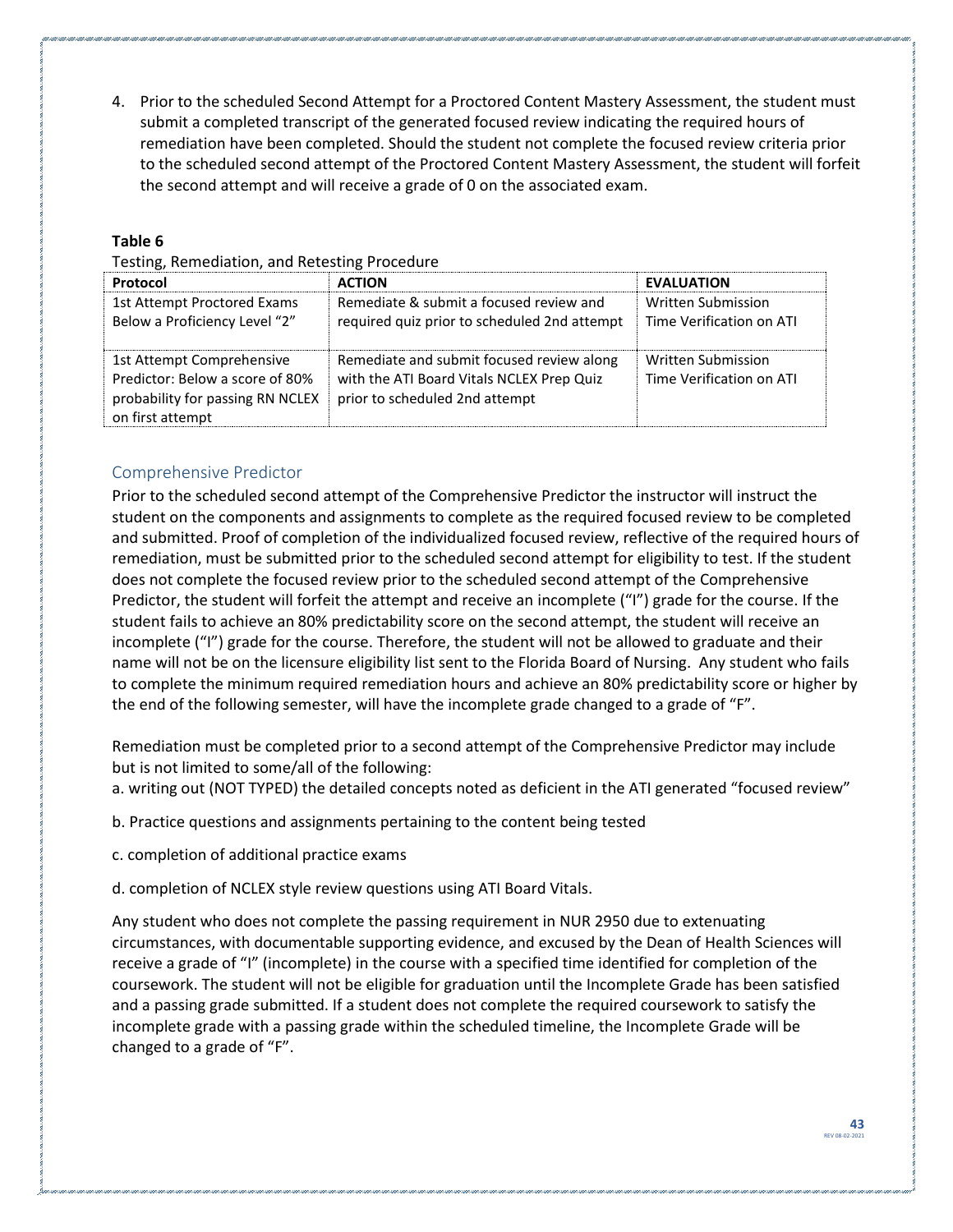# APPENDIX B

#### <span id="page-43-1"></span><span id="page-43-0"></span>Synchronous Online Classroom

#### <span id="page-43-2"></span>Definition

Synchronous learning happens in real time. You will arrive to your Zoom classroom at the same time on the same day you would if you were coming to campus. For example, if your class would have met Mondays 8:30 to 10:30 AM in the Health Sciences Building. You will be logged into your Zoom classroom prior to the start of class at 8:30. Your instructor will have class from 8:30 to 10:30 am which will include lecture, individual/group activities, videos, student presentations, etc. You are expected to be in the Zoom classroom every day that it meets just like you would if the class was held on-campus. It is the student's responsibility to have the required computer and internet requirements as explained below.

#### <span id="page-43-3"></span>Computer Skill Requirements:

To successfully complete this course, you should be able to:

- access the internet
- use Canvas comfortably
- create and submit files in commonly used word processing program formats
- use HonorLock for proctored examinations

#### <span id="page-43-4"></span>Computer Hardware/Software Requirements:

- 1. Students must have Uninterrupted Internet Access, specifications listed under Internet Speed.
- 2. Online Textbook Access if applicable.
- 3. Virus protection software, installed and active to prevent spread of viruses via the internet and email. Update anti-virus software routinely.
- 4. Microsoft Word 2010 or higher version. Microsoft 365 can be accessed through a free Microsoft Office 365 e-mail account by following these steps:
	- o Log in to your Chipola College/Office 365 e-mail account at: <https://www.outlook.com/my.chipola.edu>
	- o Select Office 365 link in the upper left corner
	- $\circ$  Select "Install Office Apps" dropdown list on the upper right side of the webpage Select Office 2016.
- 5. Students should have access to a computer that meets current hardware and software requirements:

#### *Computer Specifications*

For best performance, you should use a computer that supports the most recent browser versions. It is recommended to use a computer five years old or newer with at least 1GB of RAM.

#### *Operating System*

Canvas: Canvas only requires an operating system that can run the latest compatible web browsers. Your computer operating system should be kept up to date with the latest recommended security updates and upgrades.

Honorlock minimum requirements**:** Windows 10, MacOSX 10.13 or higher, ChromeOS.

#### *Browsers*

#### Canvas:

- Chrome 83 and 84
- Firefox 77 and 78 (Extended Releases are not supported\*)
- Edge 83 and 84
- Safari 12 and 13 (Macintosh only)

#### Honorlock:

Google Chrome (version 79 and higher)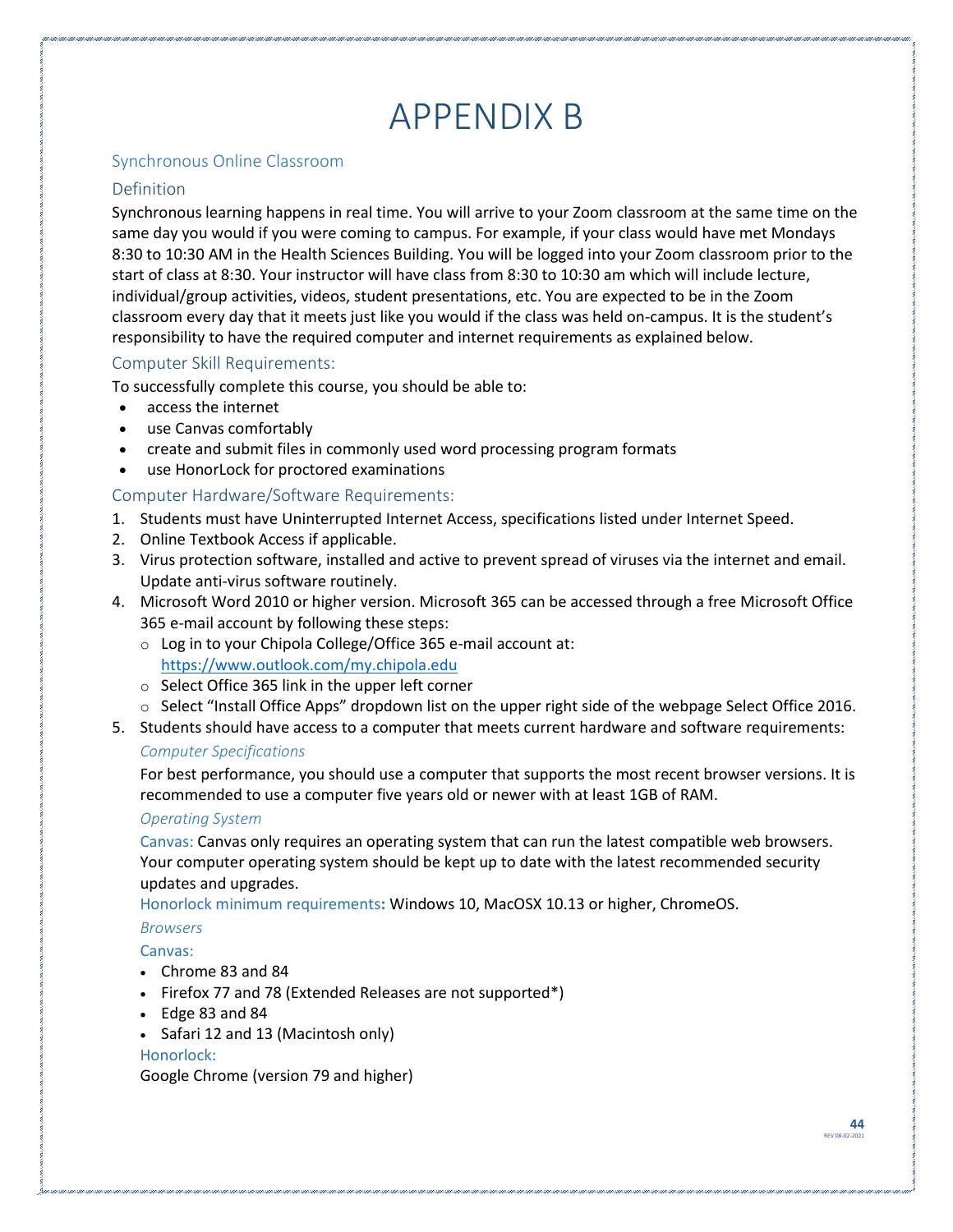#### *Internet Speed*

Canvas: Along with compatibility and web standards, Canvas has been carefully crafted to accommodate low bandwidth environments. It is recommended to have a minimum Internet speed of 512kbps.

Honorlock minimum requirements: 1.5 Mbps download, 750 Kbps upload

#### <span id="page-44-0"></span>Canvas on Mobile Devices:

You can access Canvas from any browser on your Android/iOS device. However, mobile browsers are not supported, and features may not function as expected compared to viewing Canvas in a fully supported desktop browser. Canvas is designed to be used within Canvas mobile applications (i.e. Canvas Student app). The Canvas Student app is available as a free for download on both phones and tablets. This app provides access to Canvas while on the go. View Canvas Student mobile [features](http://bit.ly/cnvs-student-app) (http://bit.ly/cnvs-student-app) by version/device.

*Important Note: The Canvas Student App on mobile devices does not support completing proctored exams using Honorlock. Students must use desktop or laptop computers to complete online proctored exams. Google Chrome operating system is required. iPads may not be used for proctored exams.*

#### <span id="page-44-1"></span>Online Proctored Testing:

Most courses use **Honorlock** for online proctored testing. To utilize Honorlock, students must adhere to the Chipola College Academic Honor Code and the Online Testing Requirements listed below. Chipola College reserves the right to require a re-test at an approved proctor location. Failure to follow proper online testing requirements may result in a zero (0) grade for your exam and/or additional consequences as outlined in the Student Governance section of the Chipola College catalog.

For the best online testing experience using Honorlock, we recommend you verify your computer requirements and internet speed prior to your exam. Visi[t https://honorlock.com/support/](https://honorlock.com/support/) Use the **RUN SYSTEM CHECK** button to test your operating system and browser. Then click the **SHOW SPEED TEST** button to check your internet connection. See the Proctored Testing Information in your Canvas course for additional instructions to complete proctored exams. If you run into any issues, contact Honorlock Tech support at 1-844-243-2500 or click the live chat button on the Honorlock Dashboard.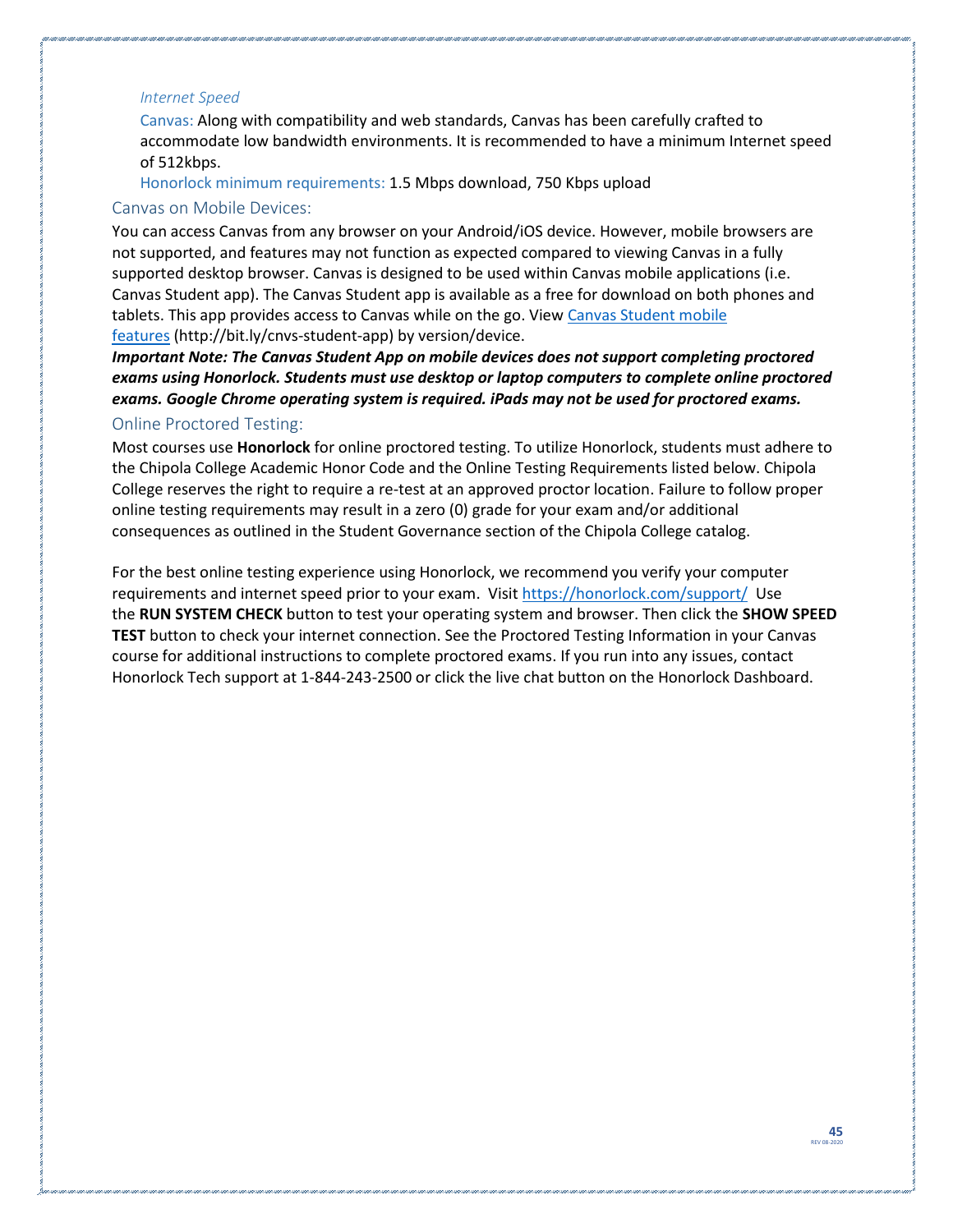### Chipola College Associate Degree Nursing Program Handbook Acknowledgement Form

<span id="page-45-0"></span>Please initial each for declaration of understanding then print your name, write in the date, and sign the form at the bottom.

- \_\_\_\_ I understand the College will not provide copies of submitted documents to students. Therefore, I must keep copies of all documents submitted.
- I understand and will comply with all college, clinical and didactic (theory) requirements throughout the Nursing Program.
- \_\_\_\_ I understand and acknowledge that the FBI Report and Drug Screen are required as part of the admission process.
- \_\_\_\_ I understand and acknowledge that I could be asked to repeat the FBI Report and/or Drug Screen while I am progressing through the program. If at anytime there is a problem with the FBI Report or Drug Screen, I will be dismissed from the program.
- I understand and acknowledge that I must report any tickets or arrests within three business days to the Dean of the School of Health Sciences.
- \_\_\_\_ I understand and acknowledge that the inability to meet the physical, psychological or other requirements (see example list on page 12) will result in removal from the clinical site which, in turn, will result in a failing grade in clinical.
- \_\_\_\_ I understand that some of the physiological requirements include, but *are not limited to*, direct contact with patient and bodily fluids, communication with difficult patients and others, and operating room blood and sterile protocol scenarios.
- \_\_\_\_ I understand that other clinical requirements include, but *are not limited to*, competency requirements, safety of self and patients (also a part of physical and psychological requirements), following the Program Handbook, clinical syllabus, health and safety requirements, and the College Handbook and rules therein.
- \_\_\_\_ I understand the information in the Student Handbook and course syllabi is subject to change. I will be held accountable for these changes. Any changes will be provided to me in written form.
- \_\_\_\_ I understand that I may be dismissed from the Nursing Program for failure to follow any of the policies outlined in the College Catalog, College Student Handbook, and the Nursing Student Handbook.
- \_\_\_\_ I understand that if I have any questions about the College or Nursing Student Handbook, I need to personally address the concerns with the appropriate parties using proper chain of command.
- \_\_\_\_ I understand that dismissal from the clinical site may result in a failing grade ("F") for the clinical course and dismissal from the Nursing Program.
- \_\_\_\_ I understand that readmission to the Nursing Program is not guaranteed and subject to the progression and termination policies in this handbook.

Student name (Print) Student Signature Communication Student Signature Student Signature

Courses Courses and the course of the course of the course of the course of the course of the course of the course of the course of the course of the course of the course of the course of the course of the course of the co NOTE: This copy is for your records.

**46** REV 08-2020